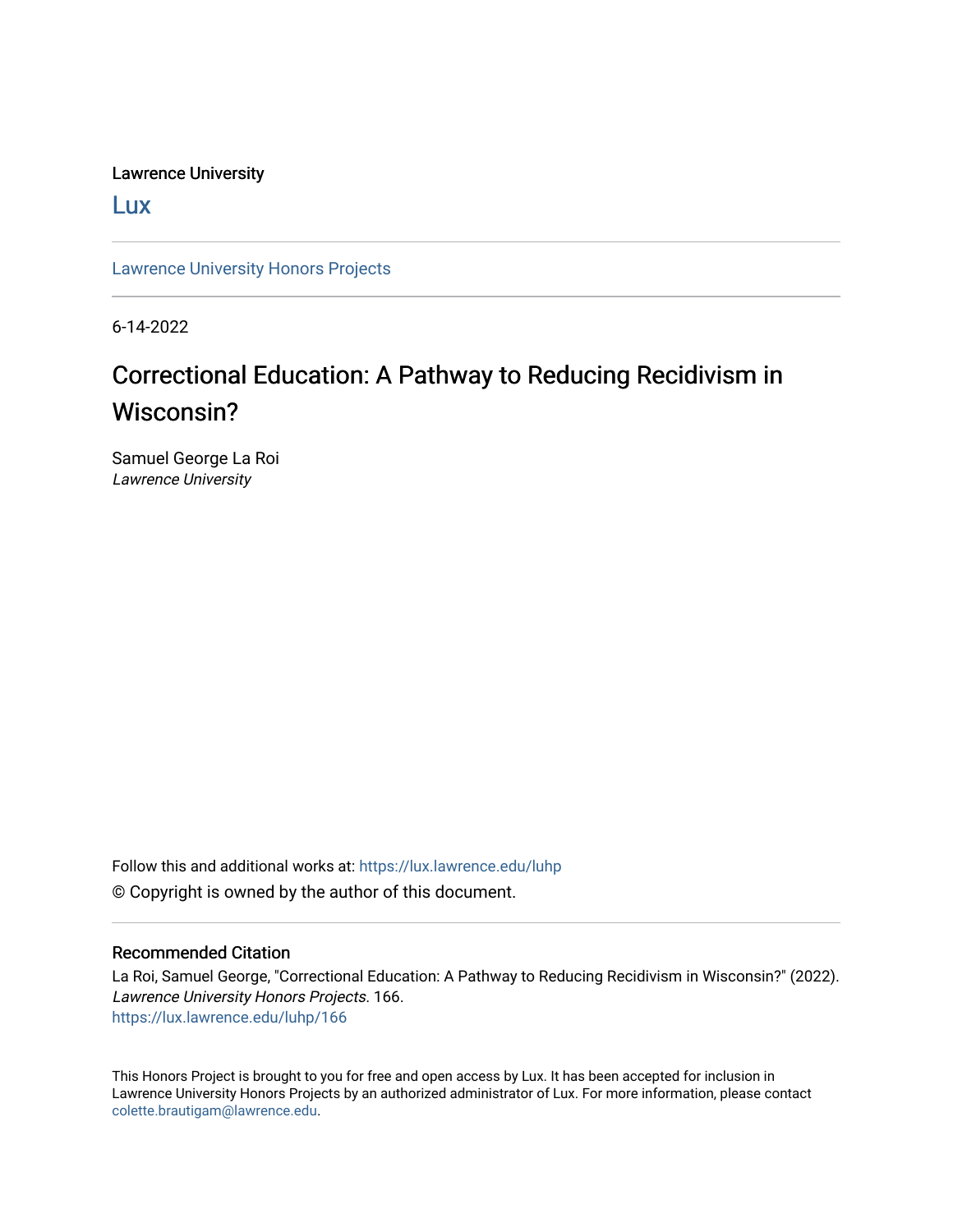# **Correctional Education: A Pathway to Reducing Recidivism in Wisconsin?**

Samuel George La Roi Project Advisor: Professor Arnold Shober

**ABSTRACT:** The United States has the highest number of incarcerated individuals per capita of any country in the world. Every single year, a large number of these individuals are released from prison and re-enter their communities. However, within three years, many of them will have recidivated and returned to prison. In Wisconsin, roughly 40% of all individuals released from prison will recidivate within three years. The financial burden of keeping such a high number of people incarcerated is monumental and rising. Identifying solutions to the problem of recidivism is critical to reducing the overall costs of incarceration for society. Correctional education programs have been shown to be one avenue in reducing the recidivism rates of individuals who participate in them while they are incarcerated. To date, Wisconsin has had very limited study of its correctional education programs and their effectiveness in reducing recidivism rates. In this descriptive piece of work, I will be examining the correctional education programs offered within the Wisconsin correctional system. Additionally, I will provide a basic analysis of the effectiveness that involvement in Wisconsin's correctional education programs has on reducing recidivism rates.

### **I Hereby Reaffirm the Lawrence University Honor Code**

May 2nd, 2022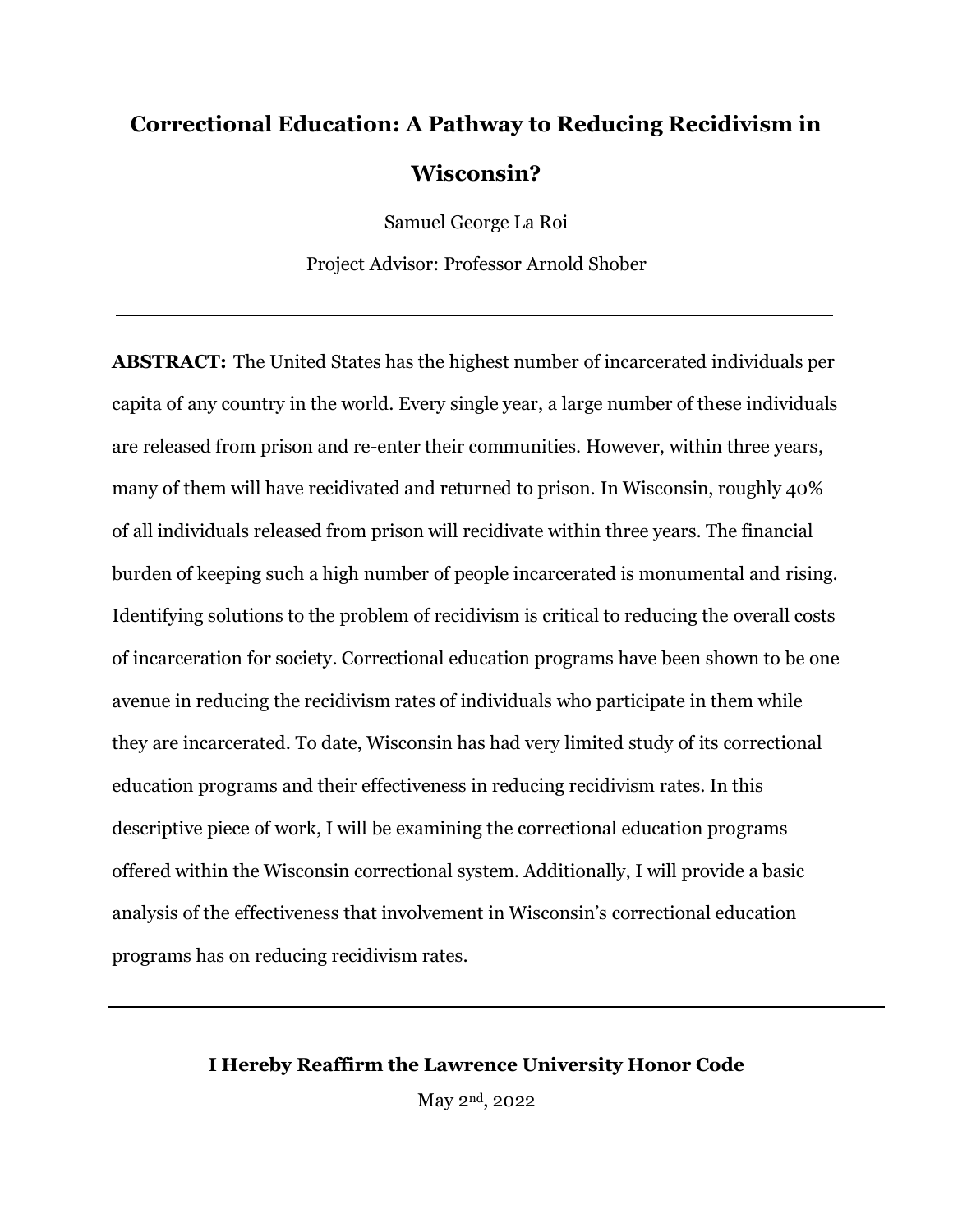## *Acknowledgements*

*I would like to deeply thank Professor Arnold Shober for all of his guidance throughout the course of working on this project. From when I first started my research to helping me with the finishing touches for the project, you have been incredibly helpful and I am truly grateful.* 

*Thank you also to Professor Jason Brozek for introducing me to the possibility of even attempting to do a project of this nature. Without your support, this project is not something that I would have thought possible. Thank you.*

*I would also like to acknowledge and thank Tommy Thompson, the former Governor of Wisconsin, and Peter Moreno, director of UW-Madison's Odyssey Beyond Bars project, for agreeing to interview with me. Their insights into both the history and future of correctional education in Wisconsin were truly eye-opening.* 

*Finally, I would like to acknowledge my mom for all of the support you gave me throughout this project. I wouldn't have been able to complete this without your help. Thank you.*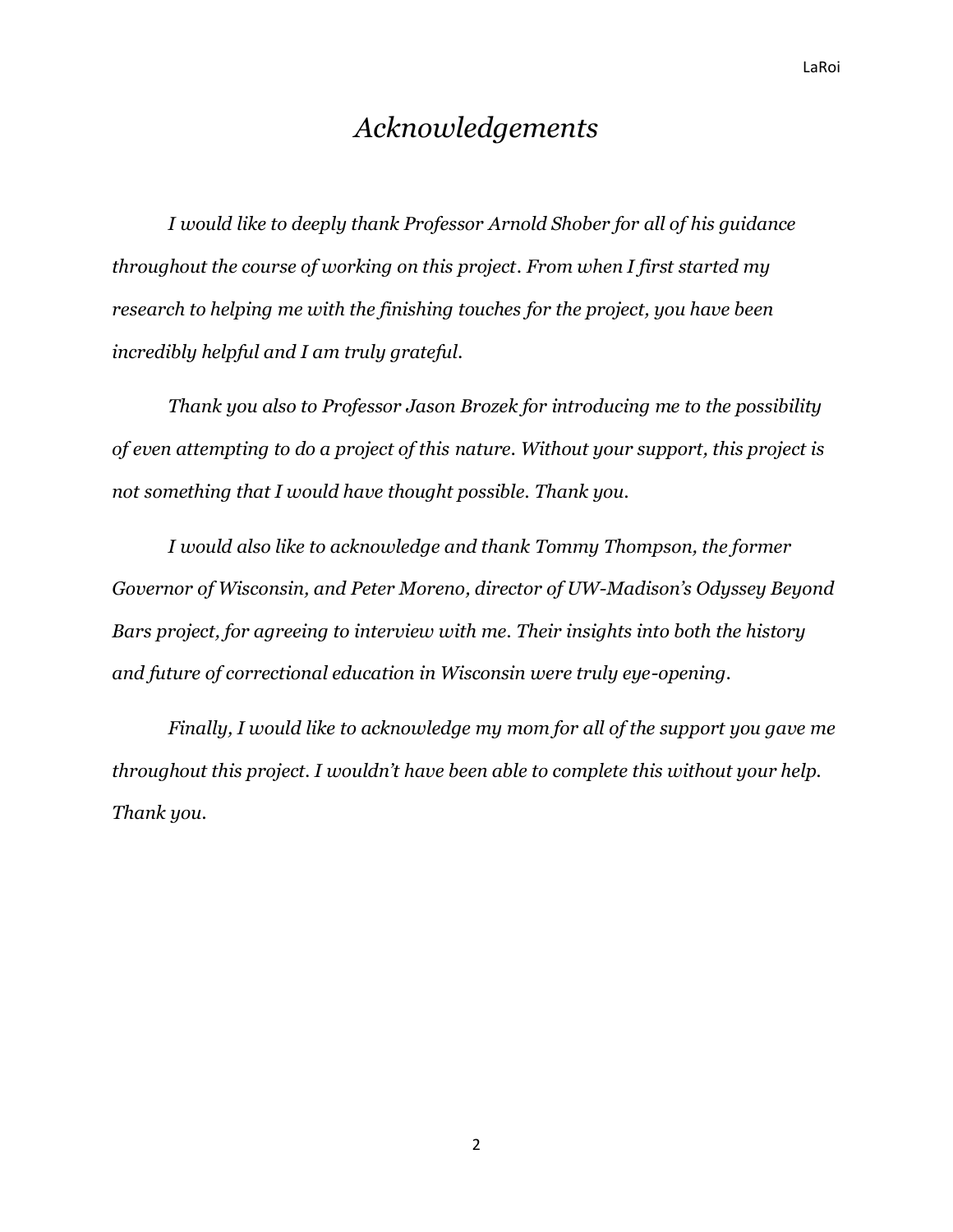## **Table of Contents**

## <span id="page-3-0"></span>Introduction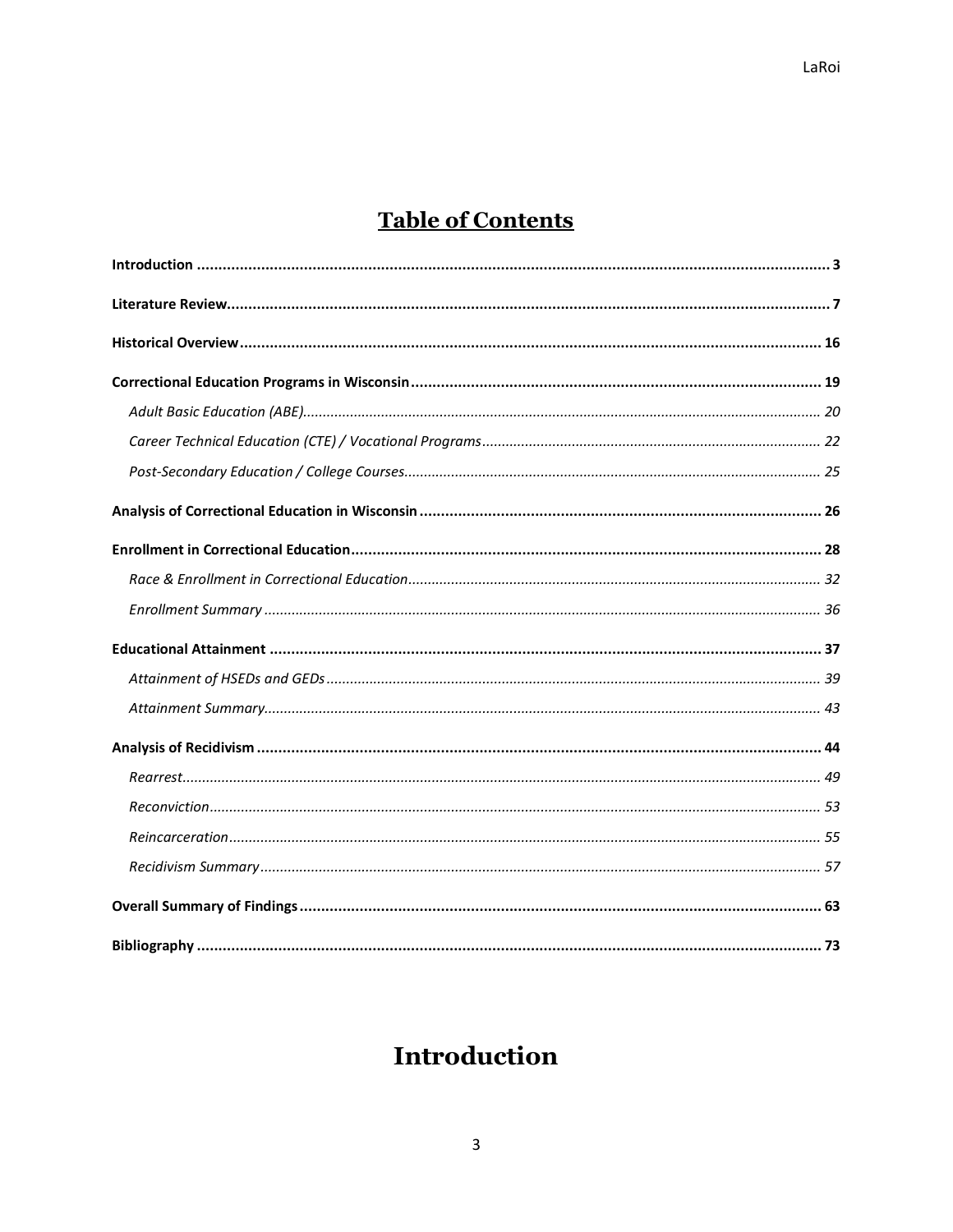With over 20,000 people currently incarcerated in Wisconsin, the correctional system in the state is facing massive challenges. While just under 9,000 of Wisconsin inmates were released in 2020, Wisconsin has a reincarceration rate of roughly 40%, which means that by 2023, nearly 3,600 of the individuals released in 2020 will likely be back behind bars<sup>1</sup> . Further, the yearly average total expenditure per inmate in Wisconsin was \$36,923 in 2018. This means those 3,600 individuals who are likely to recidivate will cost Wisconsin roughly \$133 million in a single year. The overall cost of the correctional system in Wisconsin already has a staggering price tag of over \$2.8 billion over the next three years (2021-2023) and is the seventh most expensive program in the state budget. This provides a massive incentive for the state of Wisconsin to work towards reducing recidivism rates of incarcerated individuals.

Wisconsin's prison population has not always been at such a high level. In 1980, it was just under 4,000, but has risen to over 20,000 by the end of 20212. This boom in the prison population is not unique to Wisconsin; it was observed across the United States, with the nation's prison population growing from around 315,000 in 1980 to nearly 1.4 million in 20193. This increase in prison population can largely be attributed to the shifting political climate towards becoming "tough on crime" of the late 1980's and early 1990's, particularly with the 1994 Crime Bill enacted by the federal government.

 $1$  Reincarceration is one of three definitions of recidivism used by the Wisconsin Department of Corrections (DOC). The other two definitions have varying rates of recidivism; however, I chose to use reincarceration as the measure for this scenario as it implies a return to prison and thus would incur cost upon Wisconsin directly.  $2$  The Wisconsin prison population peaked in 2018 at 23,865 and decreased over the following three years according to the Wisconsin DOC.

<sup>&</sup>lt;sup>3</sup> These numbers are the combined total of both state and federal prison populations in the U.S.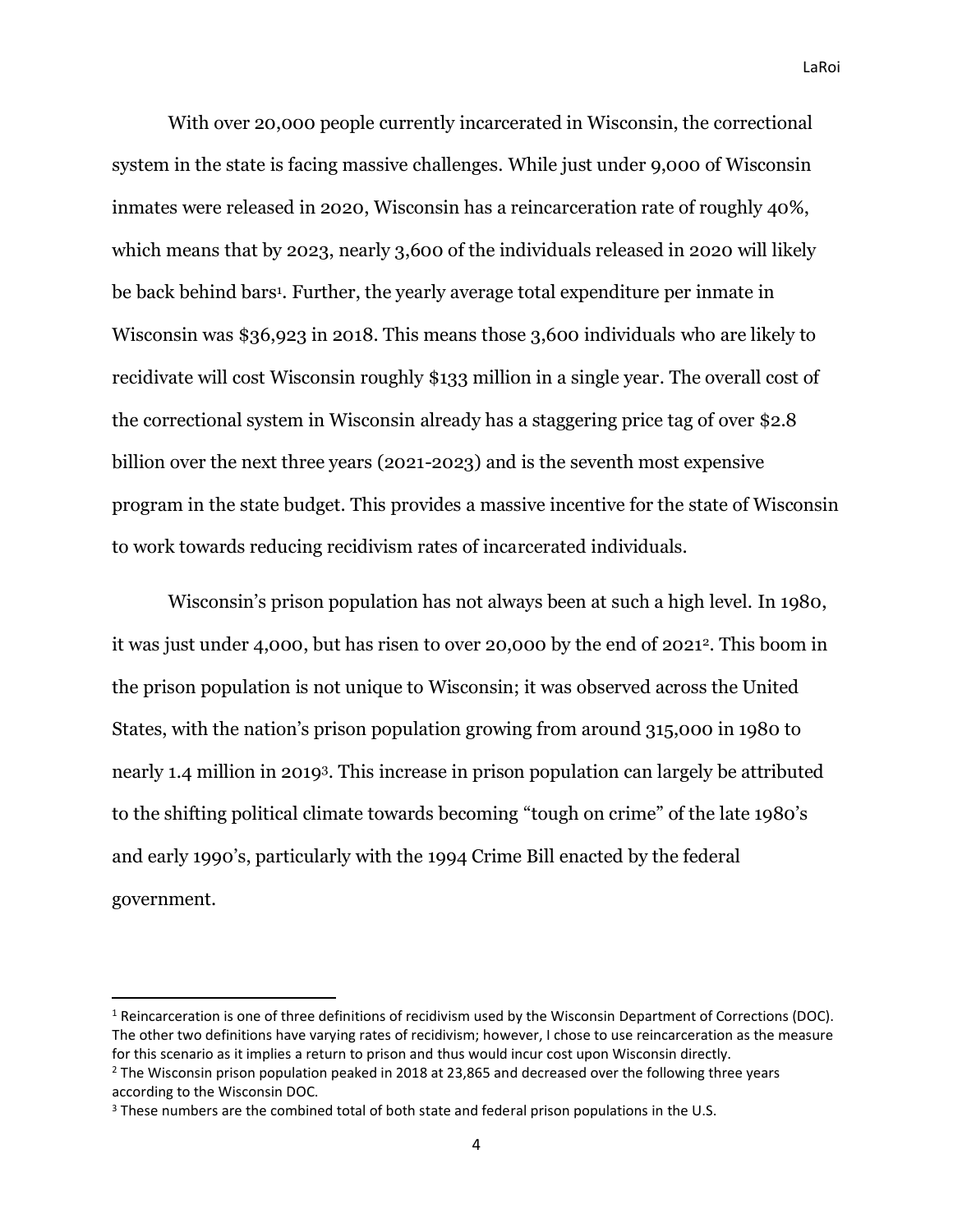The 1994 Crime Bill and others from the era focused on being "tough on crime" have a significant existing body of research exploring their effects. However, the effectiveness and impact of correctional education and other programs on reducing recidivism rates have been a relatively unresearched subject until the past few decades. The prevailing sentiment prior to this period of research is that incarcerated individuals were essentially a lost cause and spending money to rehabilitate them and improve their life after release was simply a waste. However, with the surge in prison populations, states around the country have been forced to investigate programs that could alleviate the skyrocketing costs of operating correctional institutions.

Although the overall body of research is still relatively small, the general consensus is that providing correctional education programs results in lowered recidivism rates among the individuals who participate. The intricacies of how that education should be presented, how much education an individual should receive, or even what type of education should be provided are very much questions that need of further research.

The concept of providing rehabilitative programs to help incarcerated individuals is one that has been implemented across a multitude of different issues. For example, Wisconsin has programs meant to address anger management, domestic violence, substance abuse, and behavior therapy, for example. All these programs are designed to address problems potentially hampering incarcerated individuals from returning to their communities and successfully reintegrating. Correctional education is designed to serve a similar purpose.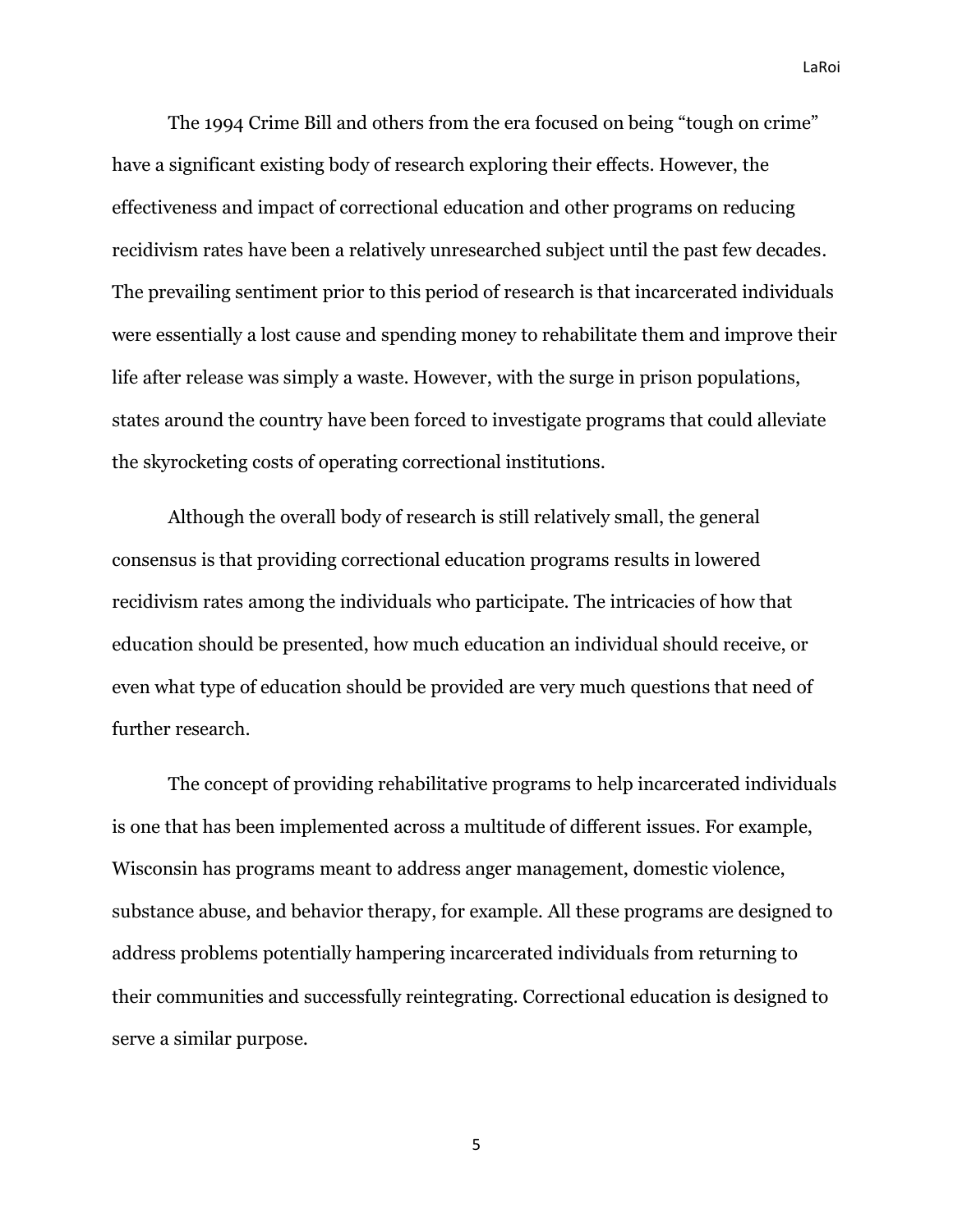The average educational attainment levels of the incarcerated population of Wisconsin are significantly lower than their non-incarcerated peers. About 92% of all Wisconsinites hold a high school diploma or higher, while in the correctional system that number falls to an average in the mid 70%'s. Education is often presented as the great equalizer in opportunity, regardless of your economic status or other personal hardships; if you work hard, you can achieve remarkable things. However, for many people who are incarcerated that opportunity has for various reasons been cut short and they do not possess the skills necessary to return to life outside of prison and succeed. This is the problem correctional education directly seeks to address, providing incarcerated individuals with an educational opportunity to help make a positive change in their lives.

This paper seeks to examine and describe the Wisconsin correctional system's approach to correctional education. I will provide a brief historical overview of correctional education in both Wisconsin and the United States as a whole, followed by a descriptive analysis of the different programs offered within the Wisconsin correctional system. Finally, I will present three data driven sections that analyze and address key areas to understanding the current state of and effectiveness of correctional education in Wisconsin. The first area I will examine is involvement in educational programs and how many individuals have become involved in these programs and potentially receive benefits from that involvement. The second section will focus on educational improvements observed through involvement in educational programs while incarcerated. This will specifically concentrate on individuals obtaining High School Equivalency Degree's (HSED) and General Education Degree's (GED). The third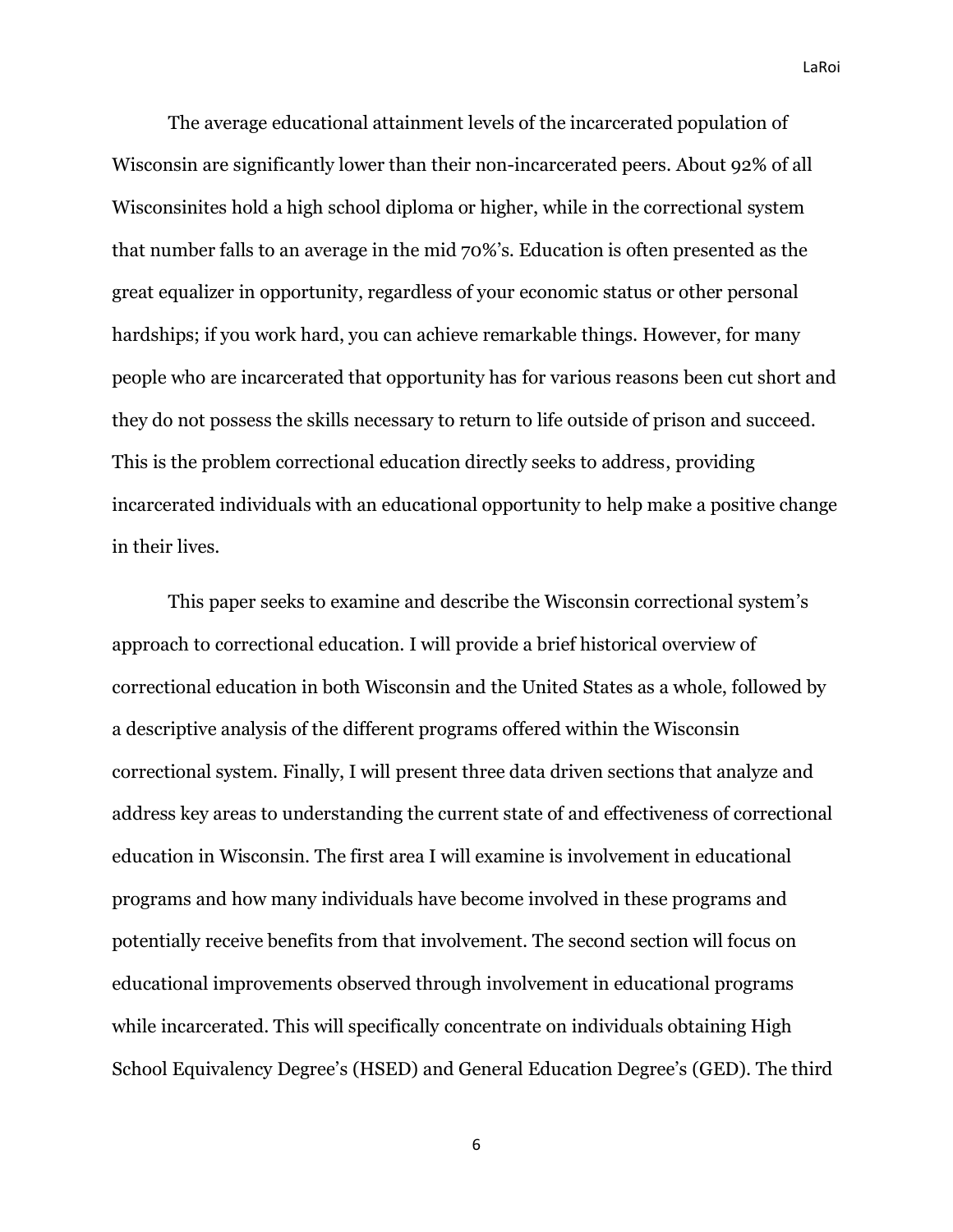section will explore evidence that may indicate a positive relationship between exposure to educational programming and lower recidivism rates. The purpose of these analyses is not intended to be conclusive in nature, but instead to examine the current state of correctional education in Wisconsin and provide a base upon which future research can expand.

### **Literature Review**

<span id="page-7-0"></span>Correctional education in the U.S. has existed in basic forms since the early 1800s, often taking the form of religious or moral teachings. (Gehring, 1995). However, these early forms of correctional education are vastly different from the programs available in prisons today4. The actual effects correctional education had on these individuals, however, have not been thoroughly explored until relatively recently. This is in large part due to the findings of sociologist Robert Martinson in the early 1970s. Martinson concluded that no correctional education or rehabilitative programs more generally worked to prevent the cycle of reincarceration. Furthermore, he contended the expenditure of additional resources on new rehabilitative programs was likely a waste of taxpayer dollars (Martinson, 1974). This belief was widely shared amongst many within the corrections and research community, and research on this topic mostly came to a halt until the late 1990s<sup>5</sup>.

<sup>4</sup> Religious programs offered in prisons are extremely common, however educational programming is no longer inherently offered through a religious setting or group and instead is generally offered via the State correctional system.

<sup>5</sup> There was still research on this topic occurring, however the projects were generally much smaller and limited In scope.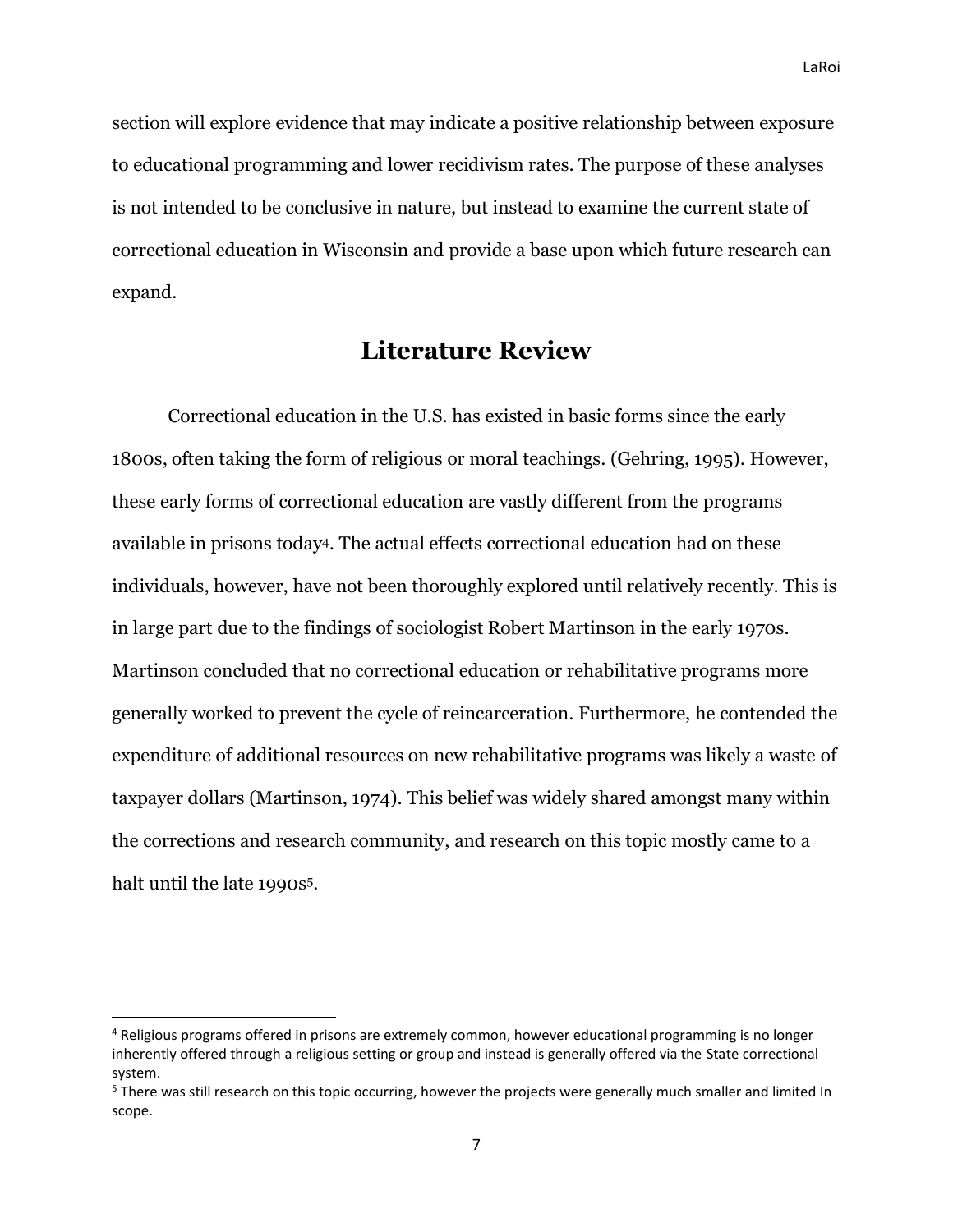However, the rapidly growing size of the U.S. prison population would soon force both politicians and researchers to take a second look at the effectiveness of correctional education and rehabilitative programs. Incarceration rates in the U.S. remained relatively constant at 110 inmates per 100,000 people between the 1920s and the 1970s. That changed in the 1970s, with the incarceration rates soaring to 504 inmates per 100,000 people in 2008 (Sampson and Loeffler, 2010). The exact cause of this increase cannot be definitively determined but is generally attributed to the changing political opinions on crime in the United States, and a general push towards getting "tough on crime" both nationally and on the state level. Texas was one of the states that saw the most rapid increase in prison population, going from 40,000 inmates in 1988 to 160,000 in 1999 (Campbell, 2011). This parallels increasing public support for the use of punishment as well, which had been growing from the mid-1960s to the 1990s, before beginning to fall in the mid-1990s (Enns, 2014)6. This increasing public and political interest began during the 1960s with President Nixon's "war on crime" which brought the issues of crime and punishment to the forefront of the political sphere in the U.S. It continued into the 1990s with the war on drugs, which saw the most rapid expansion of drug prosecution in the U.S. (Phelps and Pager, 2016). Finally, the 1994 Violent Crime Control and Law Enforcement Act, commonly known as the 1994 Crime Bill, pressured states into enacting more stringent criminal punishments. Against this backdrop of political pressure, the number of prisons in the U.S. grew 43% between 1995 and 2005 (Eisen and Chettiar, 2020). Of particular note for correctional education, the 1994

<sup>&</sup>lt;sup>6</sup> This increase in the public's support for the use of punishment may be part of why there was limited research on rehabilitative programs during this period. The public was generally less receptive to the idea of prisoner rehabilitation, and therefore funding for research on the topic diminished.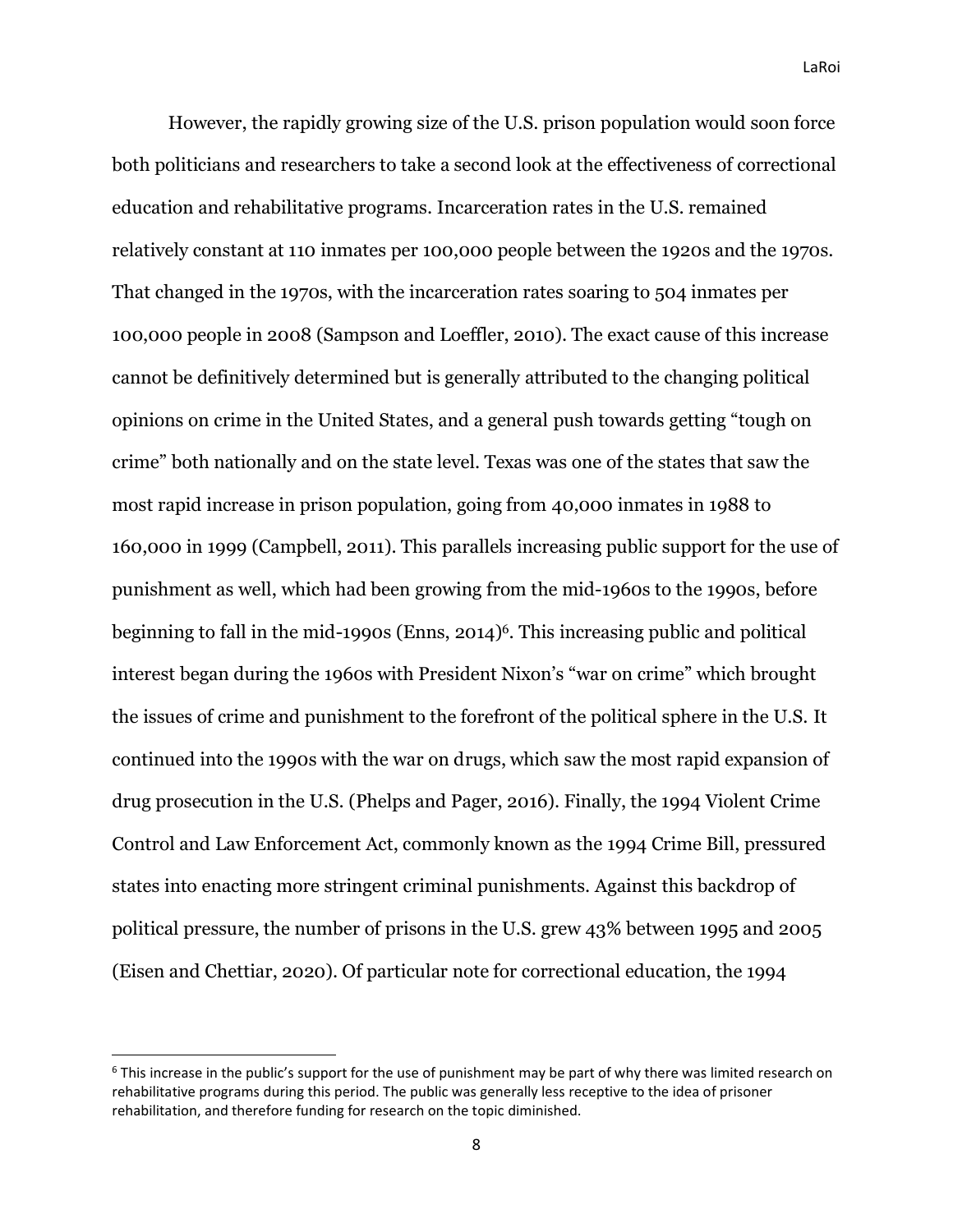Crime Bill removed prisoner eligibility for Pell Grants, which served as the primary source of funding for college level courses in correctional institutions (Robinson and English 2017)7.

This rapid increase in the prison population in the U.S. during the late 1990s and early 2000s coupled with the ballooning fiscal costs of operating large numbers of prisons forced state governments to look for alternatives (Sedgley and Scott and Williams and Derrick, 2010). This search for new solutions to the problem of massive prison populations and growing fiscal costs revitalized correctional education research and led to multiple new studies on the effectiveness of education as a deterrent to crime.

Research on the groups of people who commit crimes has been fairly thoroughly explored, particularly the correlation between age and crime participation. However, the effects of education on crime participation have been less studied. The primary method of understanding the relationship between education and crime participation has been through the framework of human capital. Essentially, there are drastically different rates of property and violent crime rates across education groups. In other words, the education and training an individual has received increases the opportunity cost of participating in crimes (Lochner 2004)8. Lance Lochner and Enrico Moretti's 2004 study "The Effects of Education on Crime: Evidence from Prison Inmates, Arrests, and Self Reports" is considered foundational to the body of research that currently exists on the correlation between education and crime (Machin, Marie, and Vujić, 2011). They

 $7$  Most college level programs in the U.S. are not offered by State correctional systems, but instead by outside colleges and universities which relied on funding through Pell Grants to support these programs.

<sup>8</sup> Opportunity cost in this context should be understood as what an individual could potentially do if they did not participate in crime. This assumes that individuals with higher education levels have more incentives, financial or otherwise, to not participate in crime as by participating in crime those opportunities may be lost.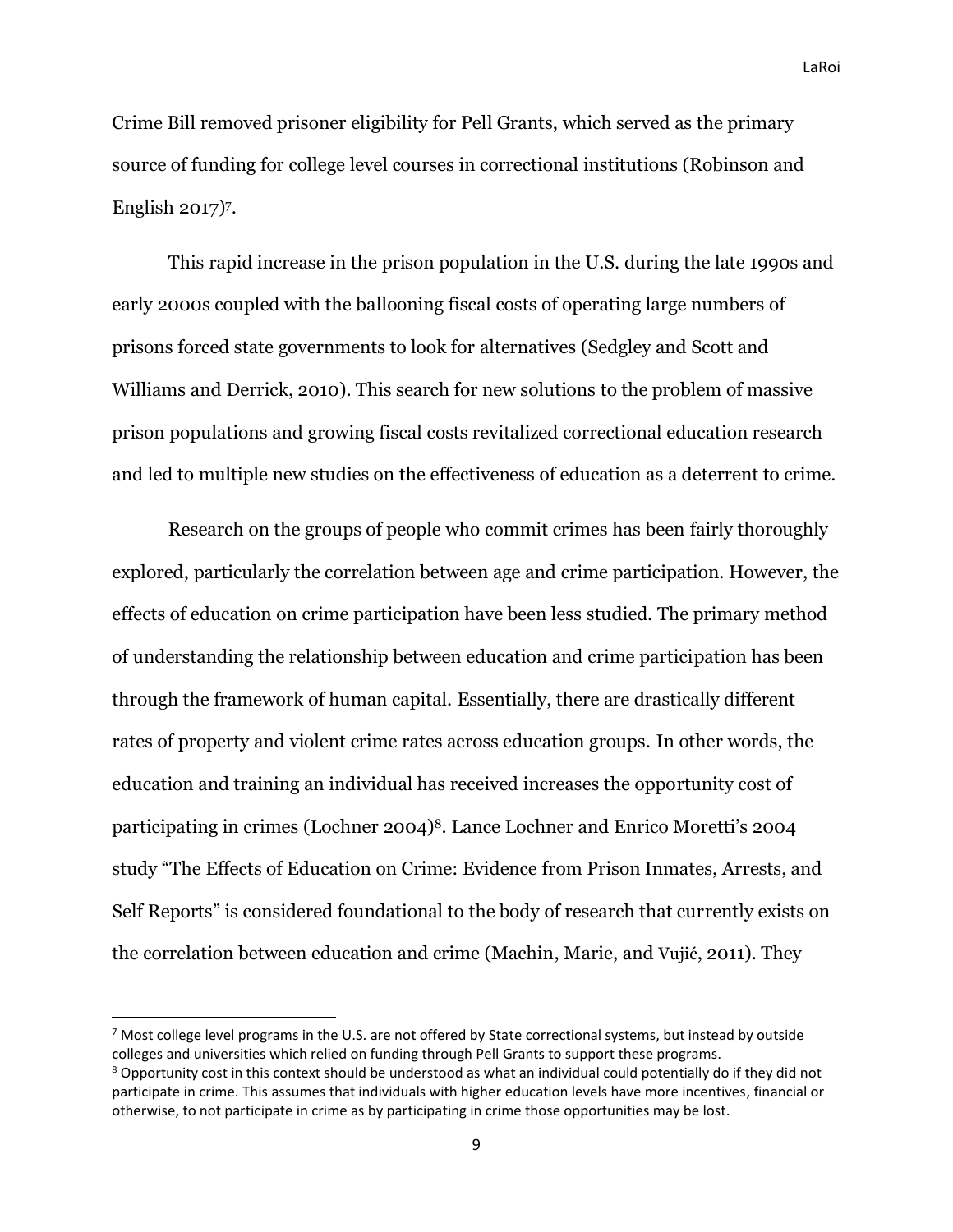note that there is strong reason to suspect a causal link between education and lower crime rates, but that the empirical research on the topic is less conclusive. Through their research, they deduced that schooling increases wage rates, possibly alters individuals' risk aversion and what they prefer to do during their free time. Additionally, they found that education may affect an individual's taste for crime by affecting the psychic costs of breaking the law.

Other studies have used frameworks such as the life-cycle model to determine the effects of education on crime participation. This model is typically broken down into three specific cycles. The first is a developmental stage, where an individual is attending school and usually correlates with lower crime rates. The second cycle is when an individual starts working, after either completing their education or dropping out of high school. This is the cycle in which people most commonly either enter or leave prison and especially for high school dropouts is associated with criminal activity. The third and final cycle is retirement, either from legitimate work or crime. The study by Giulio Fella and Giovanni Gallipoli estimated that high school graduation had an effect of reducing crime participation between 4-5.6 percentage points by using their life cycle model. (Fella and Gallipoli, 2014). The common issue that is noted by all of these authors, however, is that the unobservable characteristics of individuals which may affect their decision to participate in crime are exceedingly challenging to account for (Lochner and Moretti, 2004).

The effects of correctional education on recidivism have been explored by a fairly small group of researchers. The general consensus is that the Martinson study of 1974 had two primary flaws. First, the study did not properly address the differences in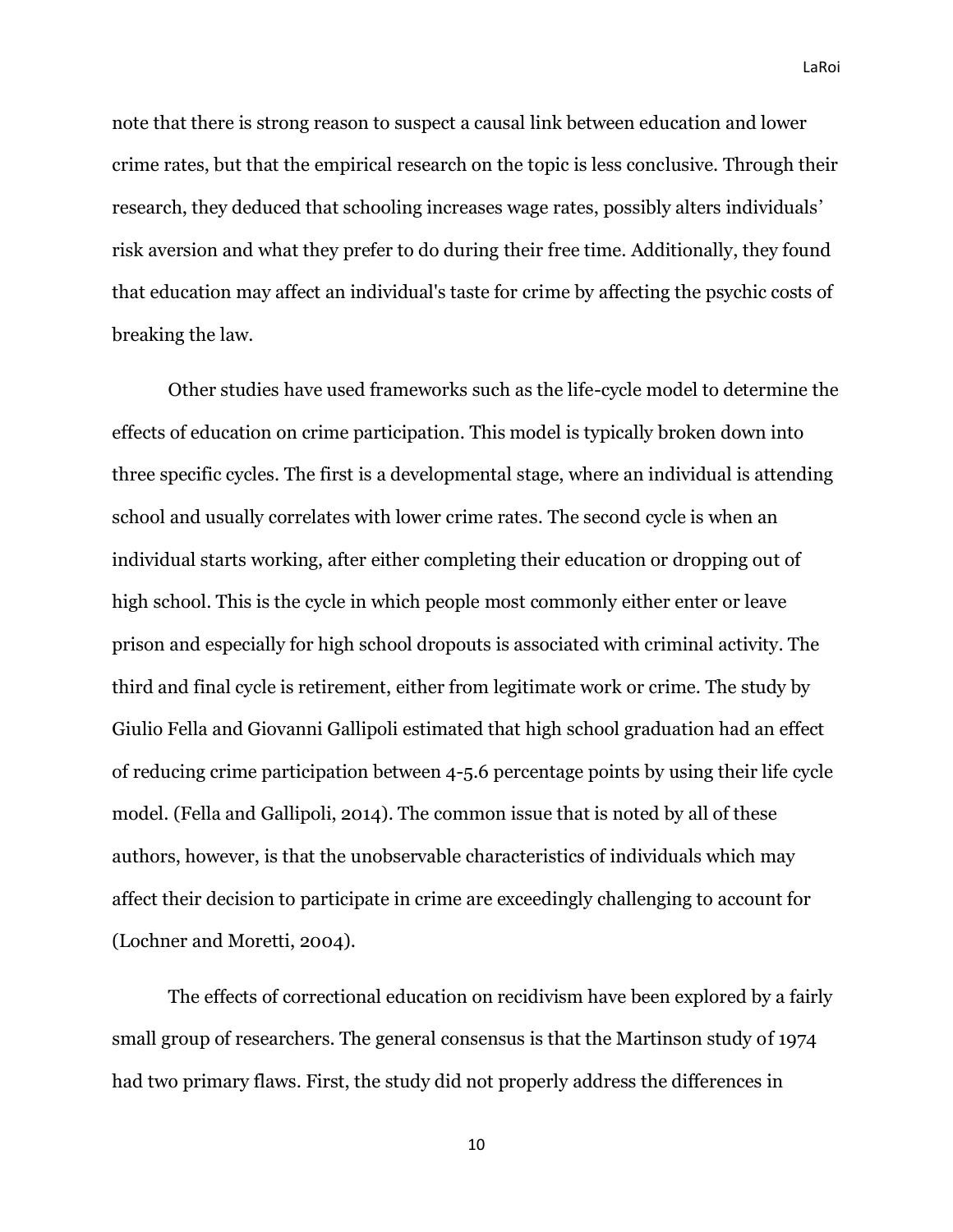outcomes between the treatment and comparison groups. Second, it did not account for the large variability in quality between studies in their research designs (Wilson, Gallagher, and MacKenzie, 2000). These problems were addressed by future studies, however, by including significantly larger data sets with more rigorous methods of including studies in their analyses (Aos, Miller, and Drake, 2006).

The most notable and reputable of later correctional education studies was a meta-analysis conducted by Lois M. Davis, Robert Bozick, Jennifer L. Steele, Jessica Saunders, and Jeremy N. V. Miles for the RAND Corporation in 2013. In this metaanalysis, they used 58 studies on correctional education programs in the U.S. and attempted to limit the effects of selection bias in the chosen studies. They focused primarily on addressing the original question raised by Robert Martinson: do correctional education programs work in reducing recidivism rates for individuals involved. Additionally, they included data on the link between correctional education participation and employment following release as well as a basic cost-benefit analysis of correctional education programs. They found that on average, participation in correctional education programs while incarcerated resulted in 43% lower odds of recidivating than individuals who did not participate. Their cost-benefit analysis further found that for correctional education to be cost-effective, the recidivism rate would have to be reduced by only 1.9 - 2.6 percentage points. They specify, however, that this only accounts for the direct costs of reincarceration for prisoners. To more comprehensively understand this, a cost-benefit analysis would have to include financial and emotional damage to victims of crimes and to the criminal justice system as a whole. Therefore, the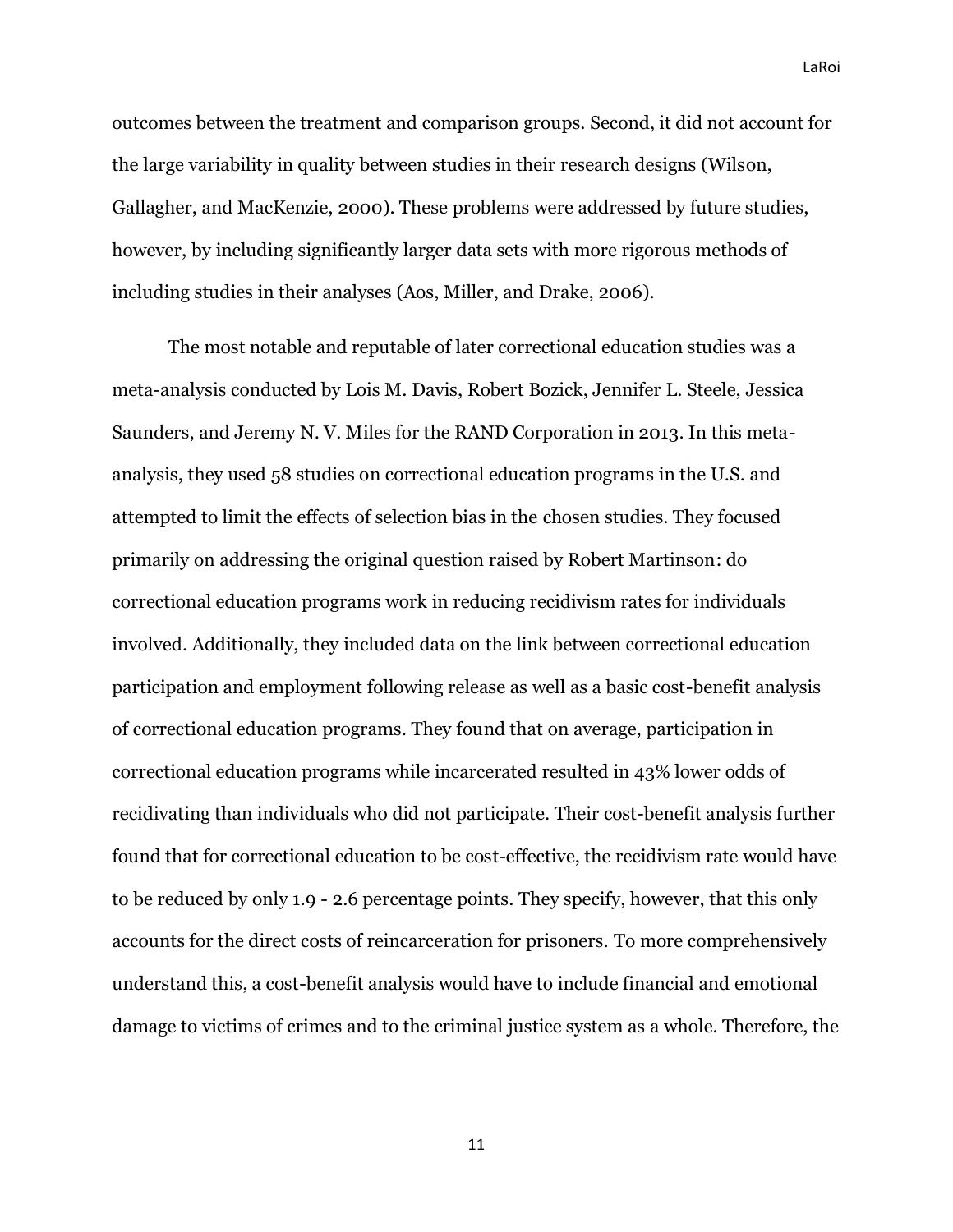estimate is likely a conservative one and the actual reduction needed for correctional education to be cost-effective is even lower.

The larger challenge the researchers at RAND wanted to address was to create a stronger research design. This is because determining a causal relationship between correctional education and reducing recidivism requires eliminating selection bias from the experimental group. This is similar to the problems faced by the researchers studying the effects of education on reducing crime participation in regard to accounting for unobservable characteristics of individuals (Lochner and Moretti, 2004). Essentially, selection bias occurs when inmates who elect to participate in educational programs differ in unmeasurable ways from those who elect not to participate in these programs. RAND notes, for example, that those who choose to participate may inherently be more motivated, have a stronger internal focus, and be more proactive about planning for post-release. This means that regardless of an inmate's participation in correctional education programs and its effects, they may have inherently been less likely to recidivate.

To combat this issue, studies such as the "Three State Recidivism Study" conducted by Stephen Steurer, Linda Smith, and Alice Tracy (2001) compiled vast amounts of data on the individuals who would be participating in their study. This information included criminal history, educational background, history of drug use, mental illness, or an unstable family background. Additionally, they conducted a comprehensive individual survey meant to determine "unmeasurable" traits of each individual involved in their study. This information was then used so that during the selection of their control group (those who did not receive correctional education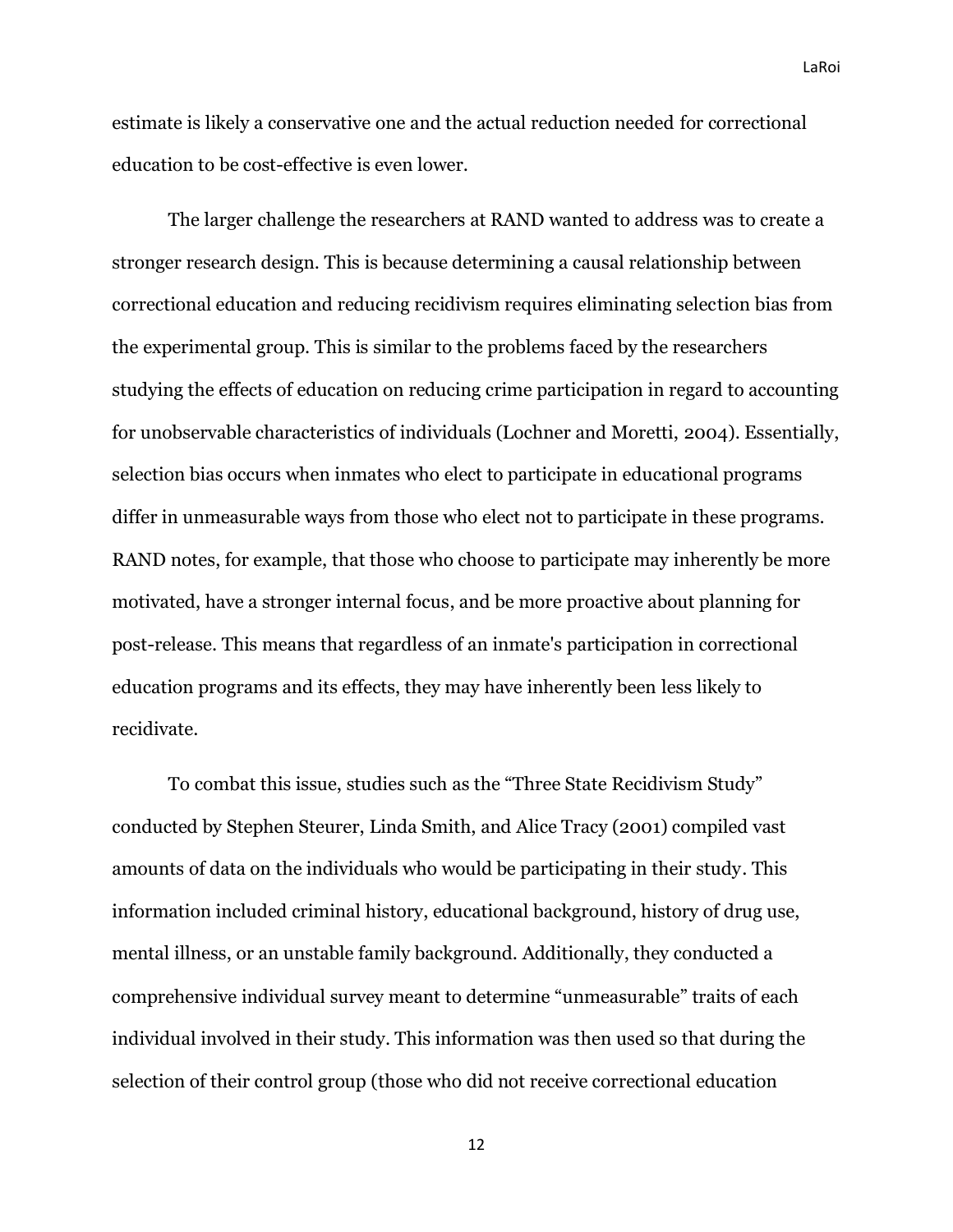programming) and the treatment group (those who participated in correctional education programming), the individuals in each group would be as similar to each other as possible to lessen the effects of selection bias.

Once the issue of selection bias has been taken into account, there are additional challenges facing research in this field. Specific education program effectiveness in reducing recidivism is extremely difficult to determine. This is because many individuals involved in educational programming participate in multiple different education programs during their incarceration (RAND Corporation, 2013). The programs that are most commonly analyzed within the scope of correctional education are Adult Basic Education (ABE), Highschool Equivalency Degree (HSED) and General Education Degree (GED) programs, vocational programs, and post-secondary or college programs. Although the RAND Corporation meta-analysis identifies some differences in the recidivism reduction regarding involvement in these programs, the exact effectiveness of a particular program is not clear.

Finally, the RAND Corporation's meta-analysis also noted that discerning the amount of time an individual is involved in correctional education programming to be able to expect a reduction in recidivism is difficult to define. The majority of correctional systems do not track the length of time an individual is involved in these programs, but rather whether they participated or not (RAND Corporation, 2013). This raises the question of how long an individual needs to be involved in these programs before it can be assumed that any positive effect has occurred in regard to reducing the odds of recidivating.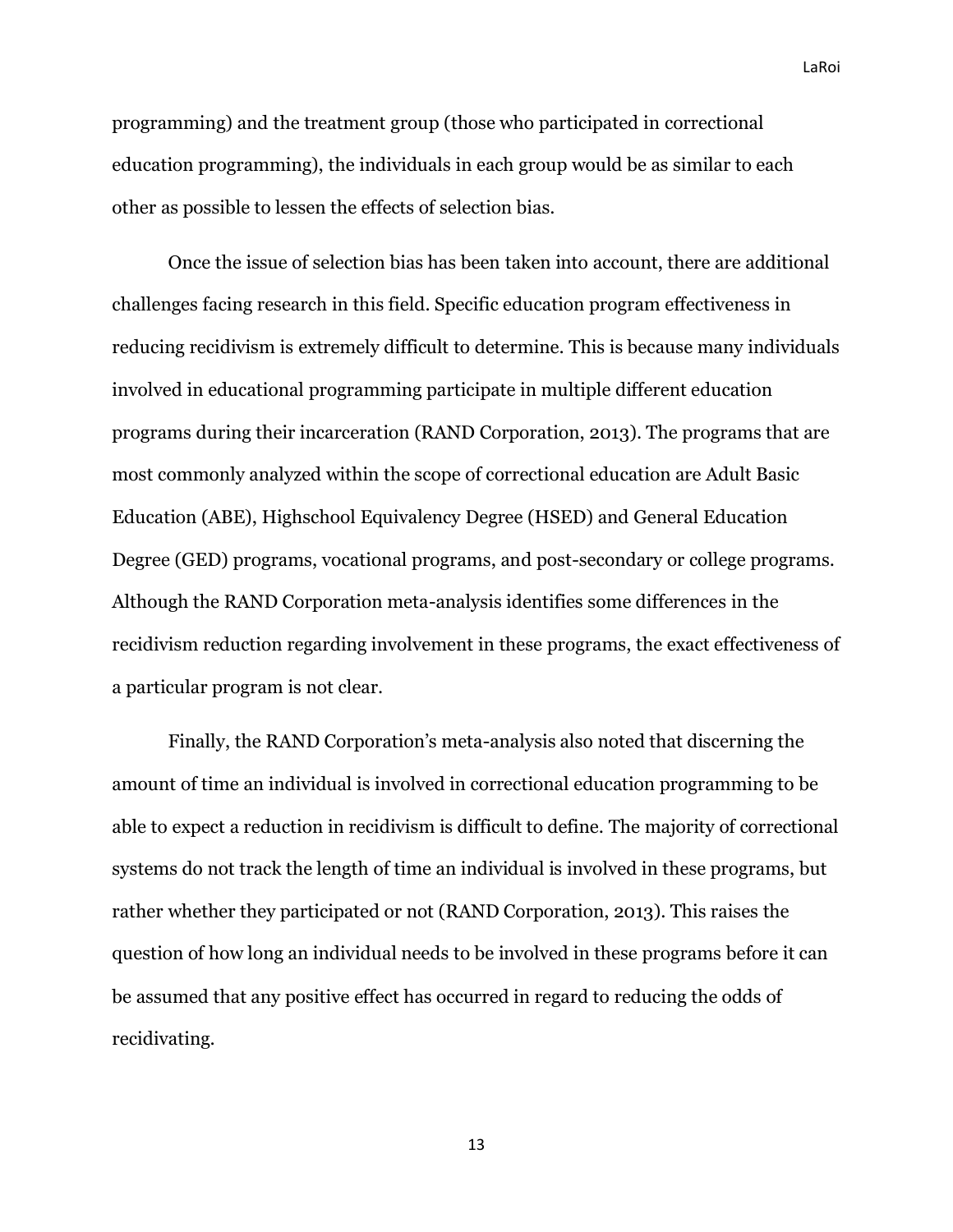One of the underlying concerns with the existing body of research on correctional education is that although these studies focus on the relationship between recidivism and correctional education, there is minimal research on the effectiveness of correctional education in actually educating its participants. Specifically, areas such as improvement in literacy rates, basic computational skills, and other basic indicators of academic improvement have been largely unexplored to date (RAND Corporation, 2013).

Understanding what types of treatments and programs reduce recidivism is very important, but equally important is understanding the reasons causing recidivism. There is a considerable amount of research on the effectiveness of different programs in reducing recidivism, such as substance abuse treatment, mental health, anger management and correctional education. However, focusing solely on the outcome of recidivism ignores the underlying causes of why individuals recidivate in the first place (Visher and Travis, 2003).

One of the methods used to determine what areas incarcerated individuals struggle with upon release into society is by directly communicating with them through focus groups and surveys. The RAND Corporation conducted a focus group study in 2009 with a group of 39 formerly incarcerated individuals in the California state correctional system. They found that the economic challenges these individuals face were usually the largest concern, including challenges such as finding employment and a stable housing situation (Davis, M. Williams, Derose, Steinberg, Nicosia, Overton, Miyashiro, Turner, E. Williams, 2009). This is highlighted in a 2018 study by Lucius Couloute and Daniel Kopf which focused on unemployment amongst formerly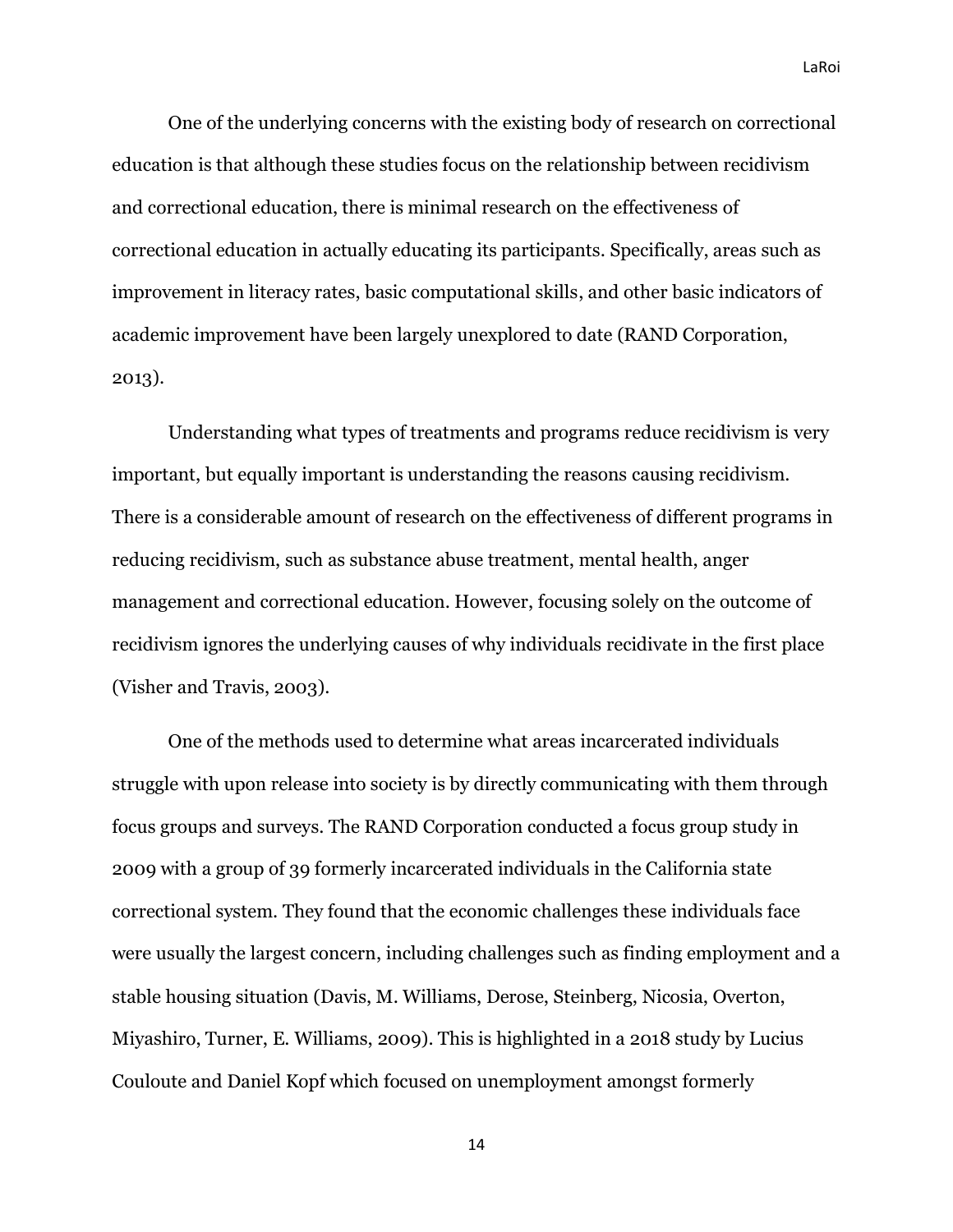incarcerated individuals. It found that these individuals had an unemployment rate of 27%, higher than any historical period in the U.S. for their non-incarcerated peers. Additionally, they found that unemployment rates were highest within the first 2 years following release, emphasizing the need for post-release employment services (Couloute and Kopf, 2018)9. In 2003, the U.S. Federal Government allocated \$110 million towards the Serious and Violent Offender Reentry Initiative, which was designed to create programs to reduce recidivism and improve employment, health, and housing outcomes of formerly incarcerated individuals. This was made politically feasible in large part by research showing that involvement in reentry programs while incarcerated reduced recidivism by approximately 6% (Jonson and Cullen, 2015). The programs created as a result of the Serious and Violent Offender Reentry Initiative were evaluated by the National Institute of Justice in 2007 through a survey of 935 individuals who were involved in those programs. The survey found that when individuals identified their own needs, 94% desired more education, 86% required general financial assistance, 83% needed a driver's license, 82% required job training, and 80% needed assistance in finding employment (Visher and Lattimore, 2007). Another important factor in successful reintegration of individuals is the support they receive from family and friends. In another study conducted by the RAND Corporation through a focus group, they found that family was one of the primary motivating factors for inspiring individuals to change their behavior and participate in rehabilitative programs (Davis,

<sup>9</sup> Most prisons offer post-release services and programs that are designed to help reintegrate individuals following their release from prison. However, these programs are generally minimal in scope, and it is usually up to the individual to make the most of the program.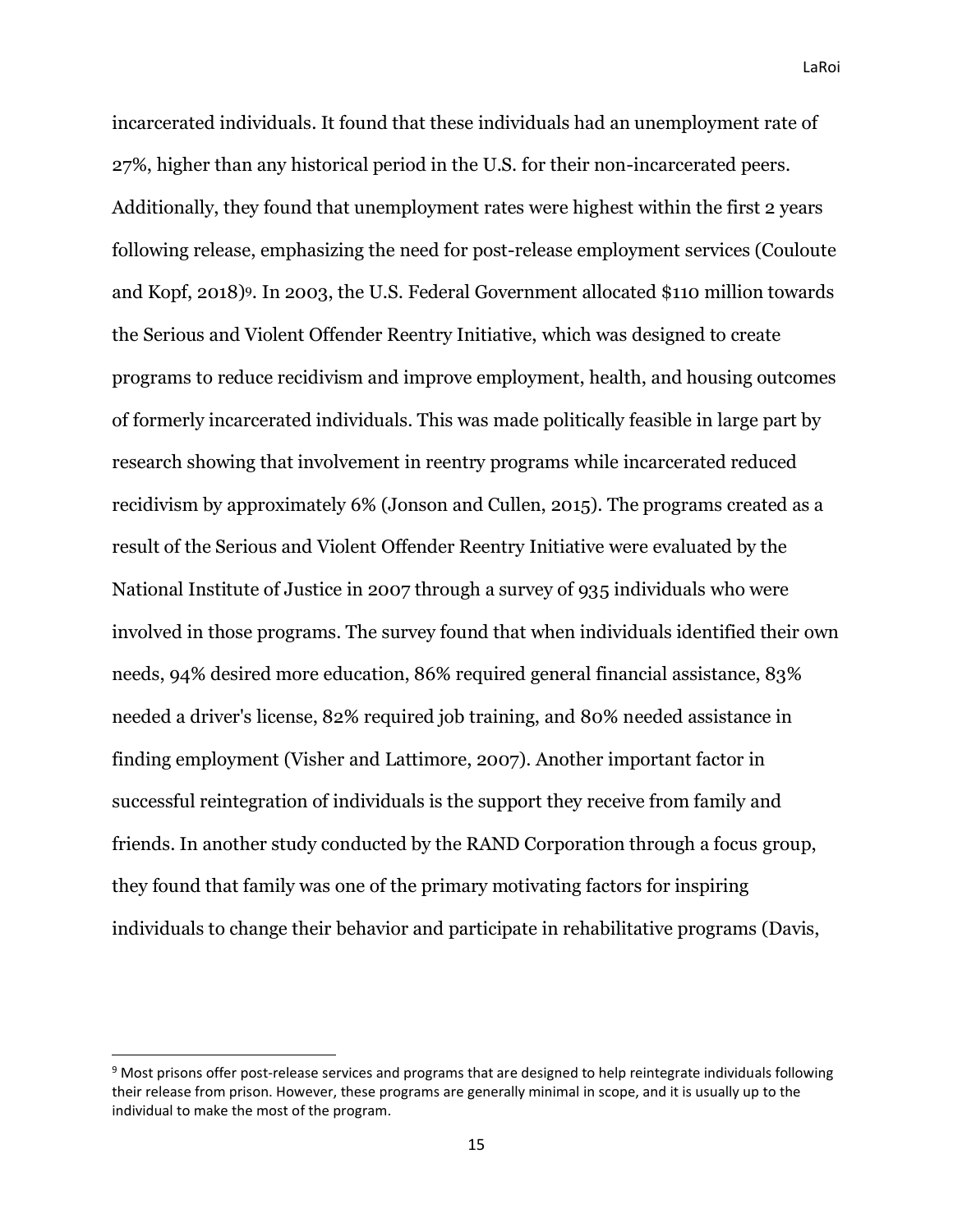M. Williams, Derose, Steinberg, Nicosia, Overton, Miyashiro, Turner, E. Williams, 2009).

## **Historical Overview**

<span id="page-16-0"></span>Correctional education has existed within the U.S. essentially since prisons have existed. However, correctional education at its inception is practically unrecognizable when compared to the programs that exist in the U.S. today. The first known prison education program in the U.S. was likely formed by The Philadelphia Society for Alleviating the Miseries of Prison around 1789 at the Walnut Street Jail in Philadelphia10. Although this is where correctional education in the U.S. began, it would not begin to resemble what exists today for nearly a century.

Education programs that existed in the Walnut Street Jail and other prisons until the late 1800s were generally known as Sabbath Schools. These "schools" would generally focus on teaching prisoners basic literacy skills and providing moral and religious guidance. This was usually achieved through learning to read the Bible, with most of the teaching and instruction performed by the prison Chaplain. There is some reference to very basic arithmetic schooling being offered, but the vast majority of educational programming during this period focused on teaching prisoners how to read, and in particular, to read the Bible. This theme of education through the medium of religion is critical to understanding correctional education during this time period. The core theory for many of these educational programs was to reform prisoners and make

<sup>&</sup>lt;sup>10</sup> There is some reference to this same group forming this program in 1776 instead of 1789, however more recent sources place it around 1789. Additionally, it is possible that other prisons had similar or other various education programs, but I was unable to find specific records supporting this.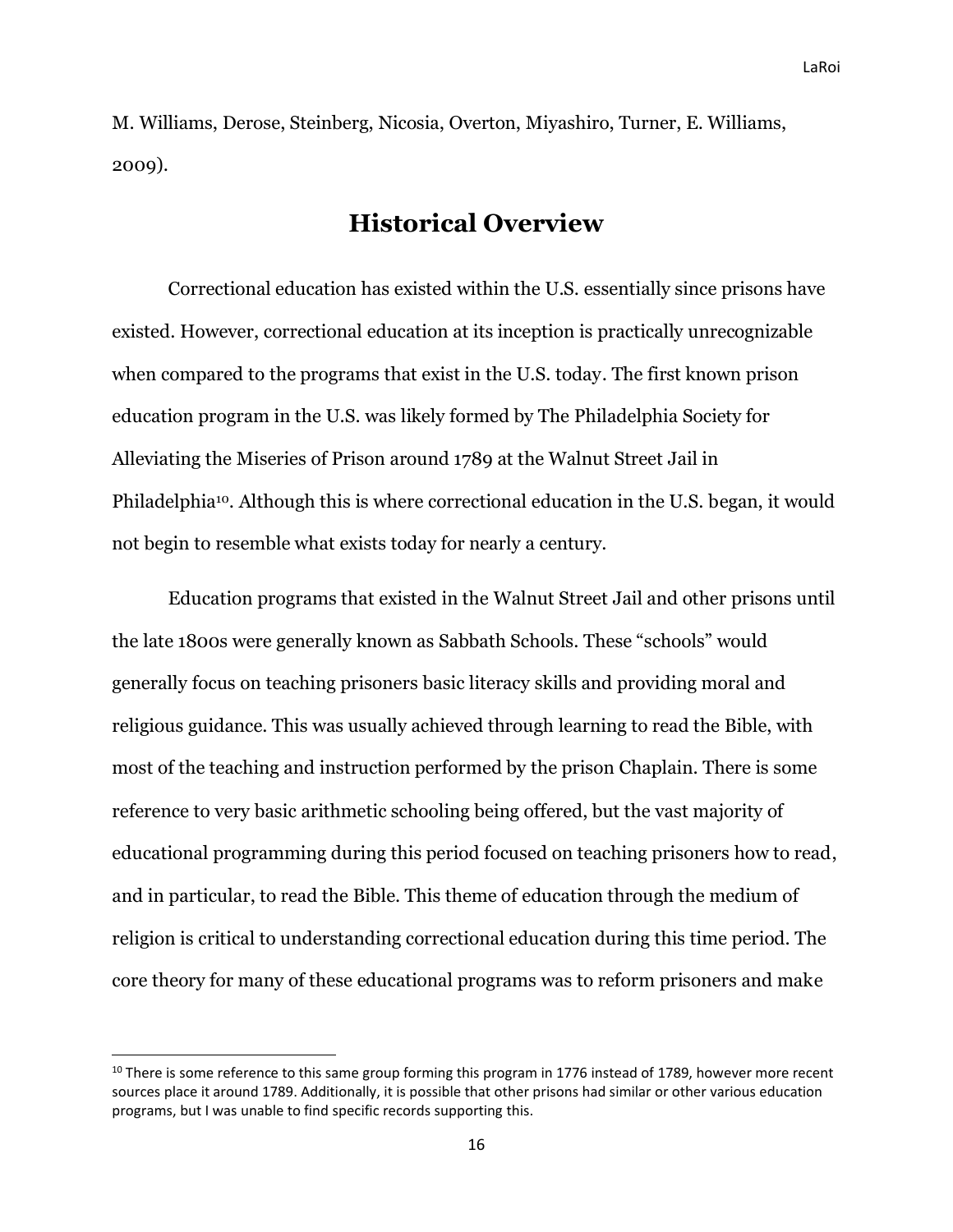them better people so they could more easily fit into society after their release from prison. This practice of teaching through religion still exists in prisons today, however its leading role in correctional education began to diminish in the 1870s.

Beginning in 1870 with the formation of the National Prison Association (now the American Correctional Association), which advocated for more humane treatment of inmates within prisons, correctional education programs began to evolve. Instead of being limited to basic literacy programs, prisons began to offer more broad forms of education. This included more formal education programs similar to those found in schools throughout the country as well as vocational training. One of the most impressive examples of early correctional education took place in 1876 at the Elmira Reformatory in New York. The Elmira Reformatory offered various elementary school classes as well as industrial trade schooling. This served as model for other prisons around the country, which gradually began to expand education programming over the following decades. By the end of the  $20<sup>th</sup>$  century, prisons continued to expand their educational programming. Although not in widespread use, high school education programs began to be introduced in addition to basic elementary schooling. These were usually offered via correspondence courses, though some prisons did offer the programs inside the prison.

Currently, high school education programs and vocational programs can be found in almost every correctional institution across the United States. However, one of the fields in which correctional education had yet to be explored was post-secondary education programs. There were a few small experiments in the early 1900s with postsecondary education programs in some states across the U.S. In Wisconsin, for example,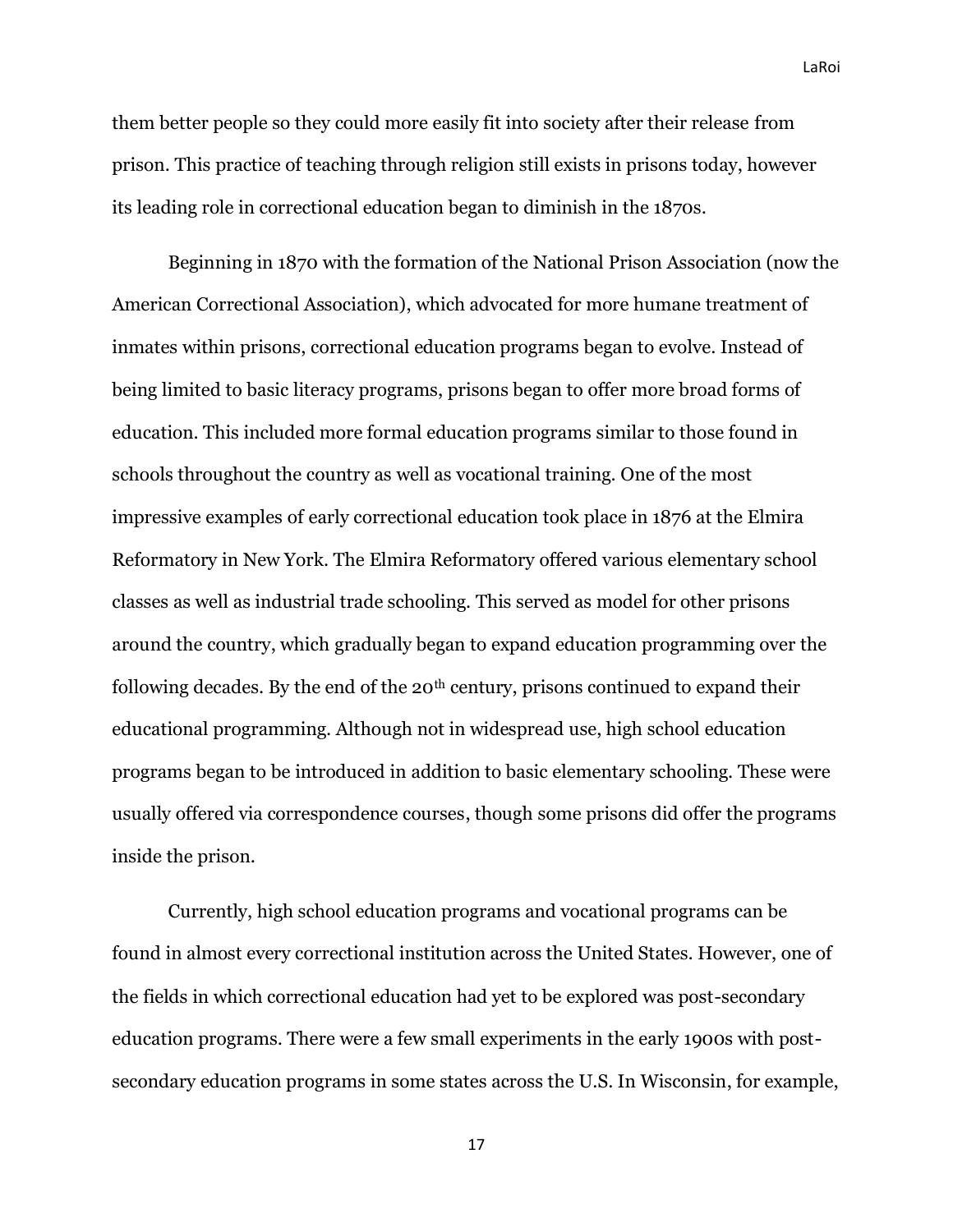there are records of University of Wisconsin-Madison offering face-to-face college courses briefly in 191711. Wisconsin was also possibly the first state in the U.S to offer college level correspondence courses in 193212. Until the mid 1900s, however, college level programs in prisons were generally very rare.

Over time, correctional education and particularly post-secondary programs began to spread throughout the country, receiving support from both states and the federal government. The U.S. Federal Government passed the Higher Education Act (HEA) of 1965, which granted prisoners Pell Grant eligibility. Pell grants are designed to award students with significant financial need the opportunity to pursue a degree in higher education. The vast majority of college programs offered in prisons were funded directly through Pell Grants, which led to the creation of an estimated 772 college programs in 1,287 correctional institutions across the U.S. by 1994. Expansion of college level correctional education programs would come to a grinding halt with the passage of the 1994 Crime Bill. One of the provisions in this bill eliminated prisoner Pell Grant eligibility, effectively killing off the vast majority of college programs, leaving an estimated 8 college level programs operating in correctional institutions across the country. In 2015, President Obama announced the creation of the Second Chance Pell Experiment. This program reinstated prisoners' eligibility to receive Pell Grants towards post-secondary education programs. Initially, the experiment was limited to 67

<sup>&</sup>lt;sup>11</sup> This was referenced by UW-Madison's Odyssey Beyond Bars program; I was unable to find further confirmation for this outside of that source.

<sup>&</sup>lt;sup>12</sup> Wisconsin may not have been the first state to offer these types of courses, but historical records on this topic are extremely limited and what I was able to find pointed to Wisconsin being the first.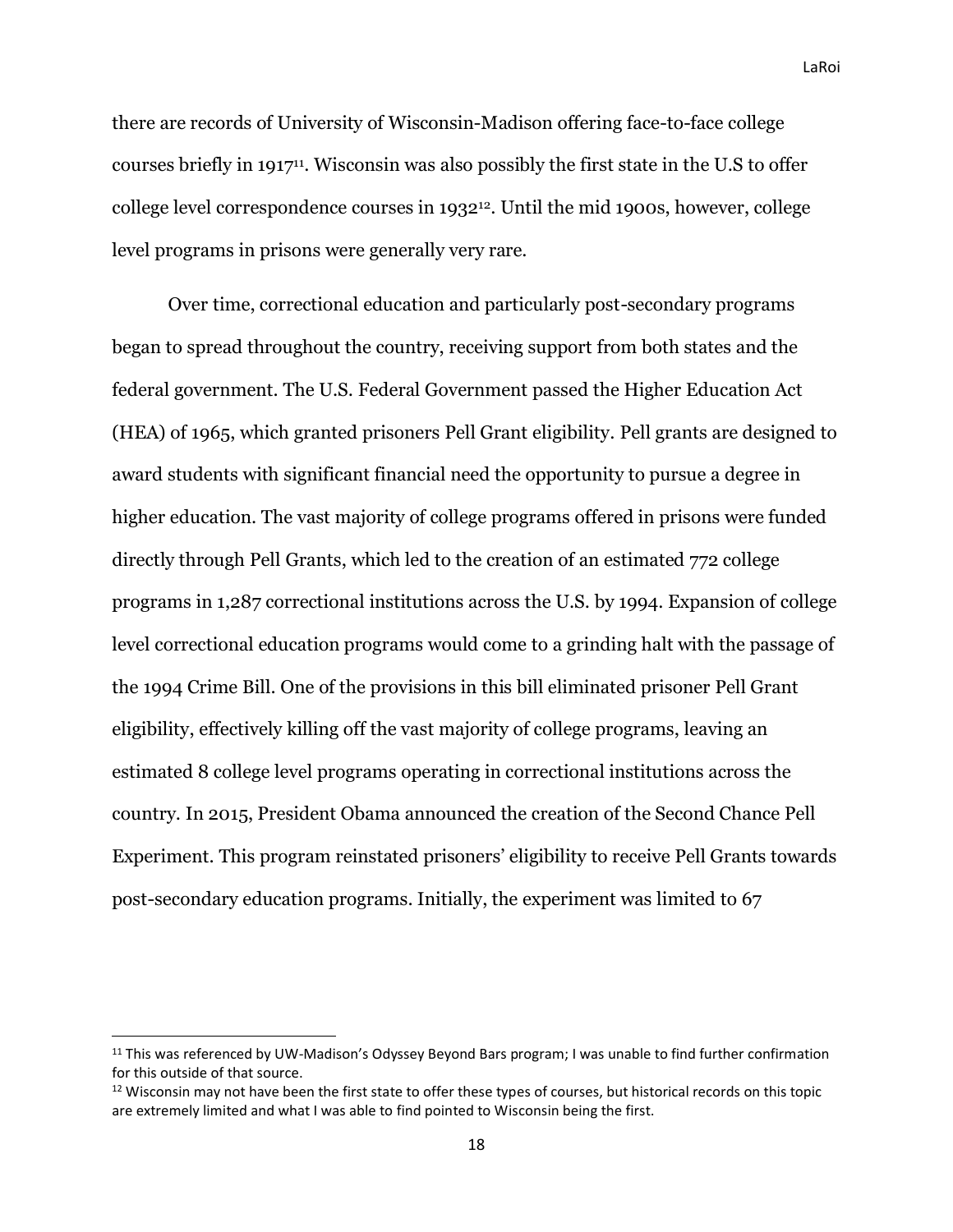programs in state and federal prisons but has since been expanded to 134 programs with over 22,000 inmates having participated in a Second Chance Pell Program as of 2021.

Correctional education in the U.S. has evolved significantly since its inception in the late 1700s. Originally, only an exceedingly small number of prisoners had access to any form of educational programming which was extremely limited in its scope. Over time, the situation has changed. The vast majority of correctional institutions across the U.S. now offer either high school education, vocational training or even college level courses.

### <span id="page-19-0"></span>**Correctional Education Programs in Wisconsin**

When an individual is incarcerated within the Wisconsin Correctional System, one of the first events they undergo is their initial classification to determine what security level of institution they will be placed in. This classification is based upon the type and severity of the offenses they were sentenced for as well as their criminal record amongst other factors. During this process, each individual also undergoes a series of screenings and assessments that are designed to identify rehabilitative needs and to connect them to programs that will potentially benefit them during their incarceration.

The Wisconsin DOC offers numerous programs within the correctional institutions of Wisconsin. These programs are designed to address specific issues that prisoners are facing that have either led them to be incarcerated or would become an obstacle to successful reintegration into their communities after being released.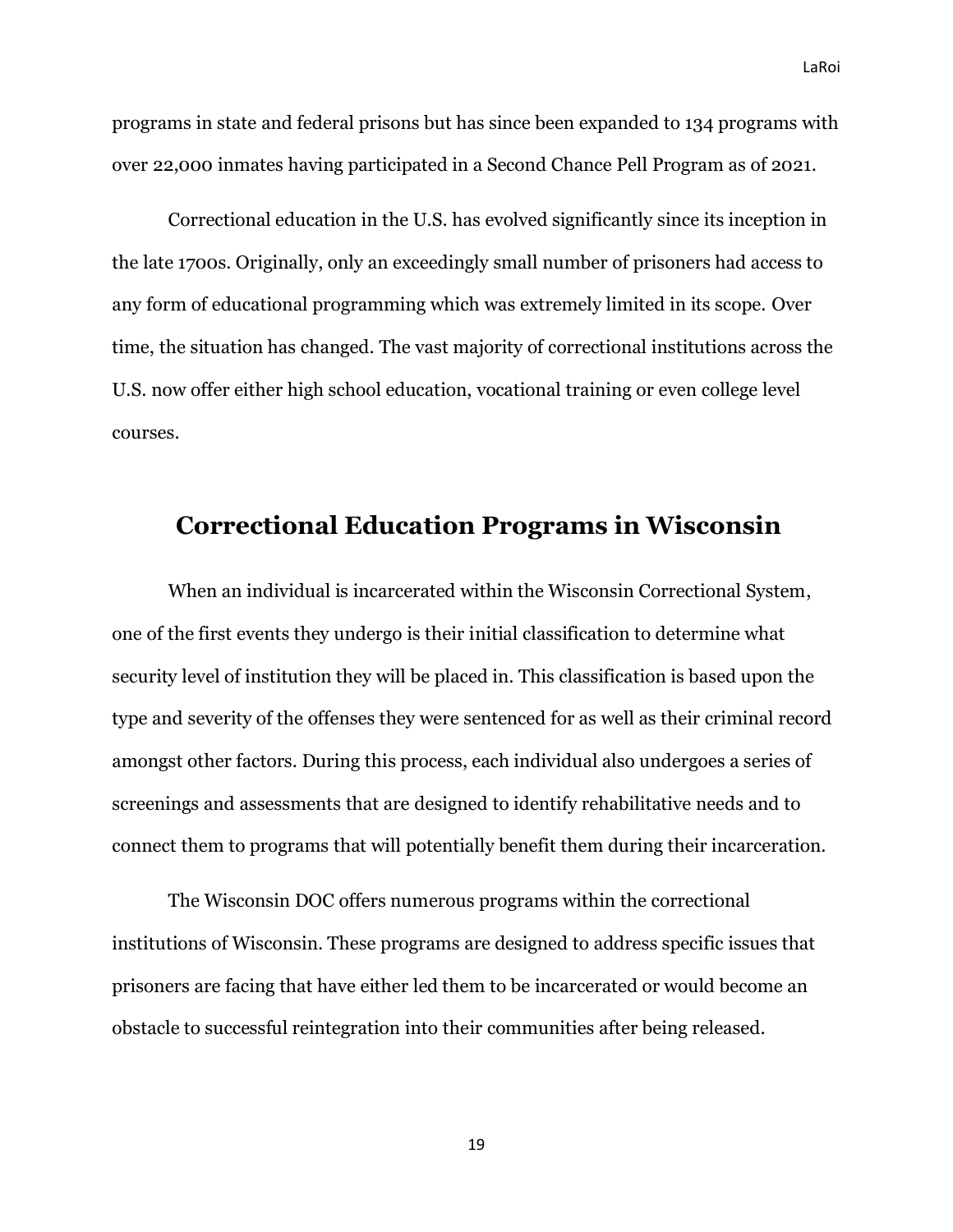Additionally, a program may be recommended for an individual if it could enhance the safety and security of the public, staff, institutions, and other inmates.

Primary Programs are the main type of programs offered in the correctional system. An example of a Primary Program is the Anger Management Program (AM). Within the AM program, individuals are taught to manage their stress, how to deal with impulses, communication skills, and how to handle criticism and provocation. These Primary Programs treat a variety of different issues such as substance abuse, domestic violence, sex offender treatment, and cognitive behavior which assists individuals with learning how to think rationally. Educational programming is also considered a Primary Program. Within the scope of correctional education, there are three types of programs that are offered within the Wisconsin DOC. Two of these education programs, Adult Basic Education (ABE) and Career Technical Education (CTE) / Vocational Programs, are offered through the Wisconsin DOC. The third program, which includes postsecondary education courses such as accredited college classes, is offered through outside institutions such as the University of Wisconsin System or the Wisconsin Technical College System.

#### <span id="page-20-0"></span>**Adult Basic Education (ABE)**

The first educational programs I will examine are Adult Basic Education (ABE) programs. This includes General Education Development (GED), High School Equivalency Diploma (HSED), and English as Second Language (ESL) programs. Both the GED and HSED programs are designed for individuals who have not yet completed high school or obtained an HSED. These are the most common programs within the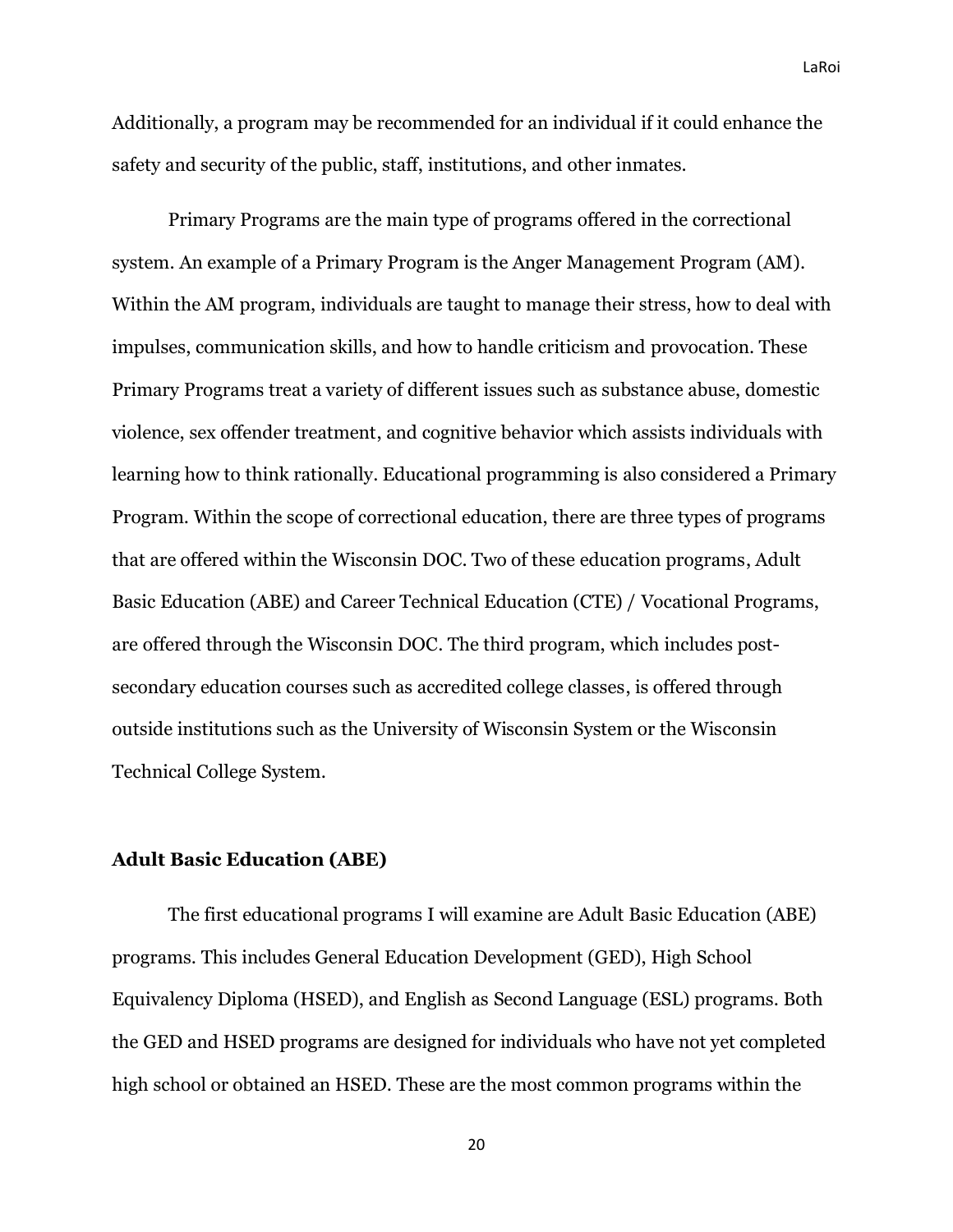Wisconsin DOC and are available at most correctional institutions in the state. For all inmates who have not received a high school diploma or equivalent, involvement in ABE programs is mandatory.

An individual's academic needs are determined during the initial classification process. This process includes a screening which verifies education records and reviews academic transcripts. Once these records have been reviewed and an academic need is determined, the inmate is placed in an ABE program at the facility where they are located. If the educational program at their facility is at capacity, the inmate is placed on a waiting list.

Before an inmate is placed into a specific ABE class, they take multiple standardized tests to measure their literacy ability and other academic areas of need. Once an individual has completed the standardized testing, they are placed within classes that target specific areas of academic need that are covered on GED tests. Each facility is also able to offer classes to inmates in preparation for post-secondary preparation, as resources allow. The primary goal of these ABE programs is to prepare inmates to take the GED/HSED test, and eventually obtain a GED/HSED. One thing to note is the cost of taking tests to satisfy the requirements of GEDs or HSEDs are free to inmates.

Although these programs are mandatory for individuals who have not completed a high school diploma or equivalency degree, it is also possible for them to refuse to participate. However, refusing to participate results in them being labeled as "Voluntarily Unassigned Status". This status means they are ineligible to receive work assignments or compensation from the jobs they do while incarcerated. They are also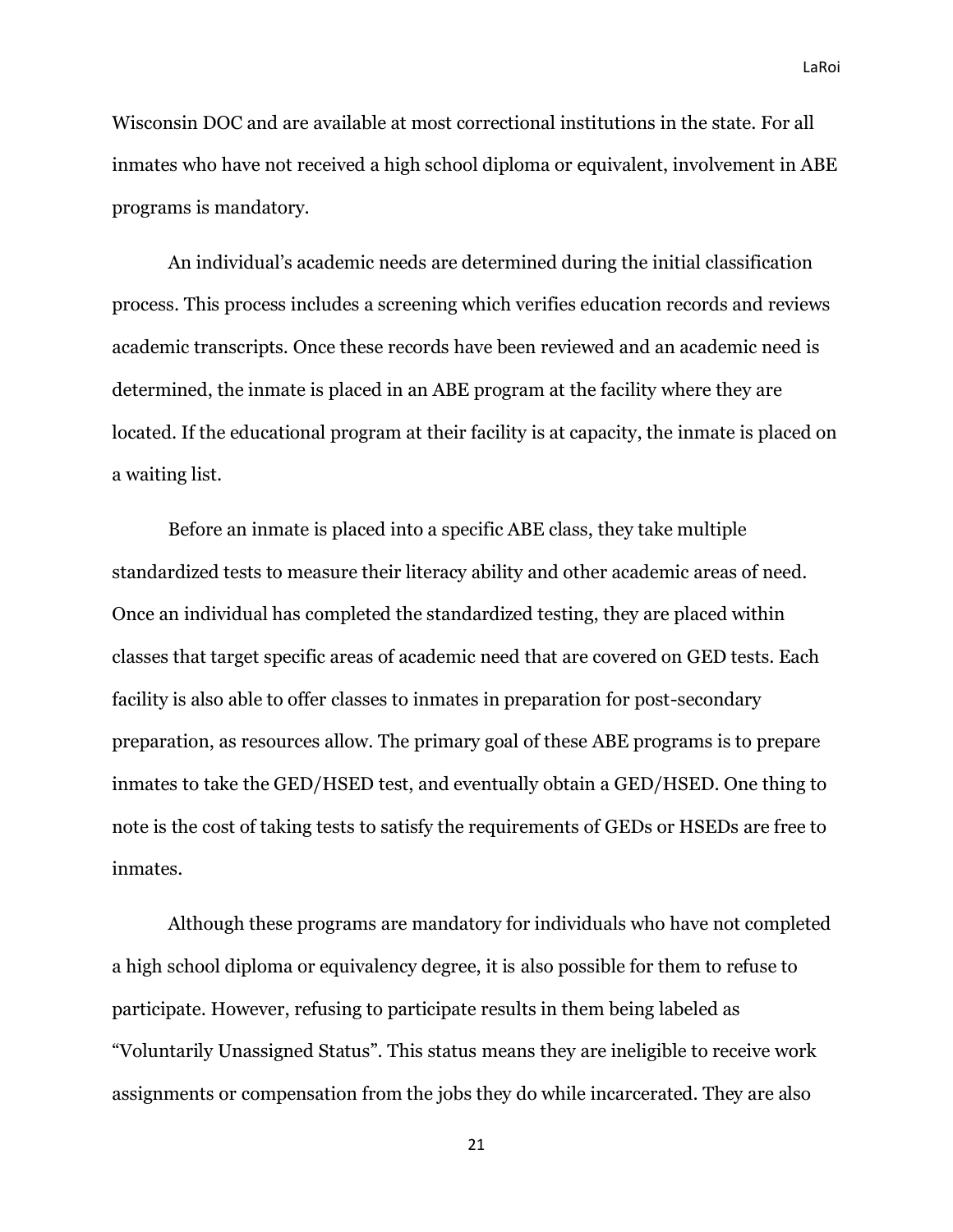unable to attend recreation or library periods until 5:30 p.m. from Monday through Friday. Finally, it is recorded in their inmate education file, which can impact the placement of an individual in a particular institution.

| (Figure 1) - Institutions That Offer ABE Programming |                                                   |                                                                    |  |  |  |  |  |
|------------------------------------------------------|---------------------------------------------------|--------------------------------------------------------------------|--|--|--|--|--|
| <b>Type of Correctional</b><br>Institution           | Number of Institutions<br>that Offer ABE Programs | <b>Number of Institutions</b><br>that Do Not Offer ABE<br>Programs |  |  |  |  |  |
| <b>Women's Institution</b>                           | 3                                                 | $\Omega$                                                           |  |  |  |  |  |
| <b>Wisconsin Correctional</b><br>Center              | 11                                                | 3                                                                  |  |  |  |  |  |
| Minimum Security                                     | 3                                                 | $\Omega$                                                           |  |  |  |  |  |
| <b>Medium Security</b>                               | 11                                                | $\Omega$                                                           |  |  |  |  |  |
| <b>Maximum Security</b>                              | $\overline{4}$                                    | $\mathbf{1}$                                                       |  |  |  |  |  |
| Total                                                | 32                                                | 4                                                                  |  |  |  |  |  |

#### <span id="page-22-0"></span>**Career Technical Education (CTE) / Vocational Programs**

The second educational program offered by DOC is career technical education (CTE) and vocational programs. These programs are designed to educate individuals in a particular area of study that can be applied as a job skill after their release from prison. All CTE and vocational programs are in conjunction with the Wisconsin Technical College System and provide the opportunity to receive certification in a specific education area, CTE diplomas, or credit toward a 2-year associate degree. Unlike ABE programs, it is not mandatory for students to participate in these programs. This means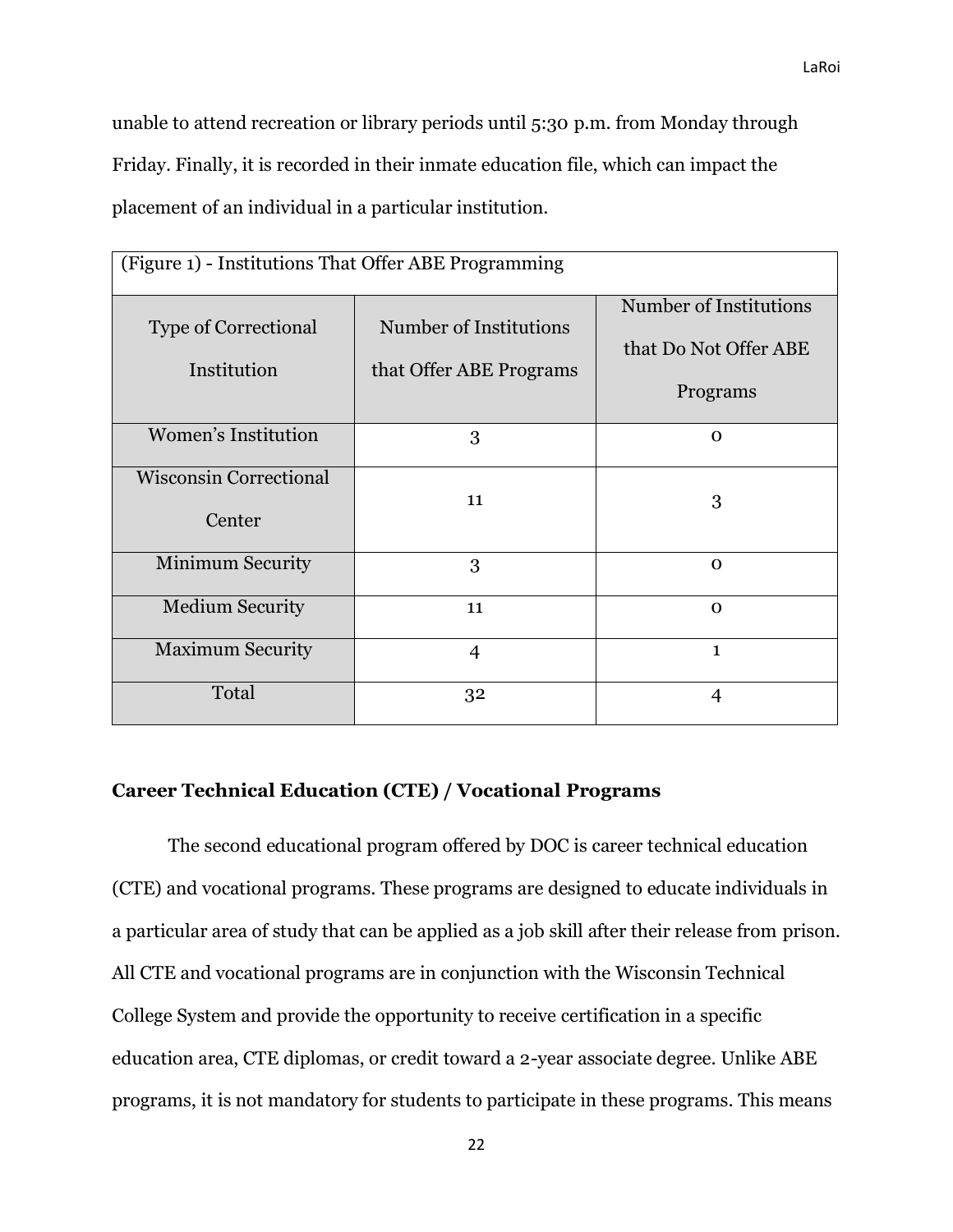the option of participating in CTE or vocational programs is a personal choice for each individual. This also means that if an individual chooses not to participate, they do not face negative consequences. Similar to ABE, these programs are offered at most DOC institutions throughout Wisconsin. Although these programs are offered at most institutions, it is important to note that the number of programs available may vary greatly depending on the institution, with some institutions offering only 1

CTE/Vocational program and others offering as many as 10.

| (Figure 2) - Institutions That Offer CTE/Vocational Programming |                           |                                |  |  |  |  |
|-----------------------------------------------------------------|---------------------------|--------------------------------|--|--|--|--|
| <b>Type of Correctional</b>                                     | Number of Institutions    | Number of Institutions         |  |  |  |  |
| Institution                                                     | that Offer CTE/Vocational | that Do Not Offer              |  |  |  |  |
|                                                                 | Programs                  | <b>CTE/Vocational Programs</b> |  |  |  |  |
| Women's Institution                                             | $\overline{2}$            | 1                              |  |  |  |  |
| <b>Wisconsin Correctional</b><br>Center                         | 9                         | 5                              |  |  |  |  |
| Minimum Security                                                | $\mathbf{1}$              | $\mathbf{2}$                   |  |  |  |  |
| <b>Medium Security</b>                                          | 11                        | $\Omega$                       |  |  |  |  |
| <b>Maximum Security</b>                                         | $\overline{4}$            | $\mathbf{1}$                   |  |  |  |  |
| Total                                                           | 27                        | 9                              |  |  |  |  |

If an inmate is interested in participating in a CTE program, they go through a process similar to ABE programs. DOC provides career assessments to individuals interested in post-secondary education, and this helps determine what areas of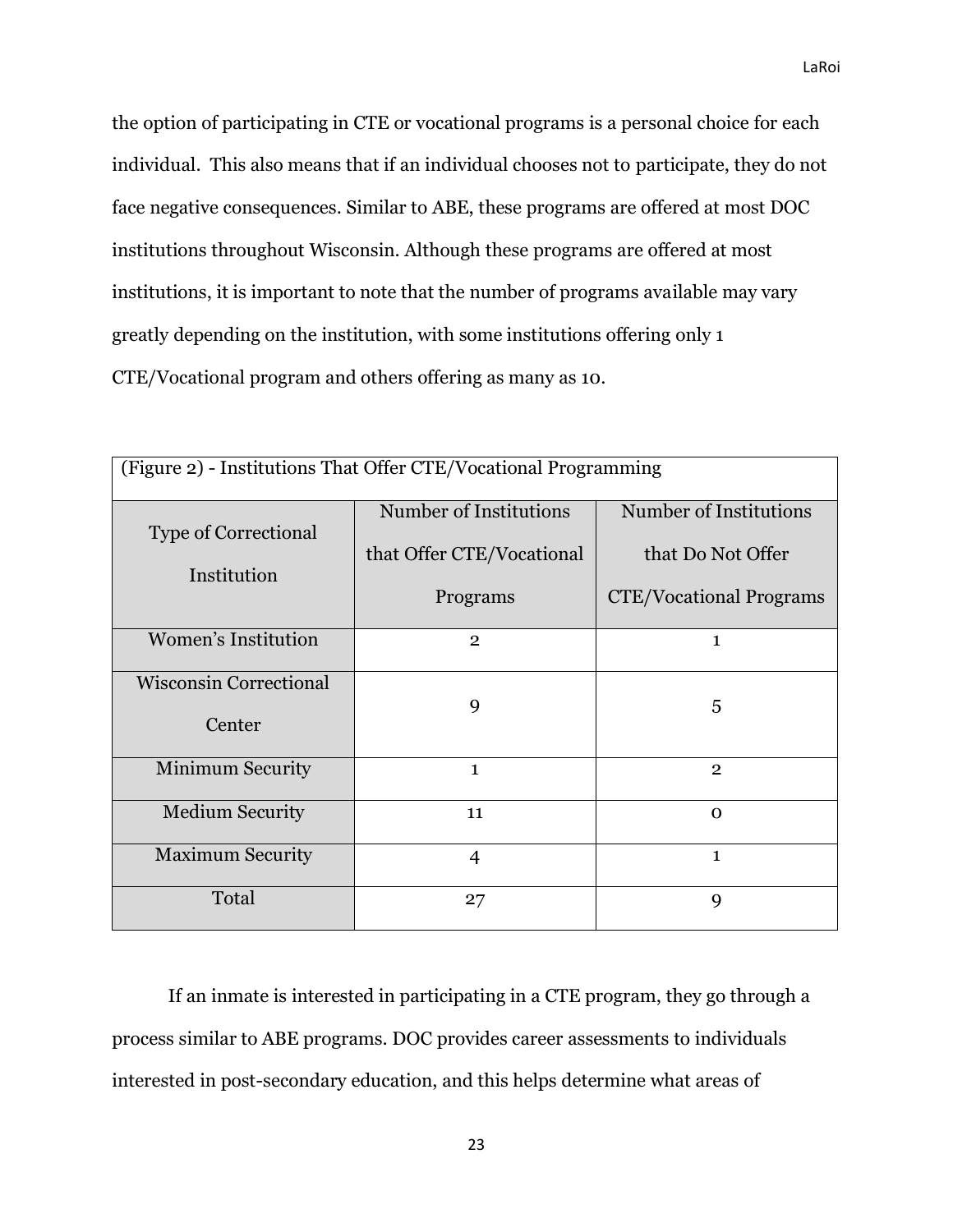vocational education best suit them. Once they have completed a career assessment,

they then must be accepted into a vocational program, with the following being

considered for enrollment:

- 1. Inmates identified with a Vocational Primary need
- 2. Identified treatment needs including current or impending enrollment
- 3. Previous program terminations for fault
- 4. Program refusal
- 5. Inmates with five years or less to release may be given priority unless accredited program details require otherwise
- 6. Inmates who have completed a career awareness survey indicating an aptitude for the skills offered in the program
- 7. Inmate conduct and facility adjustment
- 8. Apprenticeship opportunities
- 9. Work release in a minimum custody status
- 10. Earned Release Program/Challenge Incarceration Program eligibility.

Once an inmate has been enrolled into a CTE/Vocational program, the classes they will attend are similar to those provided at traditional college campuses, with classes generally being 12-15 students and the topics covered being pertinent to the specific field they are studying. Generally, the courses offered are designed to meet current and future workforce demands identified by the Wisconsin Department of Workforce Development. There are currently 23 different types of CTE/Vocational programs offered within the Wisconsin DOC, including topics such as auto maintenance, building maintenance and construction, welding, barbering and cosmetology, and computer literacy.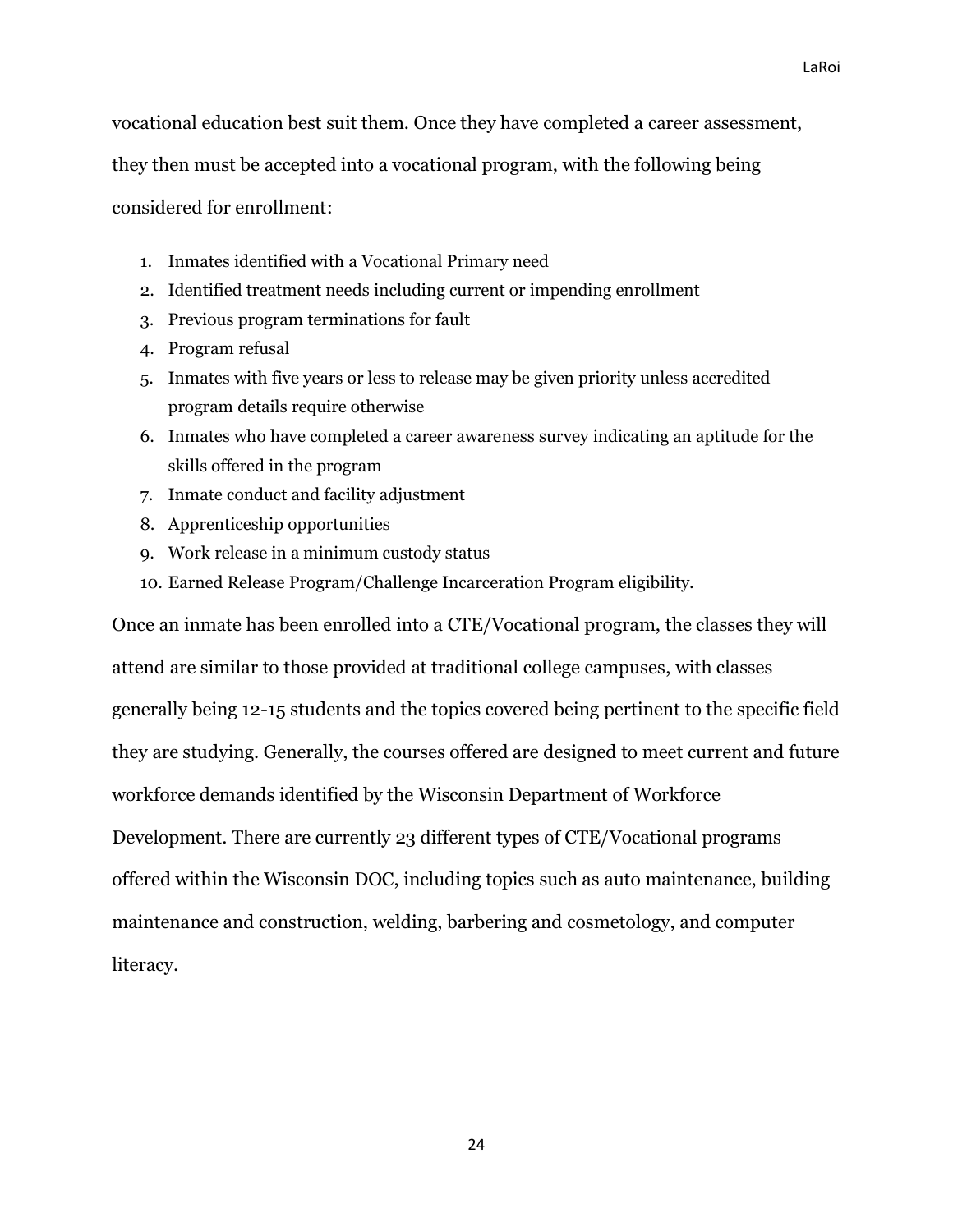#### <span id="page-25-0"></span>**Post-Secondary Education / College Courses**

The third type of educational programs offered within the Wisconsin correctional system are post-secondary programs or college courses. These are the most challenging of the three programs to examine and describe as they are managed by outside educational institutions such as UW-Madison.<sup>13</sup> Additionally, these programs present a unique challenge for research as the Wisconsin DOC does not document educational records for inmates involved in these programs, rather that is handled by the universities and colleges that manage these programs.

Wisconsin is still in the beginning stages of introducing college level education courses into the correctional system. However, there are two examples of successful programs that have been implemented and are continuing to expand in the state that I will examine briefly. Trinity International University has been offering a four-year program in the Waupun Correctional Institution since 2017. In this program, inmates are able to earn a Bachelor of Arts degree in Biblical Studies and a minor in Psychology, and in 2021 they had their first graduating class of 20 students. This type of program is reminiscent of some of the early educational programs in prisons that had a focus on education through religion. However, unlike those early forms of correctional education, this program is presented in a much more organized fashion and has the capability of awarding students with degrees which benefits them more directly after their release<sup>14</sup>.

<sup>&</sup>lt;sup>13</sup> Although these programs usually take place within the Wisconsin DOC, these outside organizations are usually responsible for providing the content and teaching for these courses.

<sup>&</sup>lt;sup>14</sup> Early correctional education programs focused on teaching individuals how to read. Although that is certainly beneficial to individuals, having a college degree opens up significant additional opportunities that would not have been obtainable through early correctional educational programs.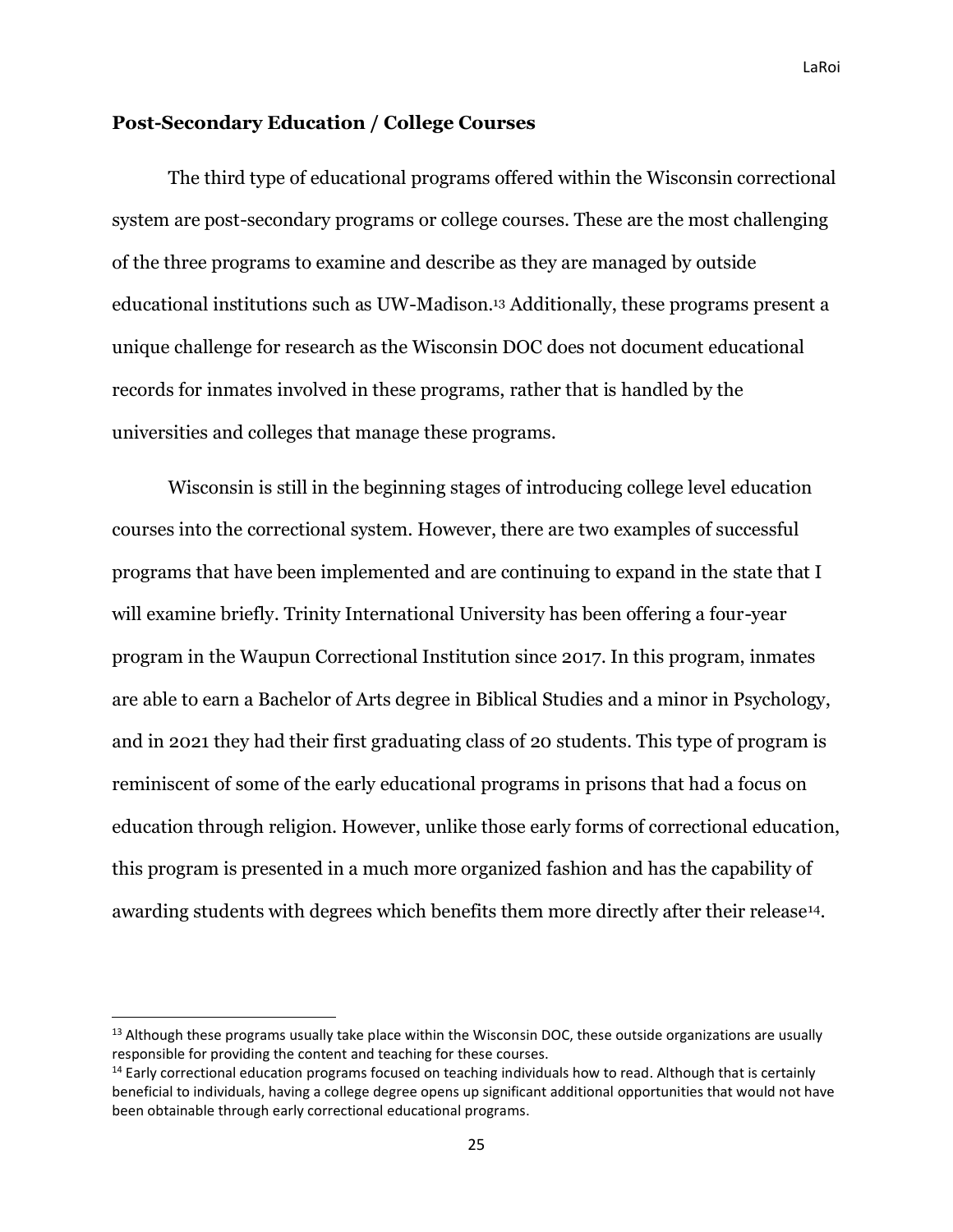The other major college level program in Wisconsin is UW-Madison's Odyssey Beyond Bars (OBB), which is part of the UW Odyssey Project. OBB is grounded in the same basic principles of the Odyssey Project, that access to community-based education for people of color and those struggling with poverty can open doors to incredible opportunities. In 2015, OBB began by providing noncredit-bearing courses to students, before expanding in 2019 to credit-bearing courses. As of 2021, they enroll 30 students in credit-bearing courses at the Oakhill Correctional Institution and 80 students in noncredit-bearing courses at the Wisconsin Resource Center per year. Currently, the primary focus of their classes is an introductory course to the college experience.

As noted, Wisconsin is in the early stages of expanding post-secondary education programs in correctional institutions across the state. But the programs that do currently exist in Wisconsin, and the successes that they have had so far, serve as a foundation for expansion of similar programs across the state.

### <span id="page-26-0"></span>**Analysis of Correctional Education in Wisconsin**

Over the course of the following section, I will lay out my findings on three specific areas of correctional education programming in Wisconsin. First, I will examine the enrollment rates of individuals in correctional education programs in the Wisconsin correctional system. This will focus on how many individuals participated in educational programs while incarcerated in the Wisconsin correctional system. Additionally, I will examine if there are differences for enrollment in correctional education programming based on the race of the individual. Second, I will explore the educational attainment rates of individuals involved in these education programs. This will consider the number of degrees that individuals obtained through their involvement in correctional education

26

LaRoi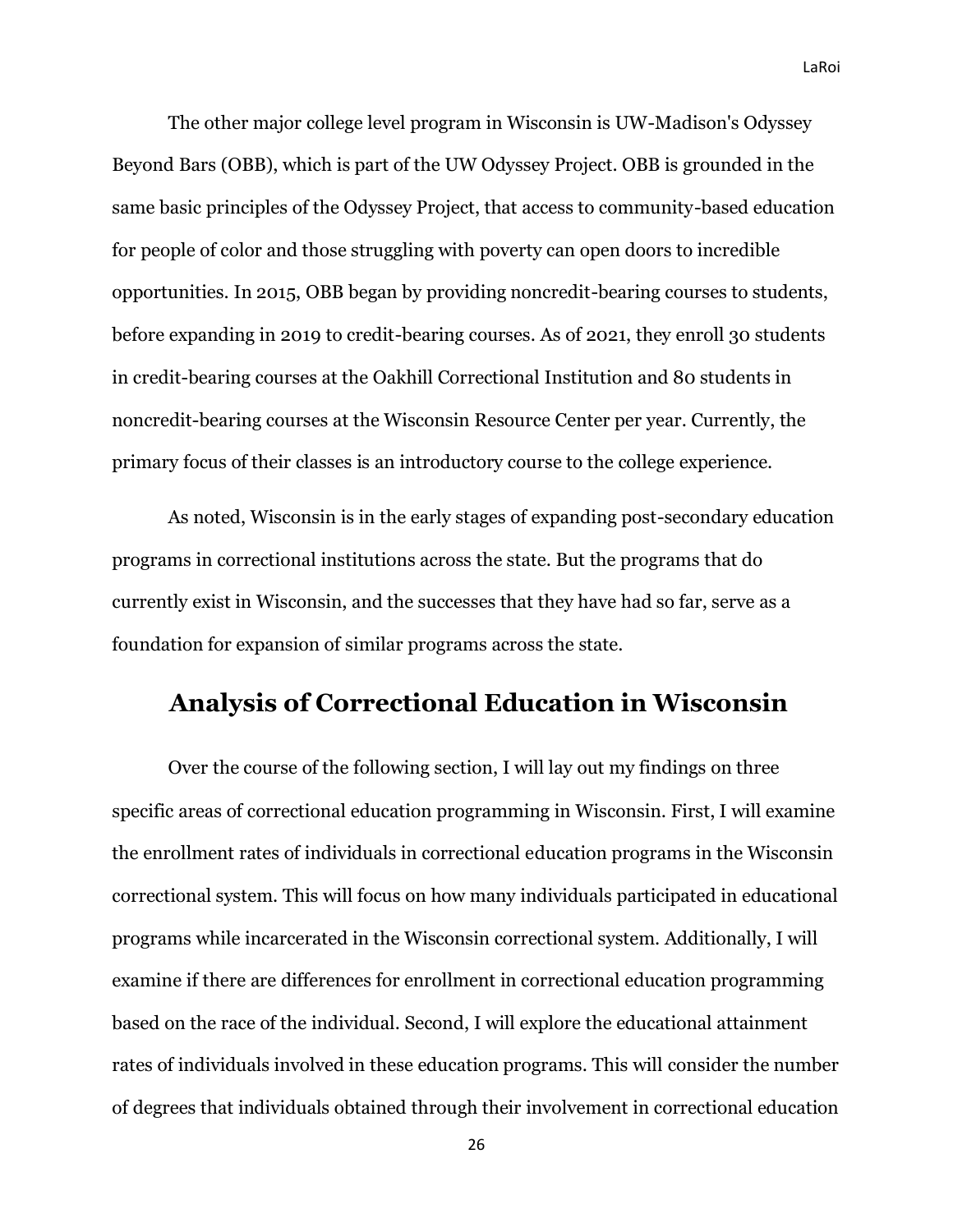programs while incarcerated. Finally, I will include a basic analysis of the effectiveness of correctional education programs on reducing recidivism rates. The data I have used to conduct these analyses was all obtained through the assistance of the Wisconsin Department of Corrections.

Correctional education is a field that presents extremely complex issues to those who conduct research on this subject. As discussed in the literature review section, determining the effectiveness of correctional education is particularly challenging due to the limitations of being able to account for selection bias and the unquantifiable differences between individuals involved in correctional education programs. Additionally, untangling the individual effects of a specific program is practically impossible as individuals are usually involved in multiple educational programs during the time of their incarceration.

For all three of the subjects I have chosen to examine, there are specific limitations and constraints to consider. First, the Wisconsin Department of Corrections was unable to provide any information on the number of students who were involved in post-secondary or college education programs. This limited the extent to which I was able to analyze the effects of correctional education programming on individuals in Wisconsin, as I was only able to examine the individuals involved in ABE and vocational programs. Second, the Wisconsin Department of Corrections was unable to separate involvement in ABE and vocational programs. Third, I have opted to focus on the following years: 2010, 2015, 2017, 2019 and 2021. I made this decision primarily because I wanted to focus on the current state of correctional education in Wisconsin, however I am cognizant of the fact that by focusing on a limited number of years, it is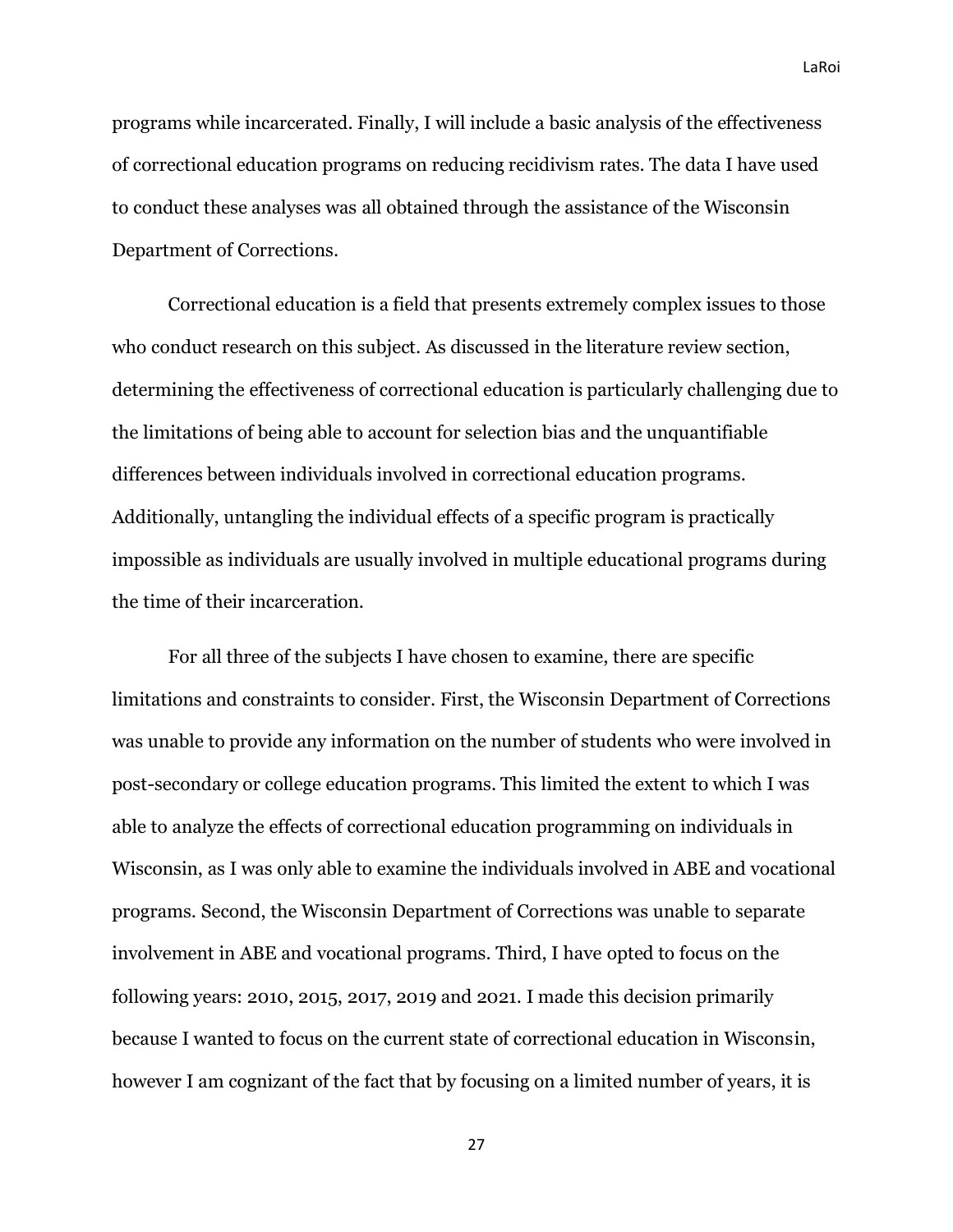feasible that some findings and conclusions may have been distorted or given undue weight.

## **Enrollment in Correctional Education**

<span id="page-28-0"></span>Determining the enrollment of individuals in correctional education is critical to understanding the current state of correctional education in Wisconsin. As previously mentioned, I faced some limitations as to what I have been able to examine regarding enrollment in educational programming. The information I received from the Wisconsin DOC includes the total number of individuals enrolled in ABE and/or vocational programming, with the stipulation that I cannot differentiate between enrollment in specific programs. Therefore, it was not possible to observe whether specific types of educational programming had changes regarding involvement. Originally, I had planned to include an analysis of involvement rates in all of the specific correctional education institutions in Wisconsin. However, I was not able to receive data on the number of individuals involved in education programs at specific Wisconsin Correctional Centers and Supervised Treatment Facilities, as the number of individuals in educational programming was too small to protect individuals' anonymity or their protected information regarding health. I was, however, able to view the total number of individuals involved in educational programming at all these institutions combined. Finally, as I was not able to obtain information on enrollment in post-secondary level programs, my analysis will be focused solely on enrollment in ABE and vocational programs.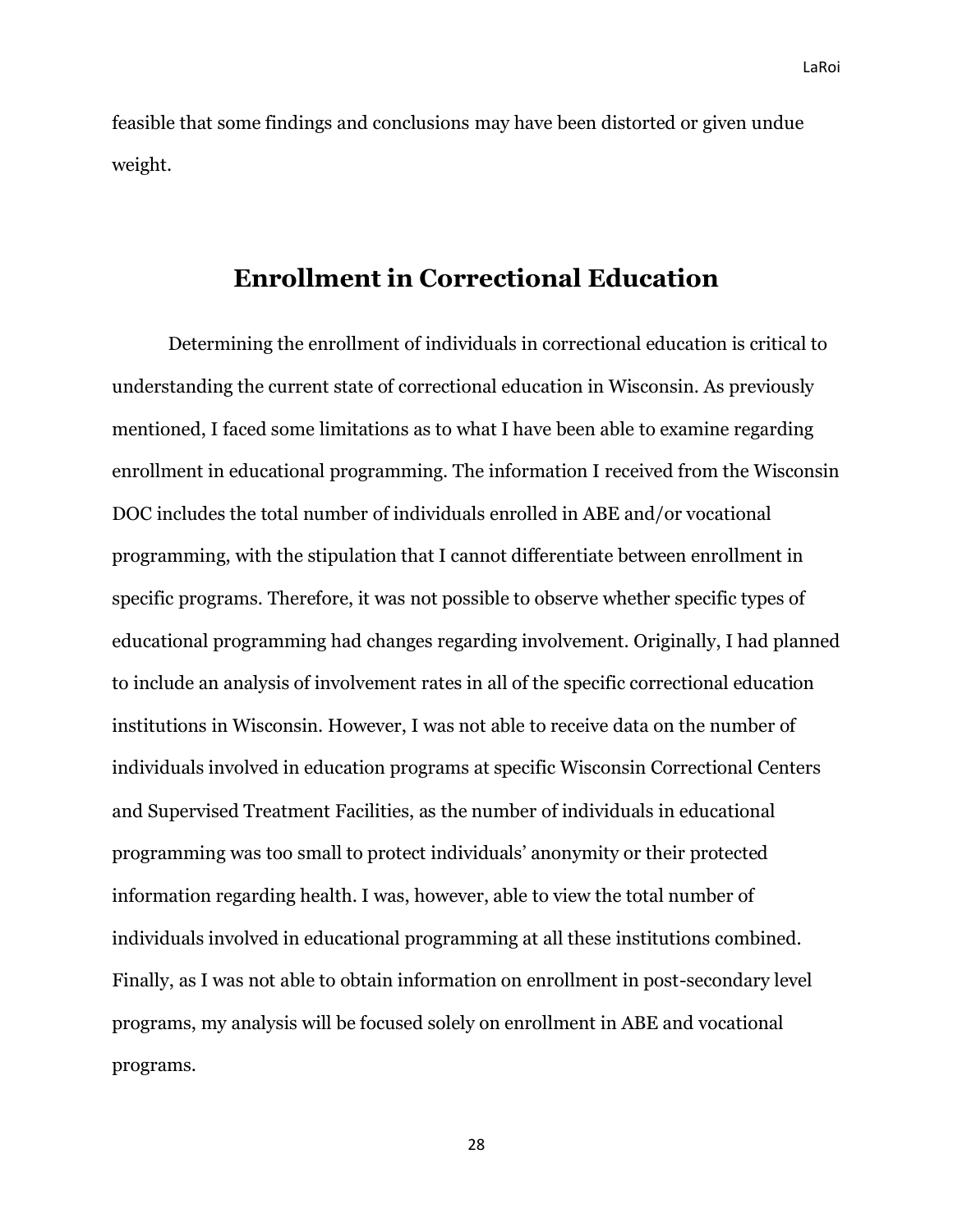Before we examine the data provided by the WI DOC, I would like to present two hypotheses that I formulated regarding involvement in correctional education programming. First, I theorized that the years with higher total incarcerated populations would also have higher numbers of individuals involved in correctional education programming. Second, regardless of changes in the total prison population, percentages of the prison population involved in correctional education would stay relatively stable.

**Hypothesis 1:** Years with higher total incarcerated populations will also have higher total numbers of individuals involved in correctional education programming.

**Hypothesis 2:** Regardless of changes in the total prison population, percentages of the prison population involved in correctional education would stay relatively stable.

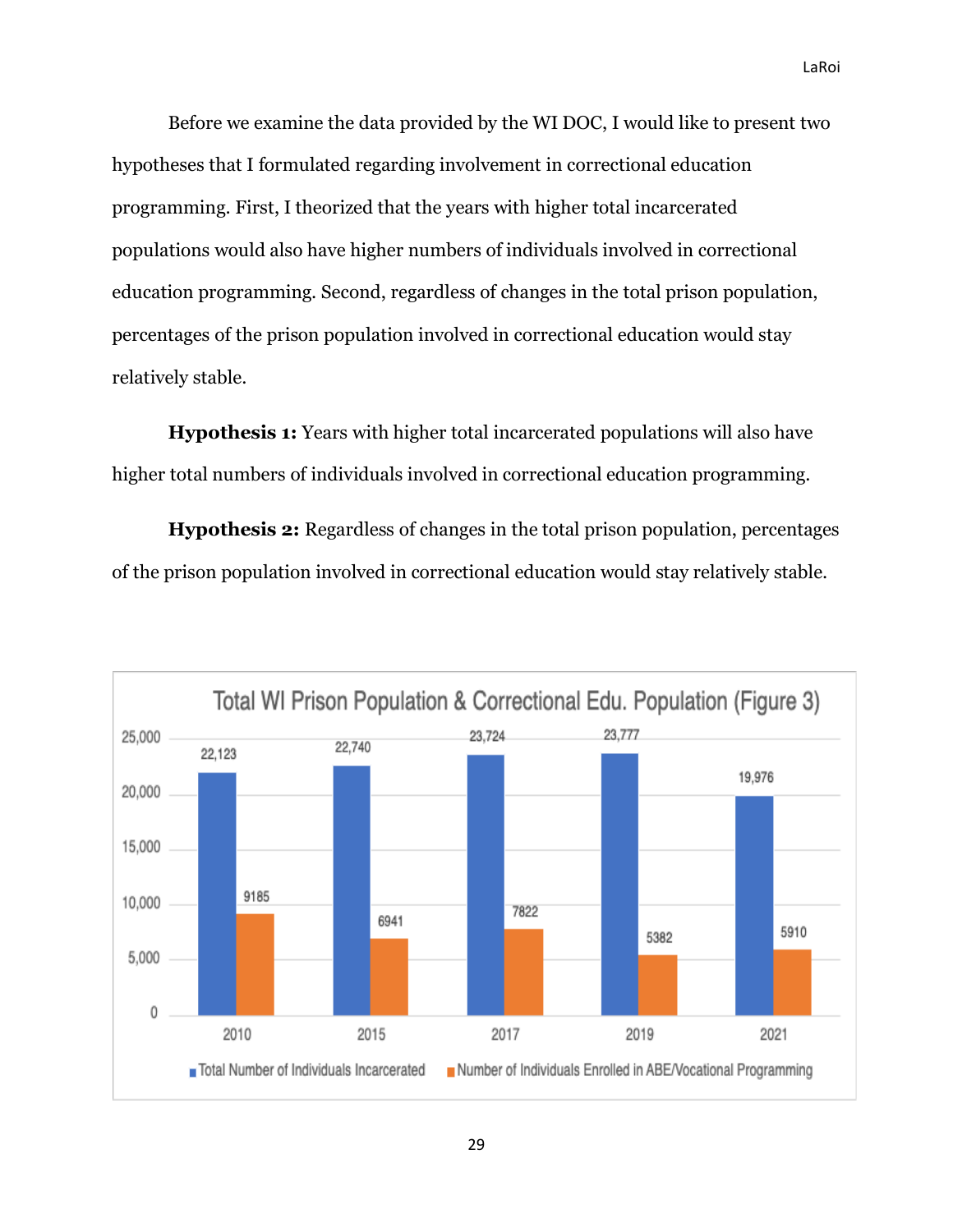The data in *Figure 3* shows the total number of individuals who enrolled in correctional education programs compared to the total prison population of Wisconsin at the time. One important consideration to make when interpreting data from 2020 onwards is that according to the Wisconsin DOC, some correctional institutions had their correctional programming interrupted due to the COVID-19 pandemic. This may mean that specifically for the year 2021, the number of individuals enrolled in correctional education programs is reduced by COVID-19 and is not a shift in the use of correctional education15. Another piece to consider for this data is that the total incarcerated population is not fixed as individuals are leaving and entering the correctional system frequently. Therefore, although the total prison population noted in *Figure 3* is representative of what the average incarcerated population was during that specific year, there was actually a higher number of unique individuals incarcerated during that time period. We are, however, able to discern an approximate percentage of the incarcerated population that was enrolled in vocational and/or ABE programming during those years.

The primary observation to be drawn from *Figure 3* is that the total enrollment in correctional education programs within Wisconsin has been slowly decreasing over the past decade, although this also coincides with a moderate decrease in the total prison population of Wisconsin. Also notable is that following 2010, the total number of individuals enrolled in educational programming has been a minimum of about 1,400 individuals fewer. This is intriguing as although 2010 had a significantly larger total number of individuals enrolled in educational programming, it also had the second

<sup>&</sup>lt;sup>15</sup> It is unclear the extent to which COVID-19 impacted enrollment outcomes, however it is possible that during the years impacted by COVID-19 there will be some reduction of enrollment in educational programming.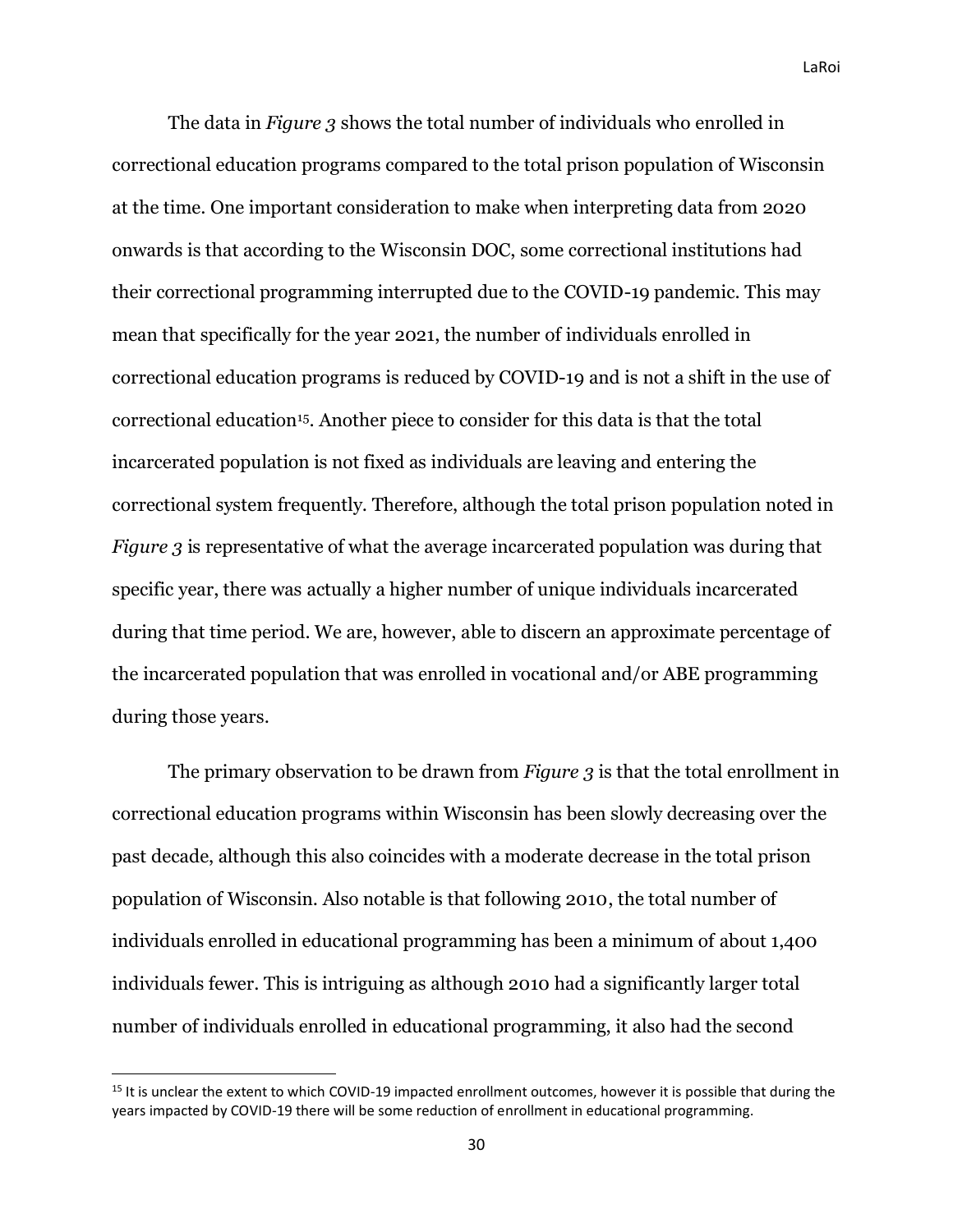lowest total population in the five years examined. Additionally, there were 5,382 total individuals enrolled in educational programming in 2019, with a total incarcerated population of 23,777, the highest of all five years examined.



Looking at the percentages of the incarcerated population enrolled in educational programming raises more troubling questions. Using the data in *Figure 4*, we can see that as the total number of individuals enrolled in educational programming has decreased since 2010, the percentage of the incarcerated population enrolled has also been decreasing. In 2010, 41.57% of the total incarcerated population was enrolled in an educational program. The next four years examined all had significantly lower percentages, with 2017 being the closest, at 32.97%. The lowest percentage of the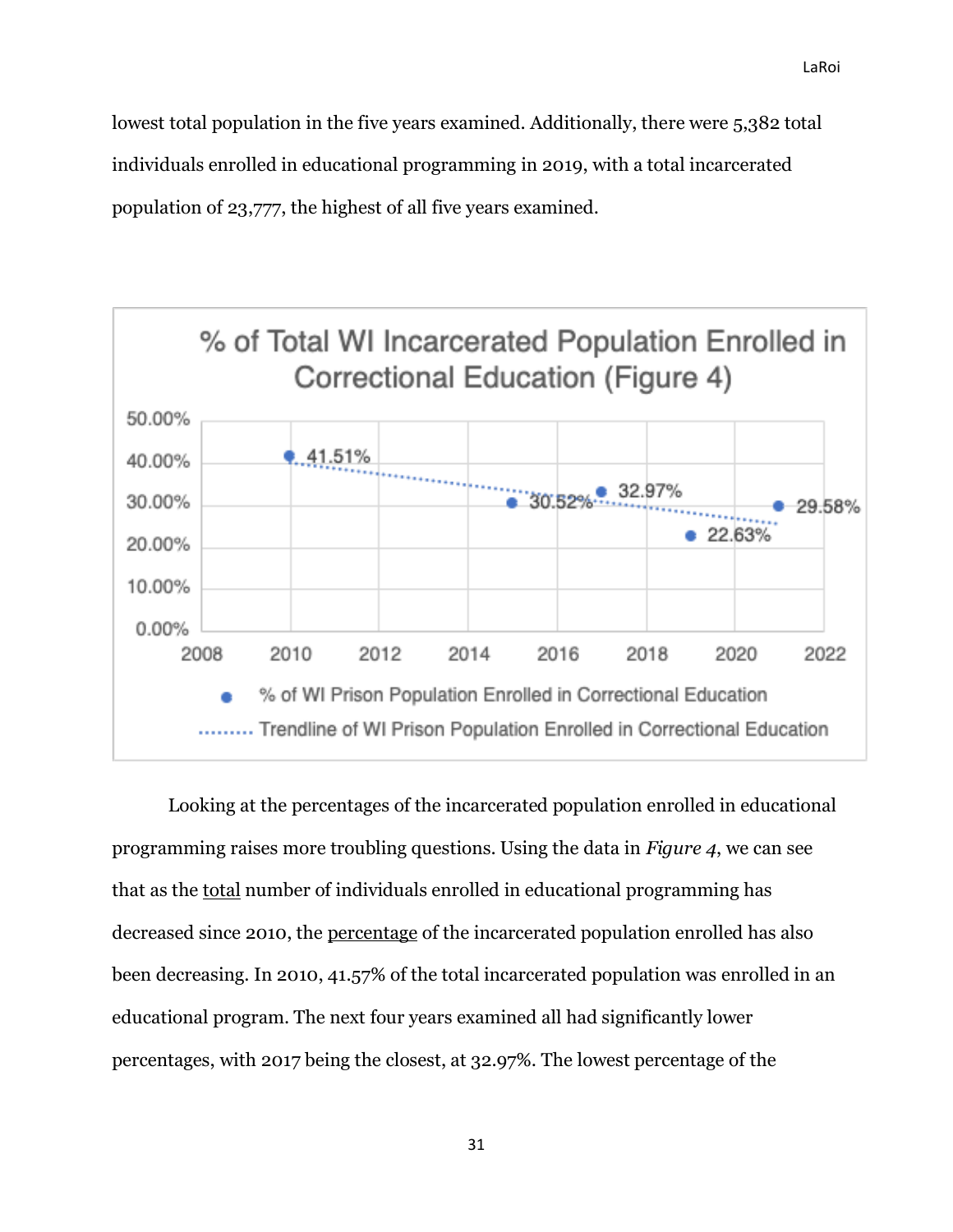population enrolled in educational programming was observed in 2019, when it was a staggering 22.63%, nearly half of what that number was in 2010.

The fairly steady decreases in the total number of individuals enrolled and the percentage of the population enrolled in educational programming present a troubling outlook for correctional education in Wisconsin. However, there are some potential issues with this data that indicate a need for further examination. First, it is possible that the need for correctional education in the Wisconsin correctional system has shifted over the time period examined. I was unable to obtain information on the educational demographics of the Wisconsin incarcerated population outside of the year 2021. Therefore, it is possible that although the total number and percentage of the incarcerated population involved in this programming has decreased, this may simply reflect a demographic change in the incarcerated population<sup>16</sup>. This implies that for future research to make a stronger assessment on decreases in correctional education enrollment would require analysis on how education demographics in the Wisconsin correctional system have changed or stayed the same during the years examined.

#### <span id="page-32-0"></span>**Race & Enrollment in Correctional Education**

The second area that I examined was the role of an individual's race in determining the outcome of enrollment in correctional education programs. I would like to preface this section with the disclaimer that although I have included both Asian/Pacific Islander and American Indian/Alaskan Native in my analyses, the total incarcerated population of these two groups is significantly smaller than the White and

<sup>&</sup>lt;sup>16</sup> Essentially, if the incarcerated population has a higher level of education, it would be expected that fewer individuals would be enrolled in educational programming as they do not have need for it.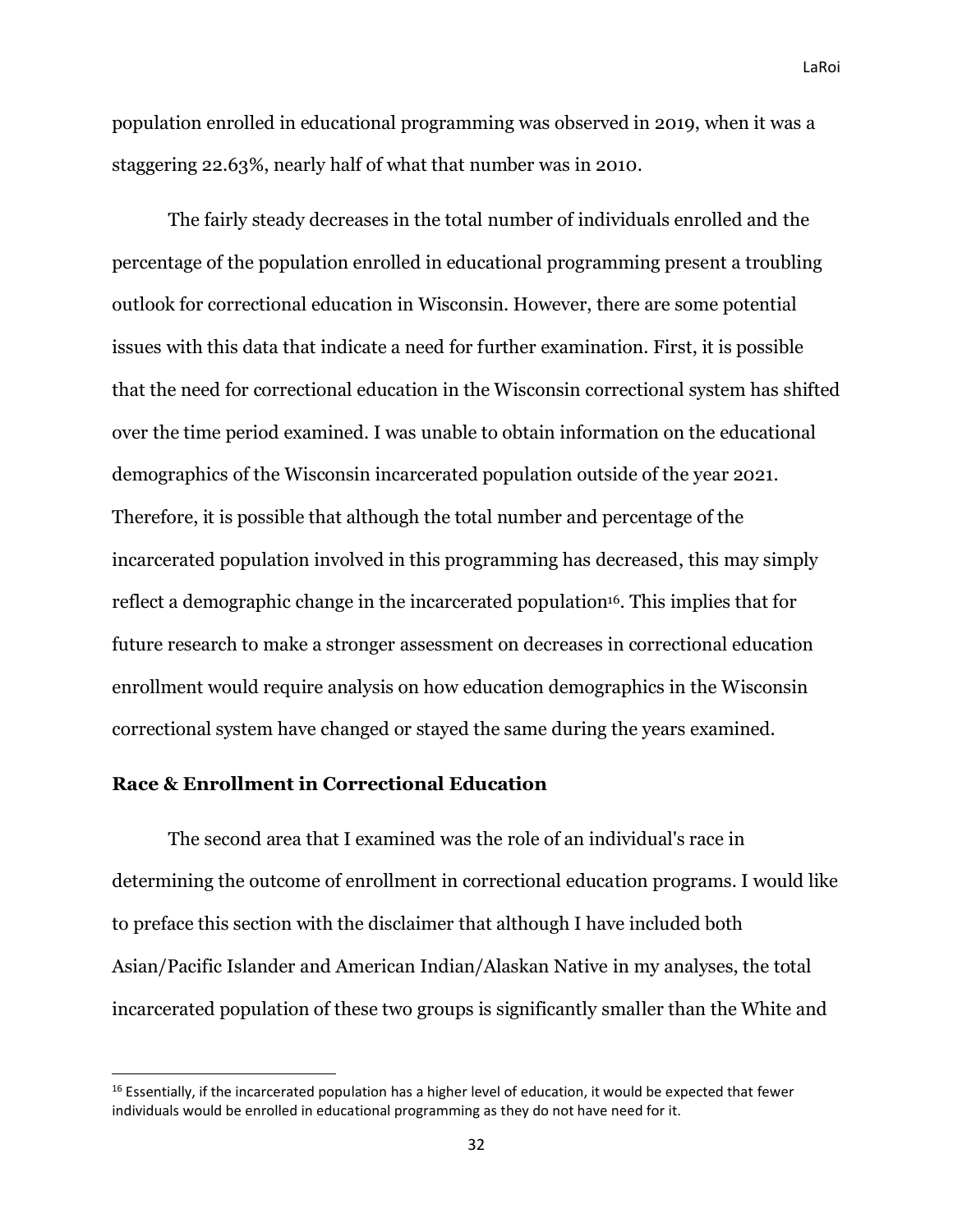Black populations. Therefore, trends observed solely from these two groups should be treated with skepticism as they are not representative of much of the Wisconsin prison population.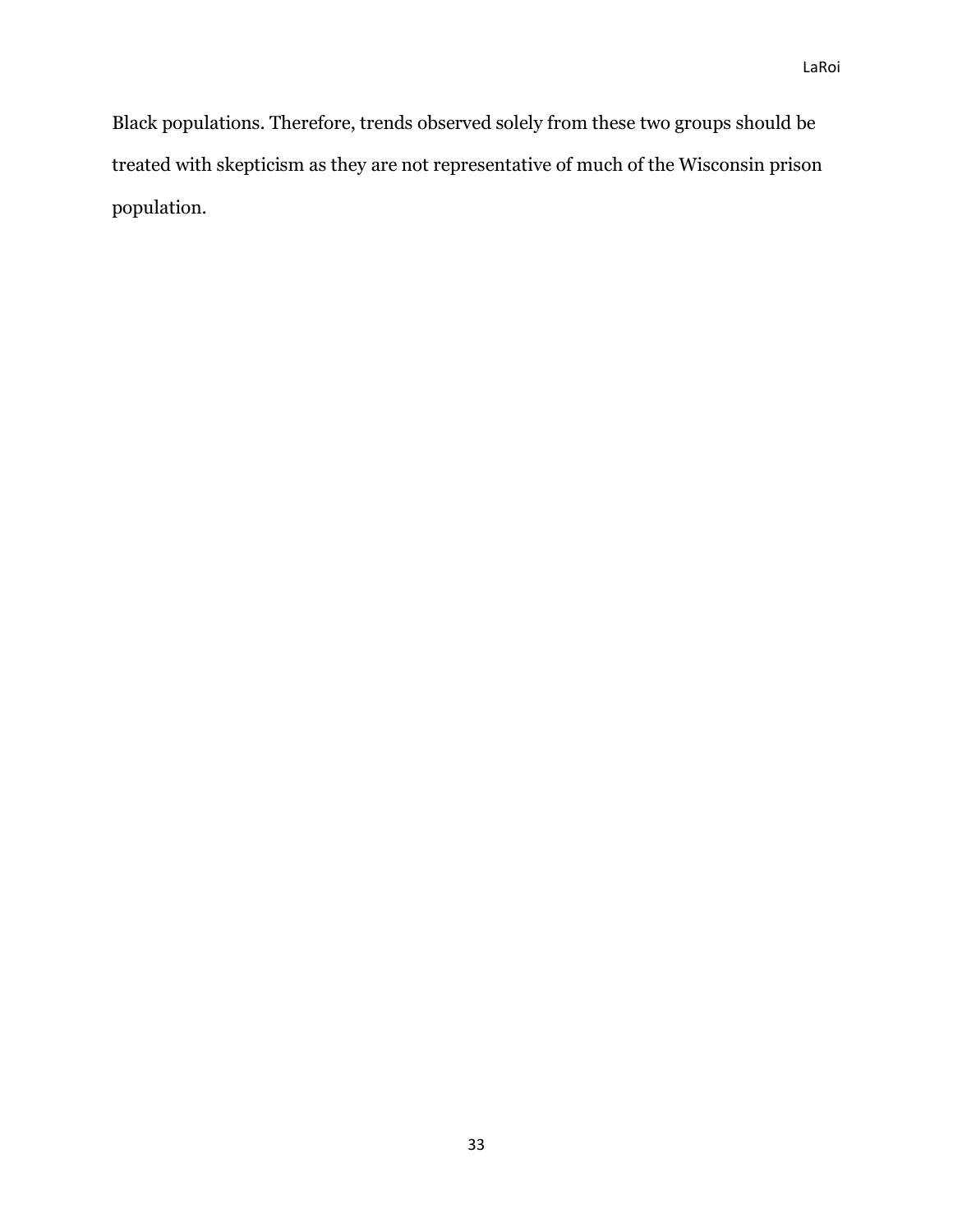| (Figure 5) - 2021 Education Demographics of the WI Correctional System |                              |                                         |                            |                                   |                                                  |                              |  |  |
|------------------------------------------------------------------------|------------------------------|-----------------------------------------|----------------------------|-----------------------------------|--------------------------------------------------|------------------------------|--|--|
| <b>Education</b><br><b>Level</b>                                       | $<$ 9 <sup>th</sup><br>Grade | $q^{th}$ –<br>12 <sup>th</sup><br>Grade | <b>HSED/G</b><br><b>ED</b> | Associate/Bachel<br>or/Master/PhD | <b>Some</b><br><b>Vocation</b><br>al or<br>Grad. | <b>Unknow</b><br>$\mathbf n$ |  |  |
| <b>Total WI</b><br>Prison<br>Population                                | $3.4\%$ /<br>680             | $20.6\% /$<br>4,965                     | $47.9\%$ /<br>9,356        | $7.1\% / 1,174$                   | $19.6\% /$<br>3,670                              | $1.3\% /$<br>258             |  |  |
| White                                                                  | $3.5\%$ /<br>405             | $16.0\% /$<br>1,779                     | 49.6%/<br>5,111            | $8.4\% / 836$                     | $21.4\%$<br>2,228                                | $1.1\% / 115$                |  |  |
| <b>Black</b>                                                           | $3.1\%$<br>240               | $33.2\%$ /<br>2,925                     | $43.5\%$ /<br>3,639        | $3.5\% / 262$                     | $15.0\% /$<br>1,213                              | $1.8\% / 138$                |  |  |
| Asian/Pacifi<br>c Islander                                             | $6.1\%$ /<br>15              | $18.0\% /$<br>45                        | $44.4\%$ /<br>108          | $12.7\% / 30$                     | $17.1\% / 44$                                    | $1.7\% / 4$                  |  |  |
| <b>American</b><br><b>Indian/Alask</b><br>an Native                    | $2.0\% /$<br>18              | $21.7\%$ /<br>215                       | $51.8\%$ /<br>490          | $4.9\% / 44$                      | 19.6%/<br>182                                    | $0.1\% / 1$                  |  |  |

The data in *Figure 5* illustrates the educational demographics of the Wisconsin correctional system population at the end of 2021. Although I do not have the education demographics for the other 4 years I am examining, the information from 2021 does allow us a glimpse into some stark differences between different populations in the Wisconsin correctional system. This is most notable when comparing White and Black demographics, with 19.5% of White incarcerated individuals having attained less than a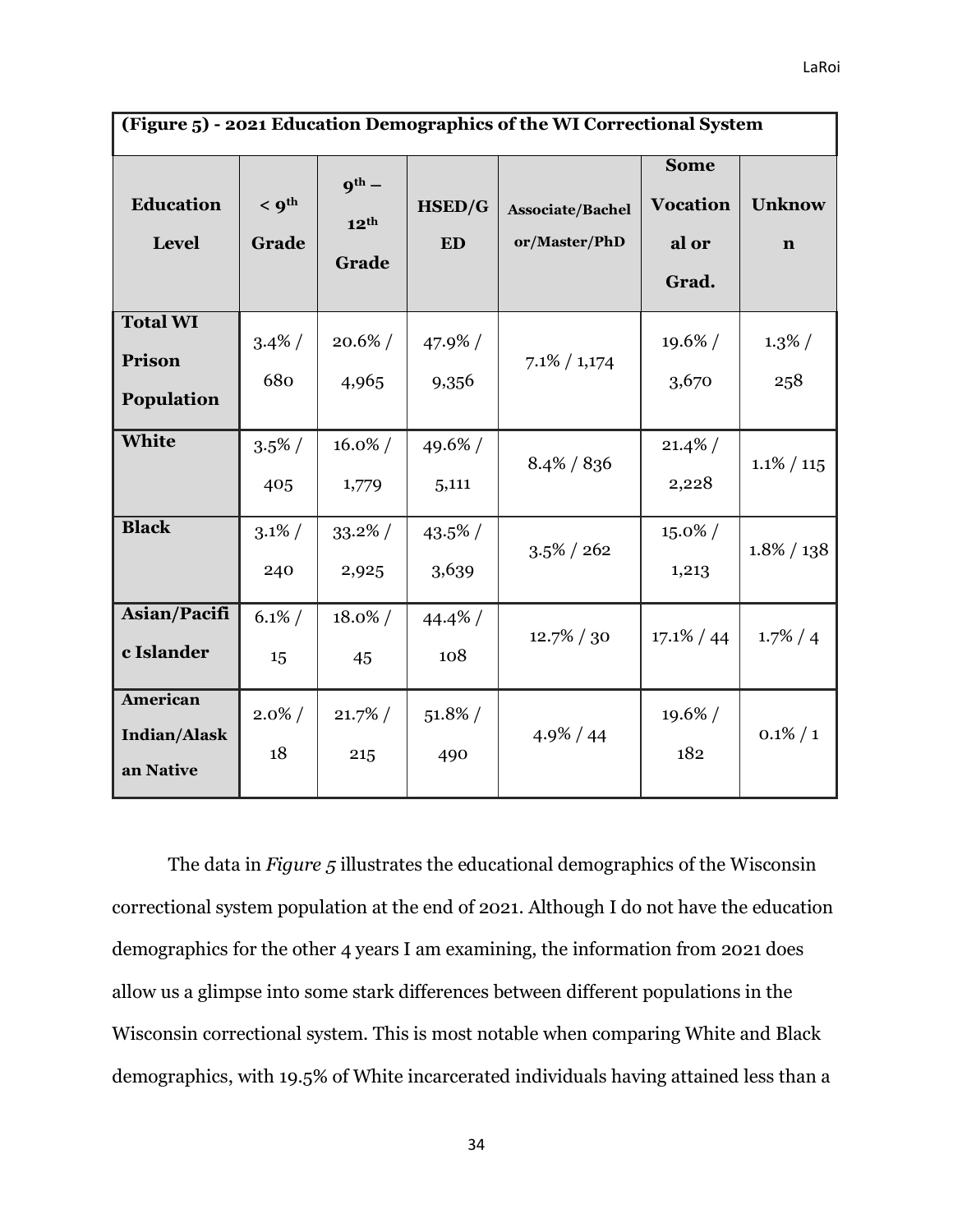high school degree compared to 36.3% for Black individuals. This indicates that for 2021, and likely for other years being examined, educational needs between demographic groups are significantly different. This leads to my third hypothesis that because of a significantly larger portion of the Black population having attained less than a high school degree, they will have a larger percentage of their population enrolled in correctional education. The Black population would also be expected to have a larger percentage of their population enrolled in educational programming than Asian/Pacific Islander and American Indian/Alaskan Native populations. However, as mentioned previously, trends for these two groups specifically are challenging to evaluate as small changes in the population's demographics would have large effects on their rate of enrollment.

**Hypothesis 3:** The Black incarcerated population will have a larger percentage of their population enrolled in educational programming than the White population.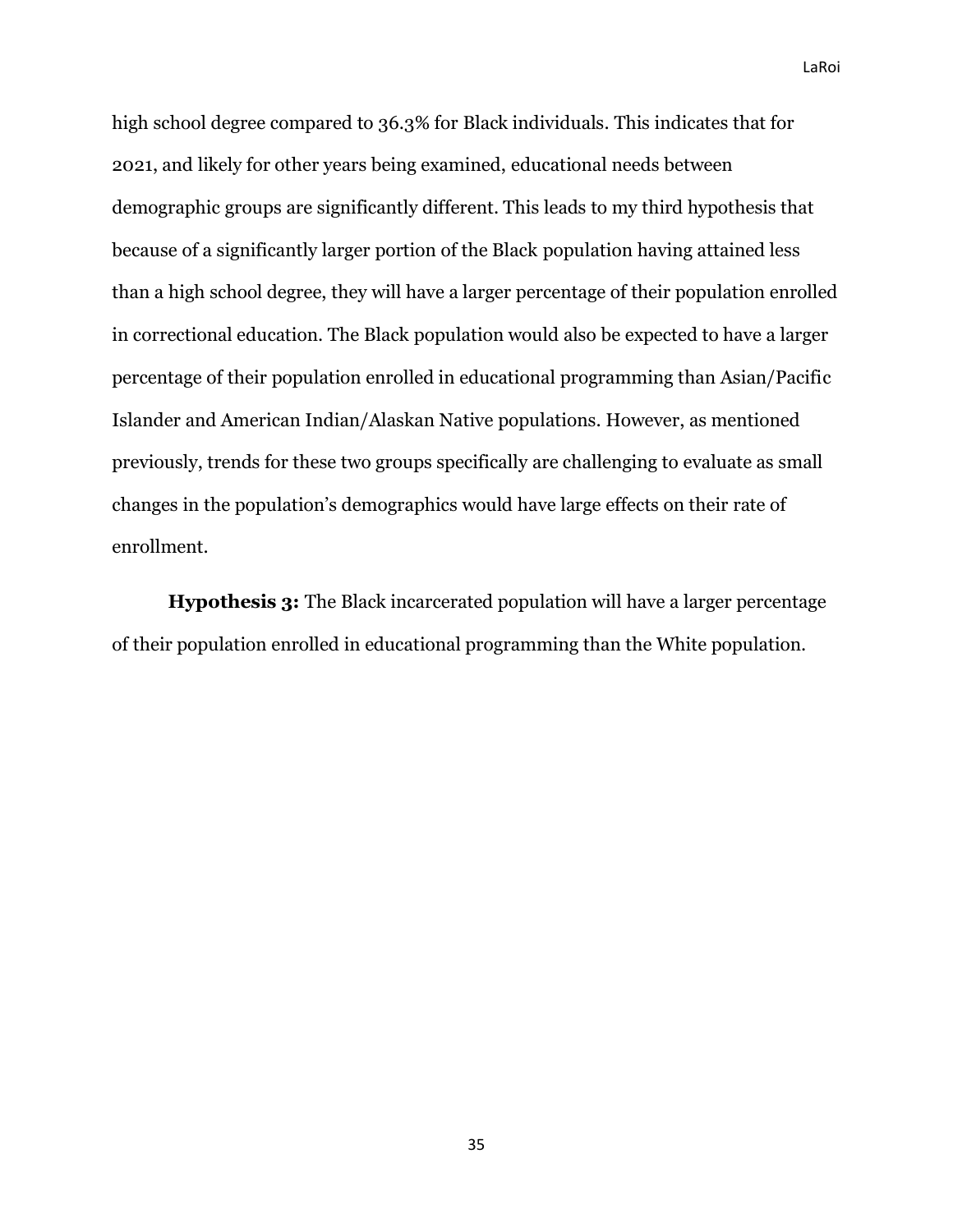



This hypothesis proved to be true for 2021 as shown by the data in *Figure 6.* In 2021, 34.9% of the Black population was enrolled in educational programming, while the White population had 23.46% enrollment. Although the education demographic data for the previous four years examined was not available, we can see that specifically the Black population has a higher percentage enrollment than the White population during the other four years examined. This is evidence that depending on the educational needs of specific demographics of the population, they appear to correlate with higher or lower percentages of their population enrolled in educational programming.

## **Enrollment Summary**

Average levels of enrollment in correctional education in the Wisconsin correctional system appears to have been slowly declining between the years of 2010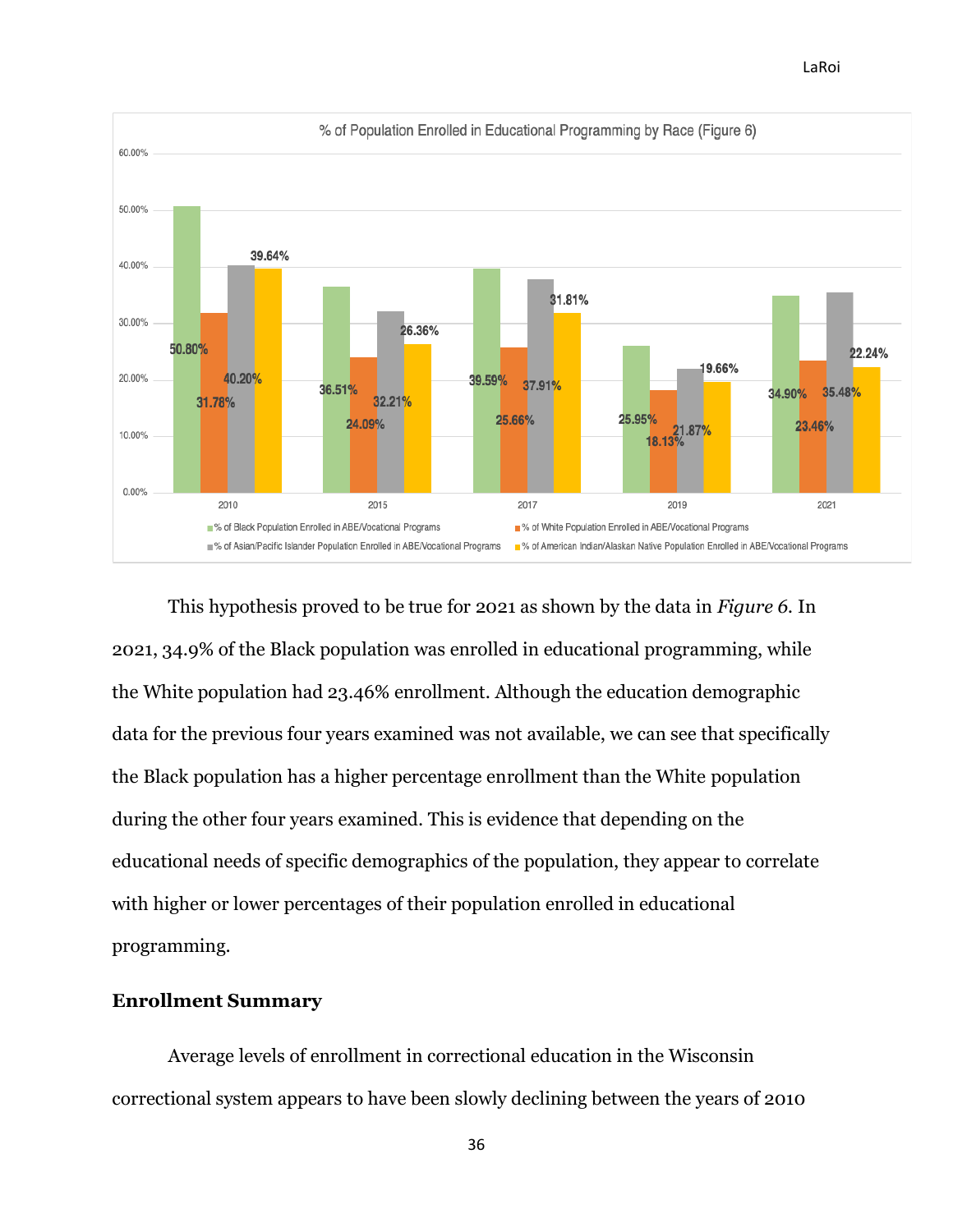and 2021. This is evidenced by a decline in both the total number and percentage of the incarcerated population enrolled in these programs. Although this does potentially indicate that use of correctional education has been declining, it is also possible this is the result in a shift of educational need within the correctional system. It is possible that in 2010, a larger portion of the incarcerated population had not attained a high school degree, and therefore it would be expected that a larger number of individuals would be enrolled in educational programming. Therefore, it is conceivable that although enrollment in educational programming has decreased since 2010, this may not be a result of a shift in correctional policy but educational needs of the incarcerated population during this time.

When enrollment is examined on the basis of race of the incarcerated individuals, we can see that different demographics have drastically different enrollment levels. Looking purely at the data from 2021, we can see that the Black population had the highest percentage of their population enrolled in educational programming. This was hypothesized to occur, as the Black population had a larger percentage of their population having not attained a high school degree than any other racial demographic in the Wisconsin correctional system. This shows that at least in the case of 2021, the group with the highest educational need also had the highest level of enrollment in educational programming.

# **Educational Attainment**

One of the challenges created by solely focusing on the relationship between involvement in correctional education programming and recidivism is that the intricacies of what skills people are learning and why they may recidivate less are lost.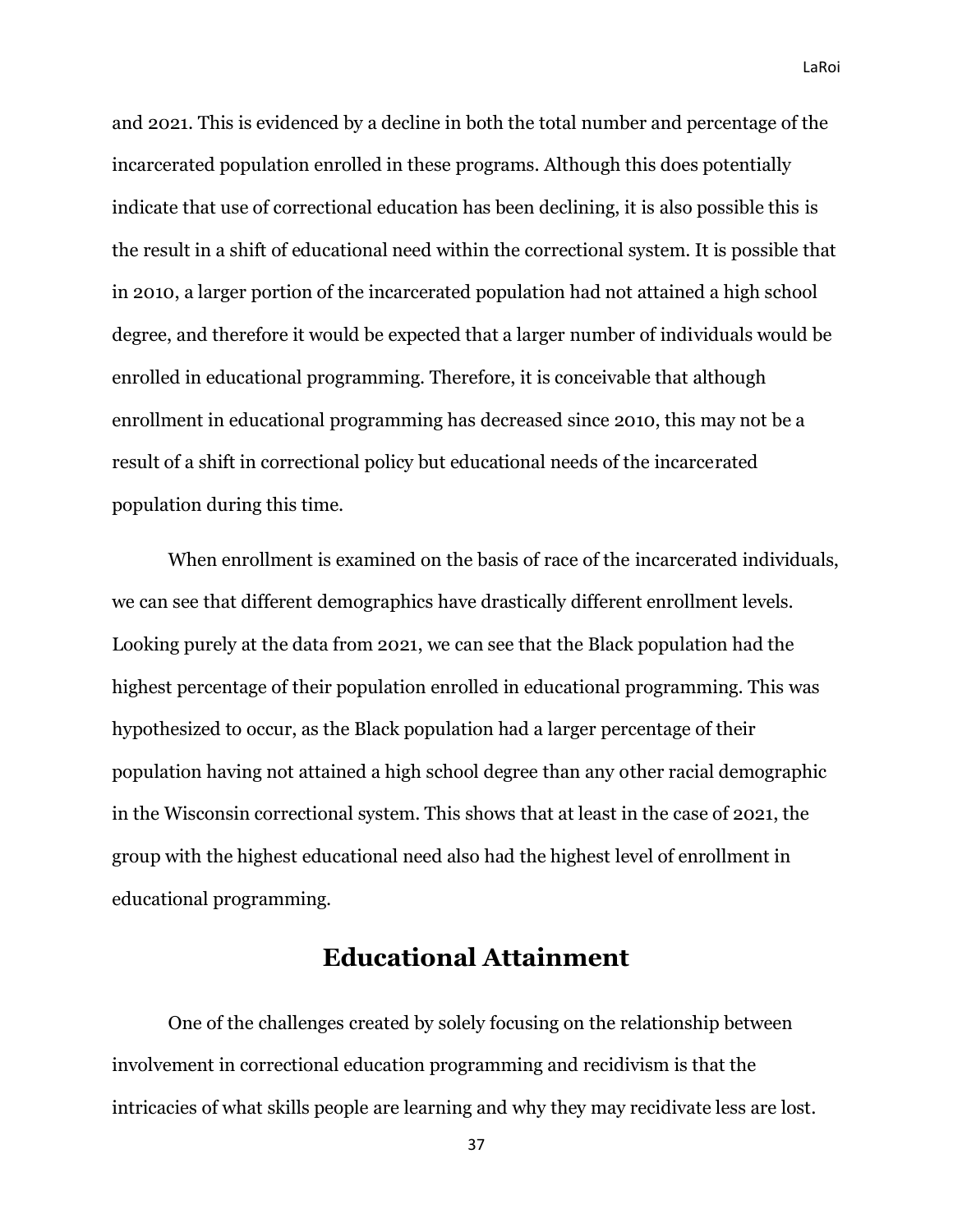This is one of the concerns voiced by the RAND Corporation study, as although they found a correlation between involvement in correctional education and a reduction of recidivism, they did not study the actual educational gains of individuals involved in these programs (RAND Corporation, 2013). It is conceivable that for individuals with higher educational gains than others, the probability of them recidivating would be lower as the opportunity cost of committing crimes would increase<sup>17</sup>. These factors combined create an area of research that is in need of closer examination. It is also important to consider that the underlying purpose of educational programming is to address the general academic need of incarcerated individuals, not solely to reduce recidivism.

Although I acknowledge the importance of this subject, I was constrained by the limited data available. First, I was unable to receive information on specific educational gains such as changes in literacy rates and computational improvements. I was, however, able to see the total number of individuals that received an HSED or GED. This means my analysis on attainment through correctional education will focus on attaining either an HSED or GED. It is important to understand that this metric does not allow me to accurately determine specific educational gains for these individuals. It is also possible that some individuals may have already had the academic skills necessary to attain an HSED or GED without being involved in these programs. Additionally, it is possible that individuals who did not receive an HSED or GED still had notable improvements in their academic skills. Therefore, these metrics should not

<sup>&</sup>lt;sup>17</sup> This infers that the skills individuals attained through correctional education open up new opportunities that they could then lose if they commit new crimes following their release.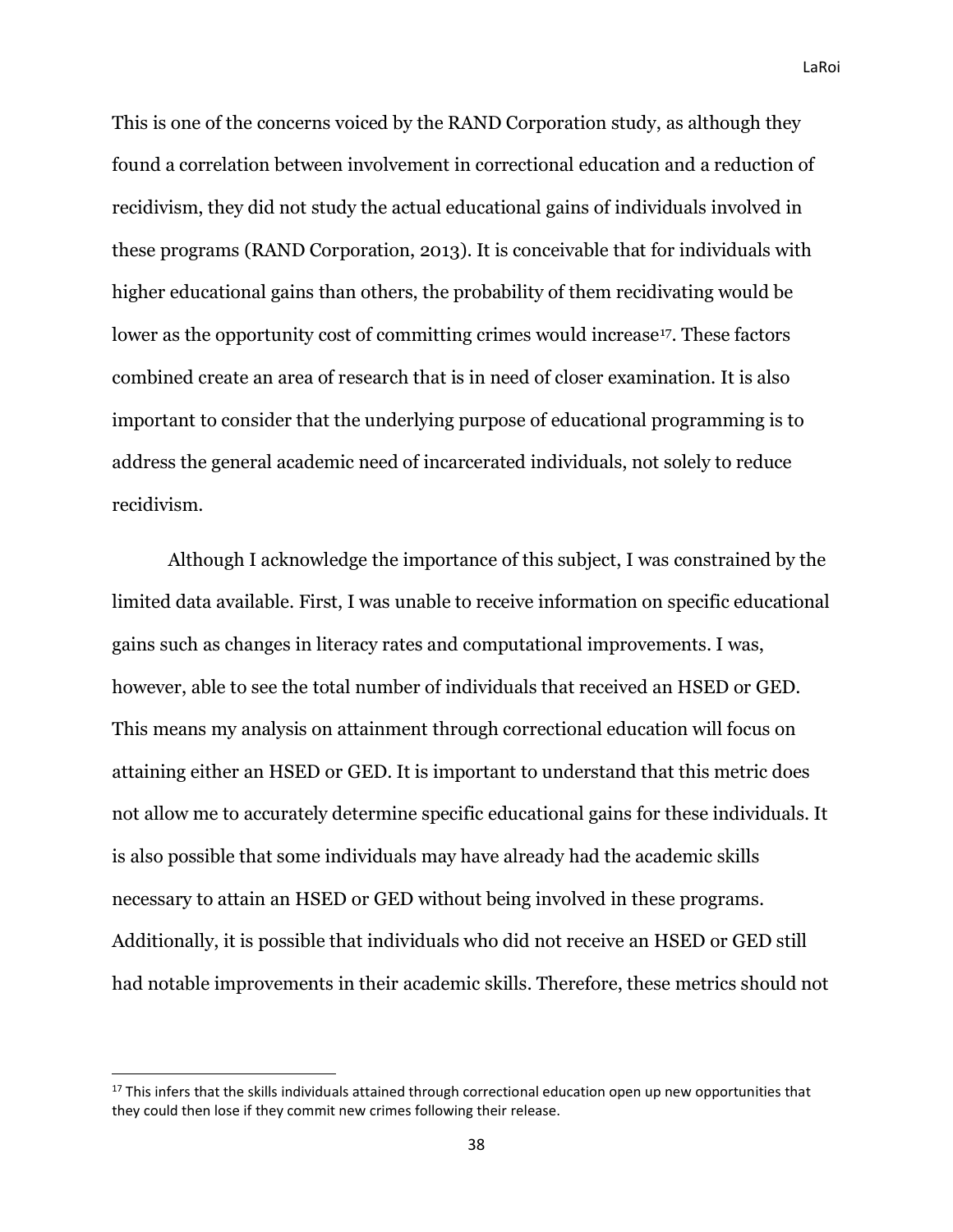be taken as an indicator of the number of individuals who had academic growth in these programs.

Second, regarding the number of individuals that received an HSED or GED, the Wisconsin DOC was not able to provide the number of individuals who were specifically enrolled in these programs, and instead provided the total number of individuals involved in HSED/GED programs and/or vocational programs. Therefore, it is possible that although the average number of individuals who received a degree may increase or decrease, this could simply be representing a proportionally higher involvement in HSED/GED or vocational programs.

#### **Attainment of HSEDs and GEDs**

As of 2021, nearly 25% of the Wisconsin incarcerated population did not have a high school diploma or equivalent. This translates to roughly 5,000 individuals that could potentially benefit from enrollment in ABE programs. As discussed in the previous section, the average number of individuals enrolled in these programs has been trending downwards since 2010. However, by examining the number of individuals that have attained degrees, it is possible to see if the effectiveness of these programs has declined as well. It is important to note that as the numbers I am pulling from include both ABE and vocational program enrollment, it is feasible that the Wisconsin DOC may have shifted towards offering more of either of those types of programs. These potential shifts would result in the expected number of HSED/GED degrees awarded increasing or decreasing. This warrants some skepticism in taking the findings in this section as conclusive, but rather I would recommend viewing this as preliminary and in need of confirmation.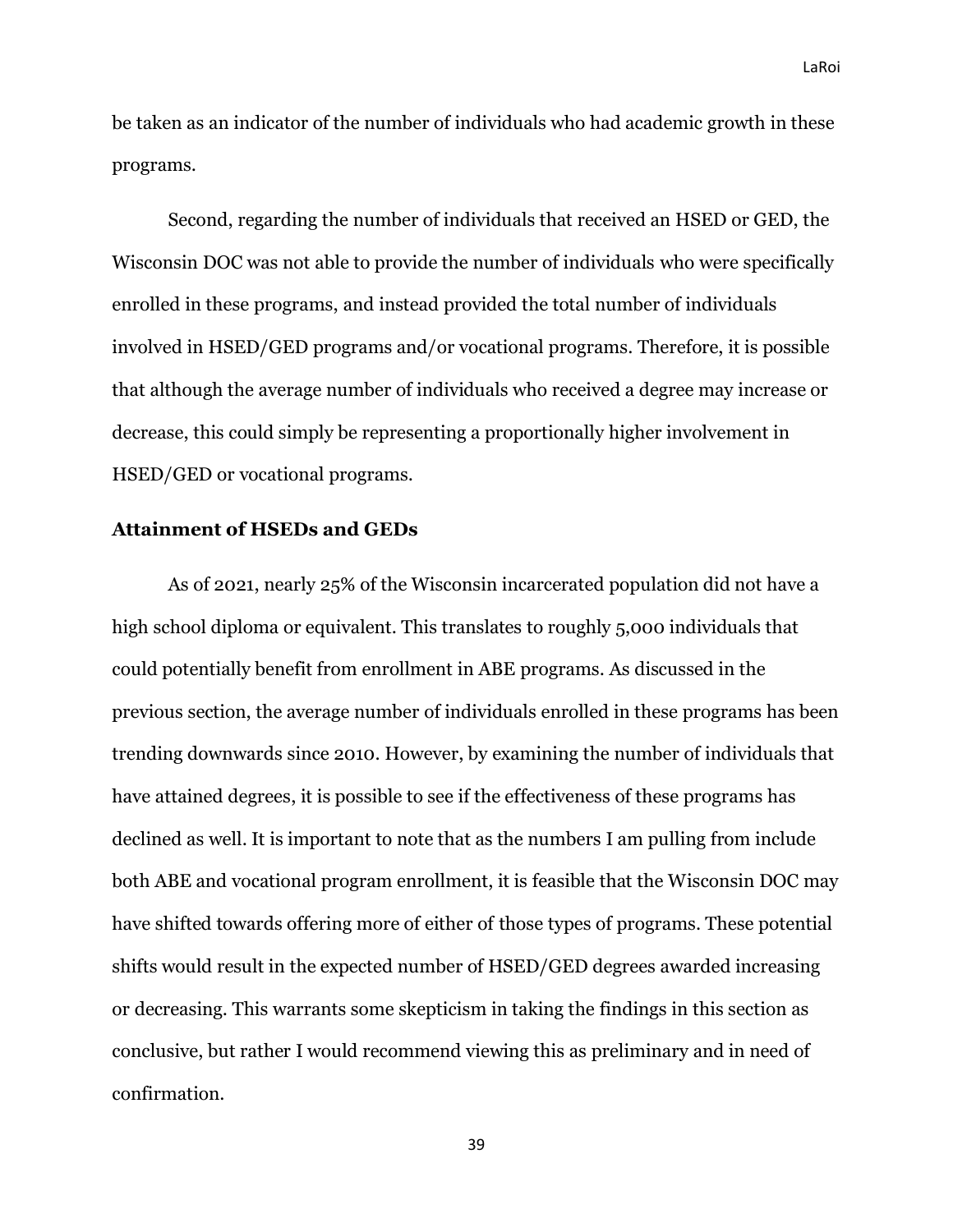**Hypothesis 1:** The efficacy of these programs in awarding HSED/GED's will remain relatively stable across the years examined, regardless of lower total enrollment in correctional education programs.

| (Figure 7) - Number of HSED/GED Degrees Awarded by Year |                                   |       |              |                                  |                                                    |  |
|---------------------------------------------------------|-----------------------------------|-------|--------------|----------------------------------|----------------------------------------------------|--|
| Year                                                    | <b>Total Prison</b><br>Population | White | <b>Black</b> | Asian $/$<br>Pacific<br>Islander | American<br>Indian $/$<br>Alaskan<br><b>Native</b> |  |
| 2010                                                    | 1,244                             | 613   | 574          | 11                               | 46                                                 |  |
| 2015                                                    | 472                               | 273   | 173          | 7                                | 19                                                 |  |
| 2017                                                    | 534                               | 305   | 204          | 8                                | 17                                                 |  |
| 2019                                                    | 555                               | 268   | 248          | 3                                | 36                                                 |  |
| 2021                                                    | 321                               | 160   | 141          | 3                                | 17                                                 |  |
| Total                                                   | 3,126                             | 1,619 | 1,340        | 32                               | 135                                                |  |

Looking purely at the raw number of degrees awarded over the five years that I have examined, we can see that 2010 had a significant number of degrees awarded across all sections of the prison population. However, after 2010 we can see that those numbers drastically decreased over the next four years examined. This is consistent with the fact that the total enrollment in correctional education programs decreased over these years as well. One thing to note from *Figure 7* is that the number of individuals in the Asian/Pacific Islander or American Indian/Alaskan Native demographic is extremely small. Therefore, I will be primarily focusing on the White and Black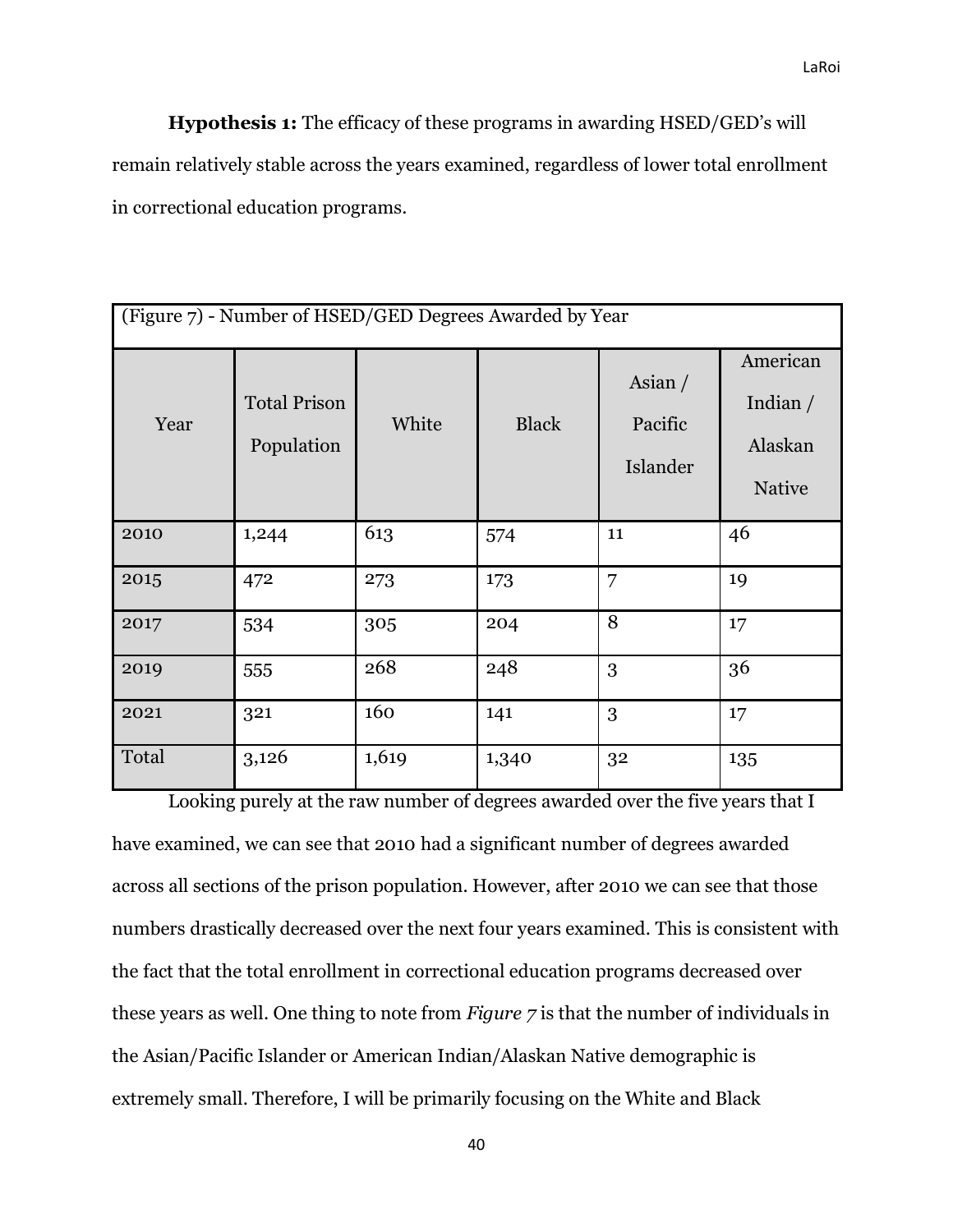demographics, as they are a significantly larger portion of the population and are likely more representative of overall trends in the correctional system.



*Figure 8* illustrates the percentage of White and Black individuals as well as the total Wisconsin prison population which were enrolled in academic or vocational programming and received an HSED or GED. 2010 saw the highest percentage of individuals enrolled in programming receive an HSED or GED, with 16.56% of White individuals and 11.99% of Black individuals. However, that number dropped significantly in 2015 to 9.27% for White individuals, and 5.07% for Black individuals. In 2017, the percentage of program enrollees that attained an HSED or GED had a very moderate increase but was overall very similar to the numbers in 2015. However, in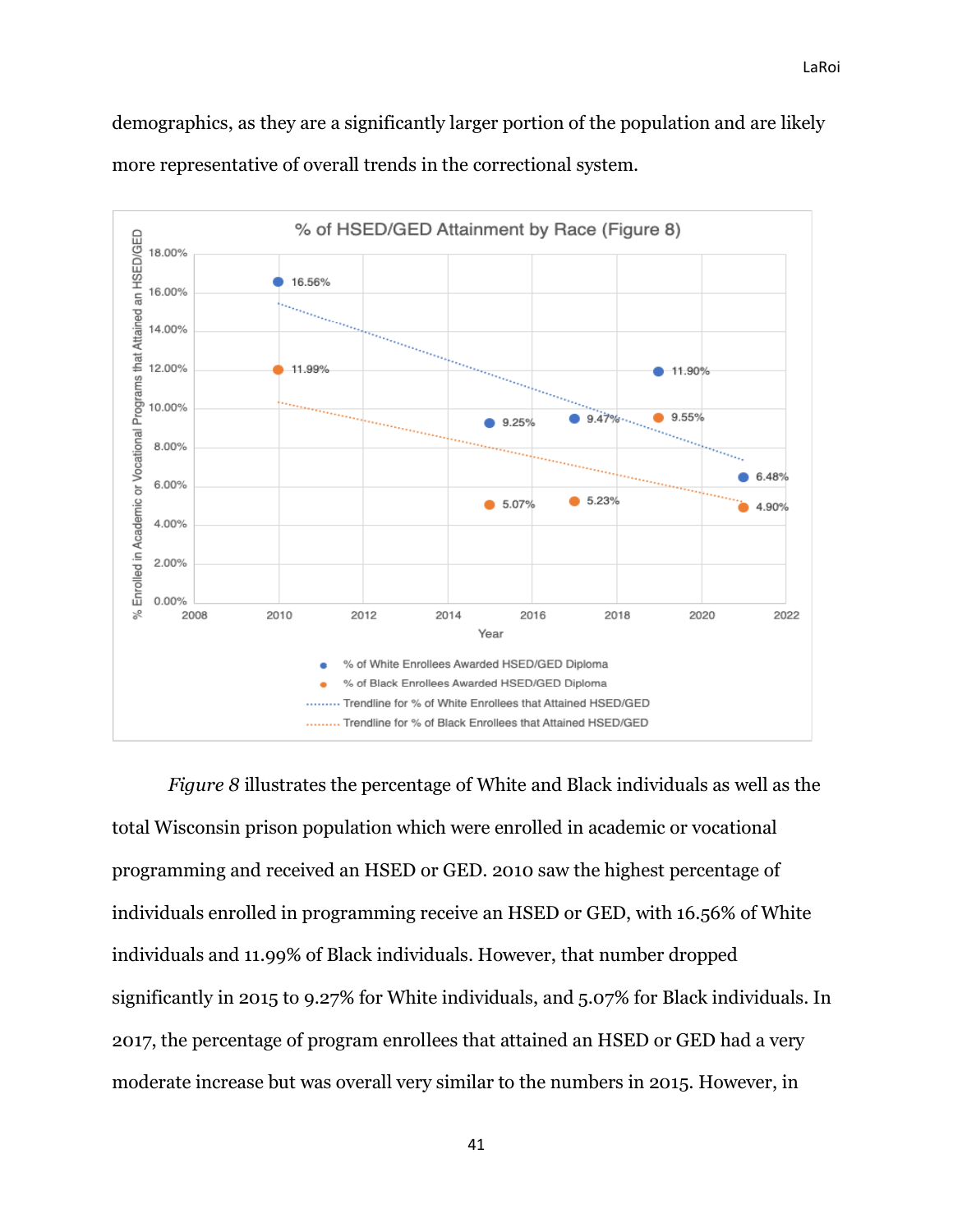2019, there was an increase in the percentage of program participants that attained an HSED or GED, with 11.99% of White participants and 9.55% of Black participants attaining an HSED or GED, a 2.52% and 4.32% increase respectively, since 2017. This upward trend from 2015 did not continue, however, as the attainment rate dropped to 6.48% for White participants and 4.90% for Black participants, the lowest rates of any of the five years examined. One critical aspect of 2021 to consider is that according to the Wisconsin DOC, the COVID-19 pandemic affected programming during both 2020 and 2021. Therefore, it is reasonable that the significant drop in the average attainment rate during 2021 was influenced by the disruption brought by the COVID-19 pandemic<sup>18</sup>.

One intriguing outcome from this analysis is the markedly different rates of attainment of HSEDs and GEDs between White and Black individuals. It is important to understand the context of this situation as well. Over the five years examined, there were 17,564 Black individuals enrolled in academic or vocational programs, and 14,589 White individuals. Additionally, over those 5 years, 1,619 White individuals and 1,340 Black individuals attained an HSED or GED. This is intriguing because although there were 2,975 more Black individuals that participated in these programs, 279 more White individuals attained an HSED or GED. This holds true across all five years examined with on average 55.8 fewer Black individuals attaining an HSED or GED than White individuals across the years examined.

While I cannot unequivocally state the cause for this lower attainment rate, there are several possible explanations. First, it is plausible that incarcerated White

<sup>&</sup>lt;sup>18</sup> As I mentioned earlier, this does not appear to be something that is possible to determine based on the information that the WI DOC has available. However, it should be kept in mind when making assessments on the performances of programming during the years impacted by COVID-19.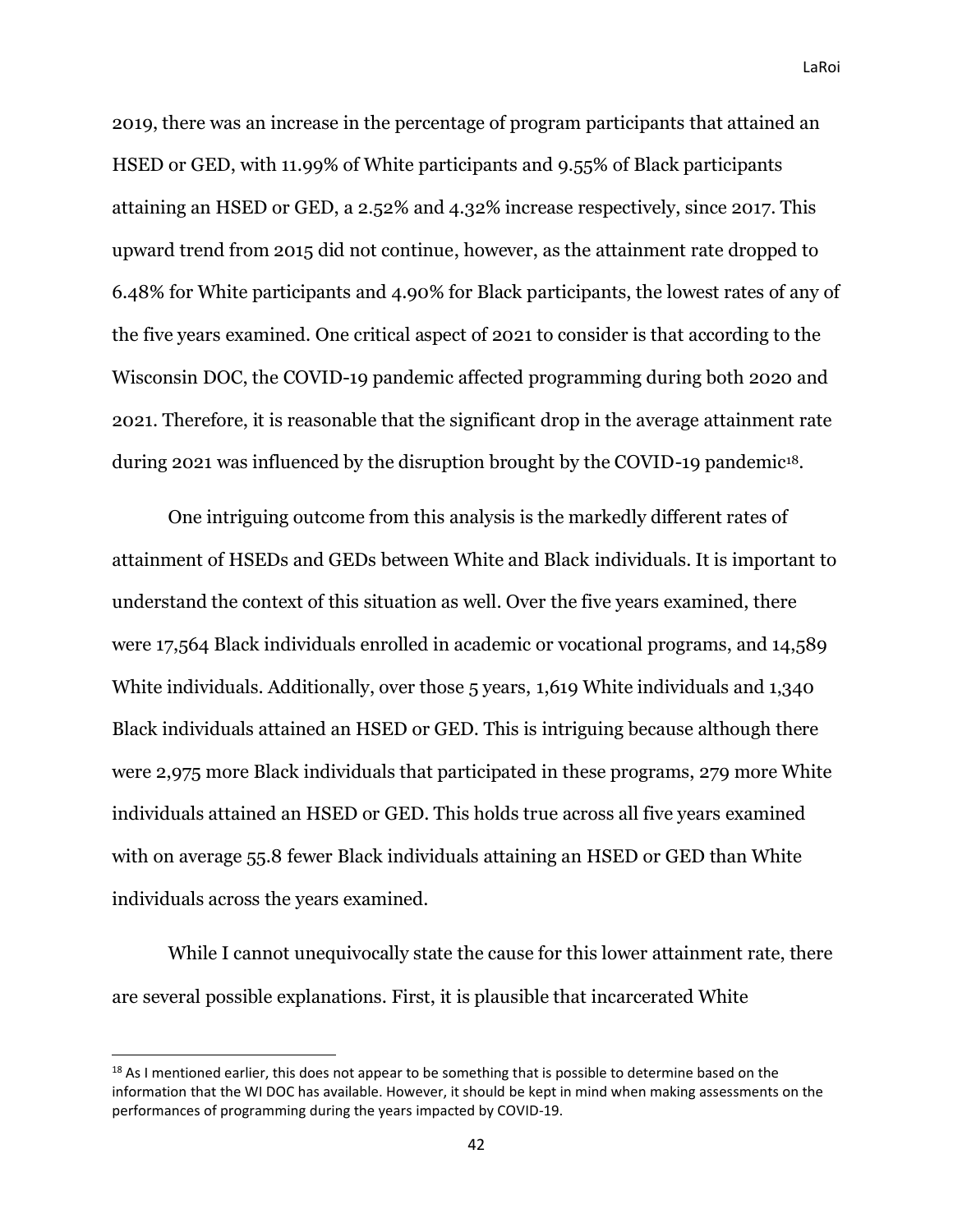individuals who are involved in these programs tend to have generally higher base levels of education and therefore would need less time involved in these programs to attain an HSED or GED. There is some evidence this could be the case, as in 2021 roughly 36% of all incarcerated Black individuals had less than a high school degree, whereas that number was only 19.5% for White individuals. Second, the prison experience and mental challenges faced by White and Black individuals could be significantly different which may lead to different completion outcomes of academic programming between these two groups. Although I can conclude there is a different attainment rate between White and Black individuals, the causes of this difference are significantly more challenging to discern and requires further research outside the scope of what I am able to accomplish with the data I had available to me.

#### **Attainment Summary**

Although there are certainly fluctuations in the average percentage of individuals that attain an HSED or GED, that percentage has been significantly lower than what was observed in 2010. This means that although the total number of participants and the percentage of participants have decreased, there has also been a decrease in the average percentage of attainment. Therefore, Hypothesis 1, which stated that it would be expected that the percentage of individuals attaining HSED and GED's would remain relatively stable regardless of the reduction in total program participants, is false. Although the outcome of this hypothesis is fairly clear, the reasons behind this outcome are significantly more complex to understand. There are two likely explanations for this outcome, both of which would require further research to confirm.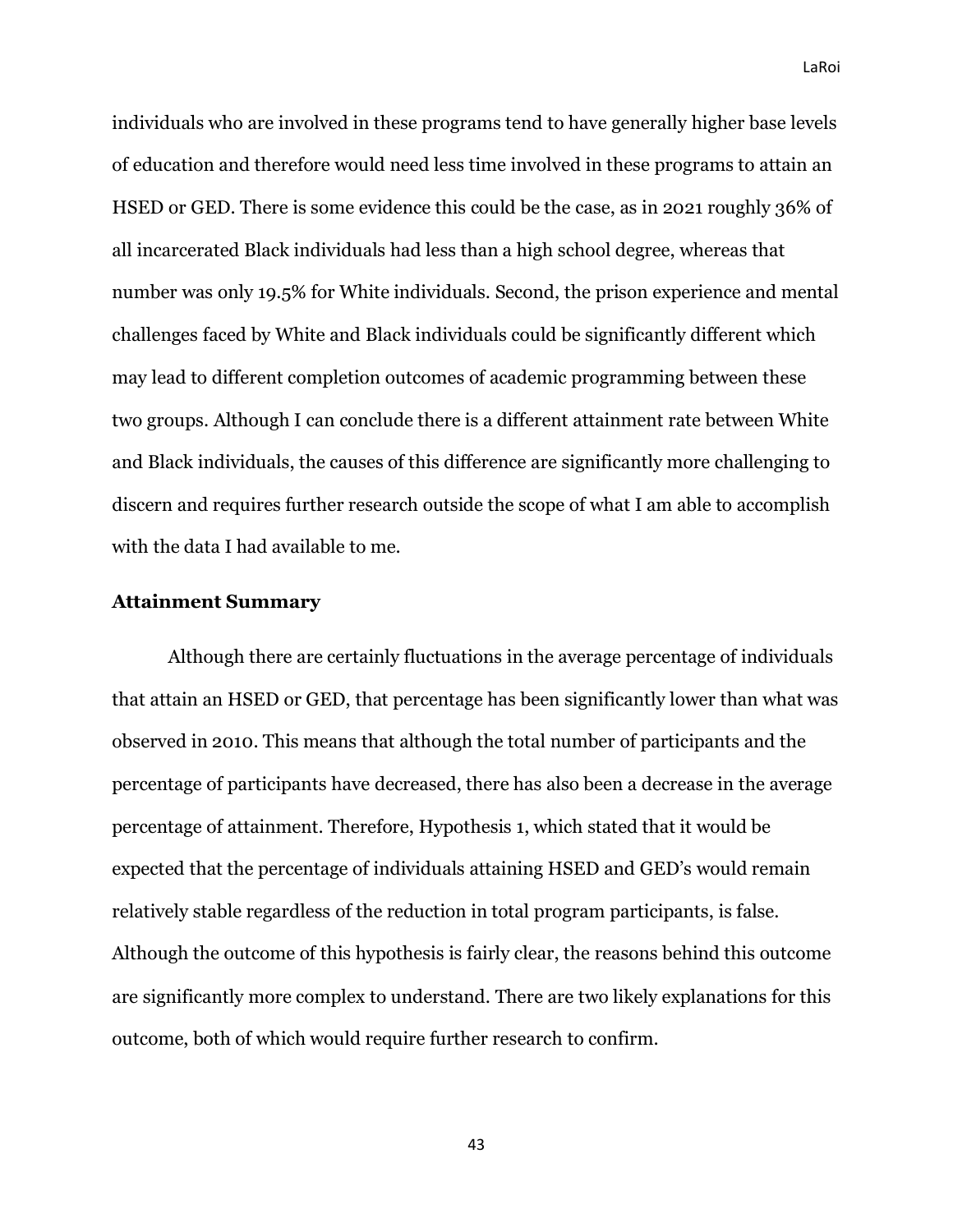First, the average education level of inmates in the Wisconsin correctional system has increased, which has resulted in a lower need for ABE programming that would result in an HSED or GED. This may mean that resources for programs have shifted towards offering more vocational programs, rather than academic programs. To confirm this possibility, it would require having the data for the number of individuals that participated in only ABE programs. However, as the available data had the number of ABE and vocational program enrollees combined, it was not possible to account for a shift towards vocational programming. The second explanation, which is potentially more concerning, is that there has been an actual drop in the efficacy of these programs regarding participants attaining HSEDs and GEDs. The third explanation for this drop is that although the four years examined had lower percentages of attainment, the directly following years may have had higher rates of attainment. This would be possible since some individuals may need longer than one year of educational programming to attain an HSED or GED. Therefore, to eliminate this possibility, future research should include consecutive years in their analysis so that trends regarding attainment do not face this issue.

## **Analysis of Recidivism**

The question of whether involvement in correctional education programming reduces recidivism rates compared to individuals that do not participate is the critical aspect of this study. Within this section I will be examining how involvement in correctional education impacts the three different measures of recidivism rates; rearrest, reconviction, and reincarceration. However, before we dive into the analysis there are three limiting factors to this study that should be taken into account.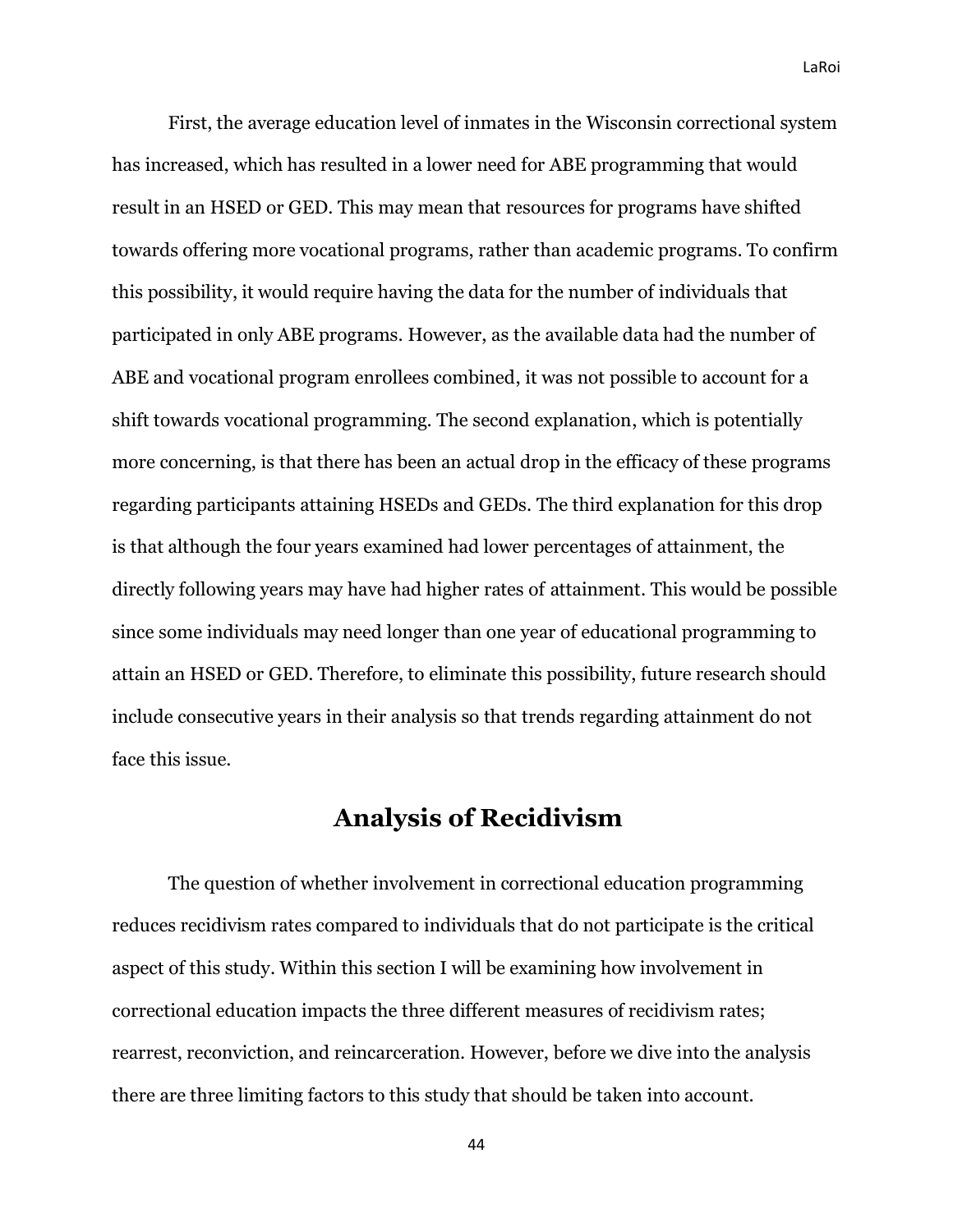First, the content within this section will focus on any evidence that points to the possibility that involvement in correctional education programs while incarcerated reduces recidivism rates. This section is not intended to illustrate a causal relationship between correctional education and a reduction in recidivism rates. Selection bias is the most important factor to control for when attempting to prove a causal relationship between involvement in correctional education programs and recidivism rates. Selection bias occurs because it is plausible that individuals who choose to participate and take advantage of correctional education programming could be internally motivated to better themselves while incarcerated and may therefore inherently be less likely to recidivate than individuals who chose to not participate (RAND Corporation, 2013). This makes it critical that the composition of individuals in the treatment (received educational programming) and control group (did not receive educational programming) are as similar to each other as possible, so that the effect of involvement in correctional education programming can be isolated as much as possible. Because I am using aggregated data regarding recidivism outcomes, I was unable to control for selection bias. This means these results will potentially be skewed, as I will not be able to isolate the effects of participation in correctional education on recidivism outcomes.

Second, in regard to involvement in correctional education, I will use this as an umbrella term that includes involvement in both ABE and/or vocational programs. As with educational attainment, this reflects the lack of data available on the specific number of individuals who participated in these separate programs. One thing to note, however, is that although an individual is enrolled in an ABE program while incarcerated, they can also be involved in vocational programs. Therefore, even if I did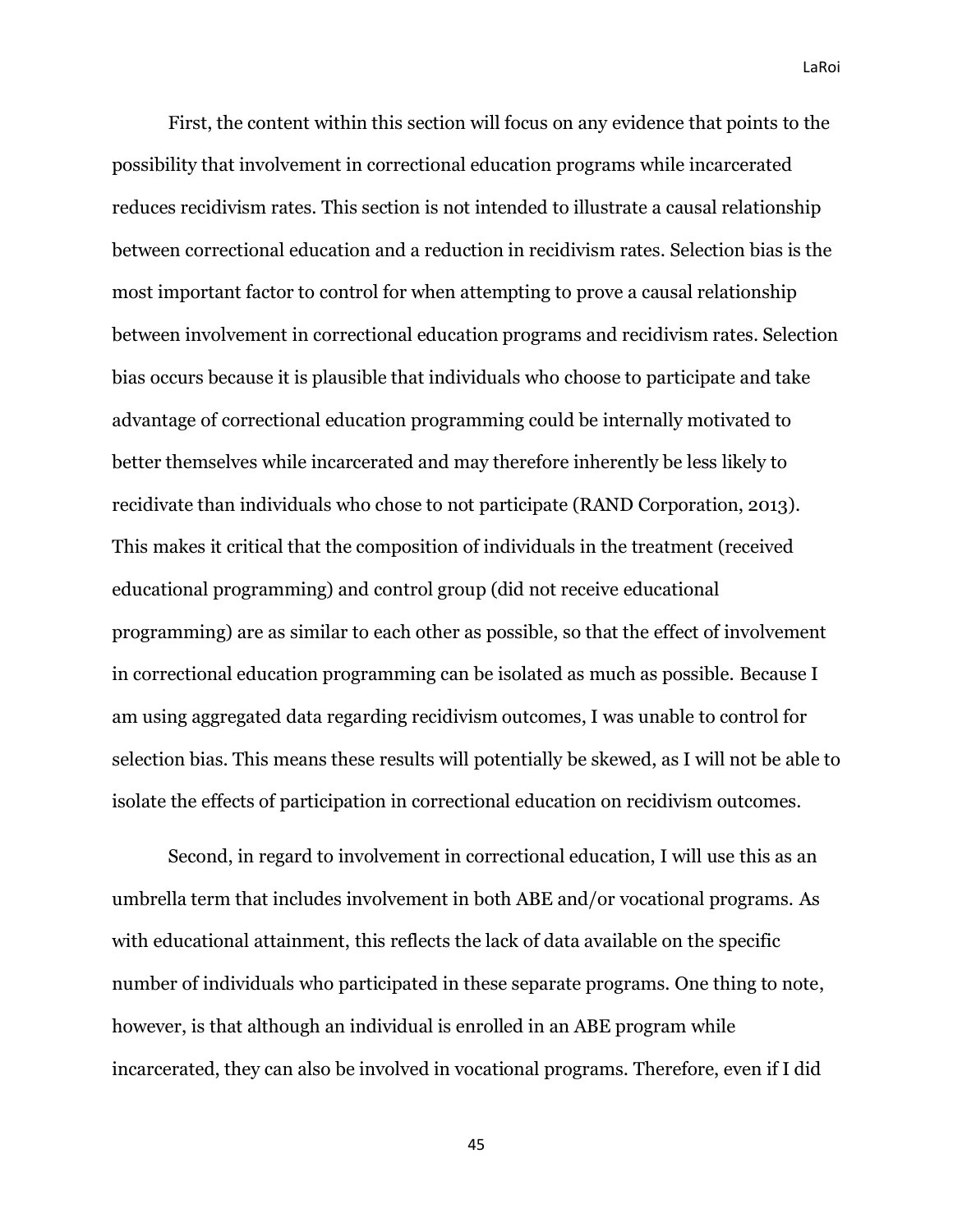have the enrollment numbers for these specific programs, there would still be issues determining if there is any difference in recidivism rates based on involvement in different programs as individuals may participate in both programs.

Finally, I will not be able to include individuals who were enrolled in postsecondary education programs. This is due to the DOC being unable to provide any information regarding the number of individuals enrolled in these programs, or the number of individuals involved that recidivated. This is unfortunate, as these are the highest level of academic programming available to incarcerated individuals. Logically, I would expect they would be the least likely to recidivate as attainment of a college degree would theoretically open opportunities that would otherwise be unavailable and therefore, they would have the highest opportunity cost of committing a new crime and recidivating.

As stated in the beginning of this section I will be looking at how involvement in correctional education impacts affects three definitions of recidivism that the Wisconsin DOC uses. These three measures are snapshots in the timeline of an individual's return to prison. The three definitions of recidivism are rearrest, reconviction, and reincarceration. It is important to distinguish between all three of these definitions of recidivism. Although an individual may be re-arrested for committing an offense, this does not guarantee that they will be reconvicted or reincarcerated. It is also important to note that the follow-up period for tracking recidivism by the DOC is three years. Therefore, it is possible that although an individual did not recidivate within three years, they may still do so after the follow-up period has passed. The three forms of recidivism are defined as follows by the Wisconsin DOC: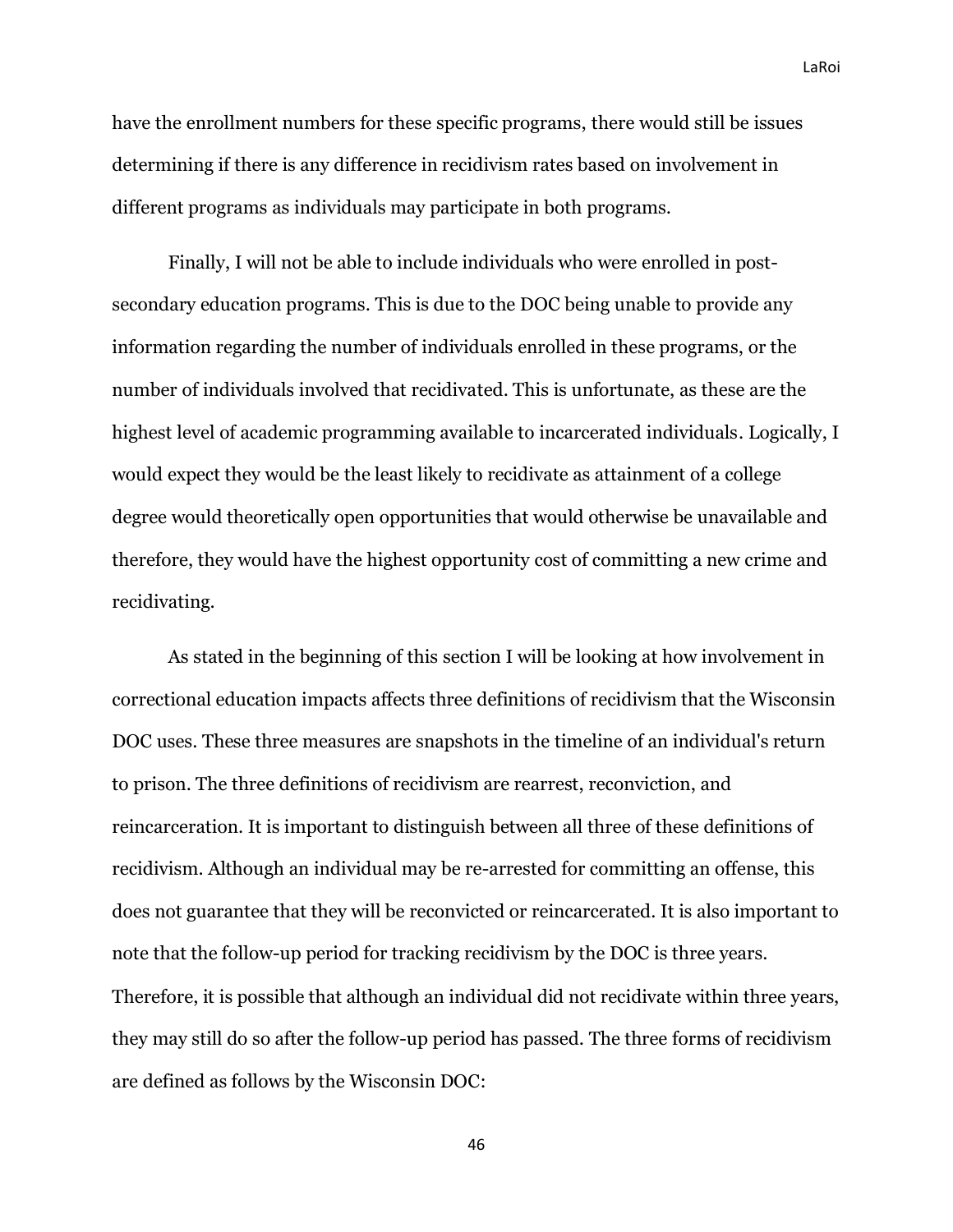**Rearrest:** Following an episode of incarceration with the Wisconsin DOC, to be arrested in Wisconsin for a new criminal offense.

**Reconviction:** Following an episode of incarceration with the Wisconsin DOC, to commit a criminal offense that results in a new sentence to either prison or probation.

**Reincarceration:** Following an episode of incarceration with the Wisconsin DOC, to be admitted to a Wisconsin prison for either a revocation, a revocation with a new sentence, or a new sentence.

In my analysis for all three definitions, I will be comparing the rates of rearrest, reconviction and reincarceration for individuals that participated in educational programming with individuals who did not participate in these programs. I will be using 2010, 2015 and 2017 as the release years for those comparisons because of the five years I have examined, these were the only three in which the three-year follow-up period has completed. However, I will not be able to provide an analysis of the rearrest recidivism rates for 2017, as that data was not yet available at the time of writing19. I will also compare the recidivism rates for individuals that completed educational programming and individuals that participated in but did not complete educational programming.

The first hypothesis I have is based on the findings of the RAND Corporation's 2013 meta-analysis that found individuals who participated in correctional education programs had 43% lower odds of recidivating than individuals who did not participate. Therefore, I theorized individuals who participated in correctional education

<sup>&</sup>lt;sup>19</sup> This was rather strange as the Wisconsin DOC did have data available for reconviction and reincarceration numbers during 2017, I can only assume that this data is compiled from an outside source and therefore takes longer to obtain.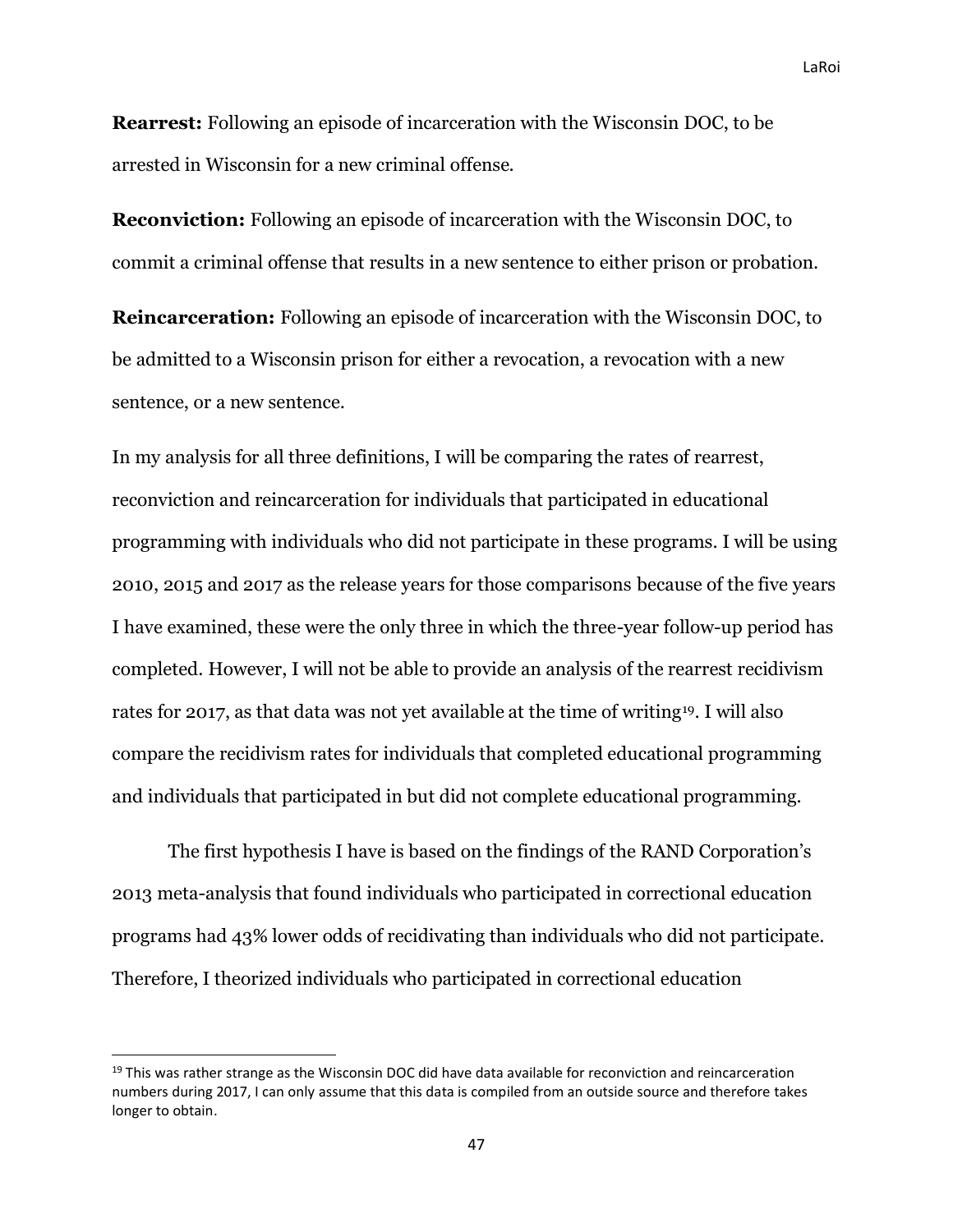programming while incarcerated will have lower recidivism rates than individuals that did not participate. The second hypothesis I am considering is that individuals who completed educational programming will have lower recidivism rates than both individuals who participated in educational programming but did not complete it and individuals that did not participate in educational programming.

**Hypothesis 1:** Individuals who participated in correctional education will have lower recidivism rates than individuals who did not participate in correctional education programs.

**Hypothesis 2:** Individuals that completed correctional education programs will have lower recidivism rates than individuals which participated in but did not complete educational programming, and individuals who did not participate in educational programming.

The method I will be using to compare the outcomes of individuals who participated in academic or vocational programming and those who did not participate is a basic comparison of the percentages of individuals that did not recidivate and those that did. This will focus on determining whether a larger or smaller percentage of the population that participated in educational programming recidivated than those who did not participate. I opted not to include an analysis that focused on the likelihood or odds of an individual who participated in educational programming not recidivating, as this could be misinterpreted as showing involvement in educational programming may cause individuals to have lower rates of recidivism20. However, the data I am using is

 $20$  As mentioned previously, without being able to control for selection bias the results I would find are likely to be inherently biased towards showing involvement in educational programming reduces recidivism outcomes.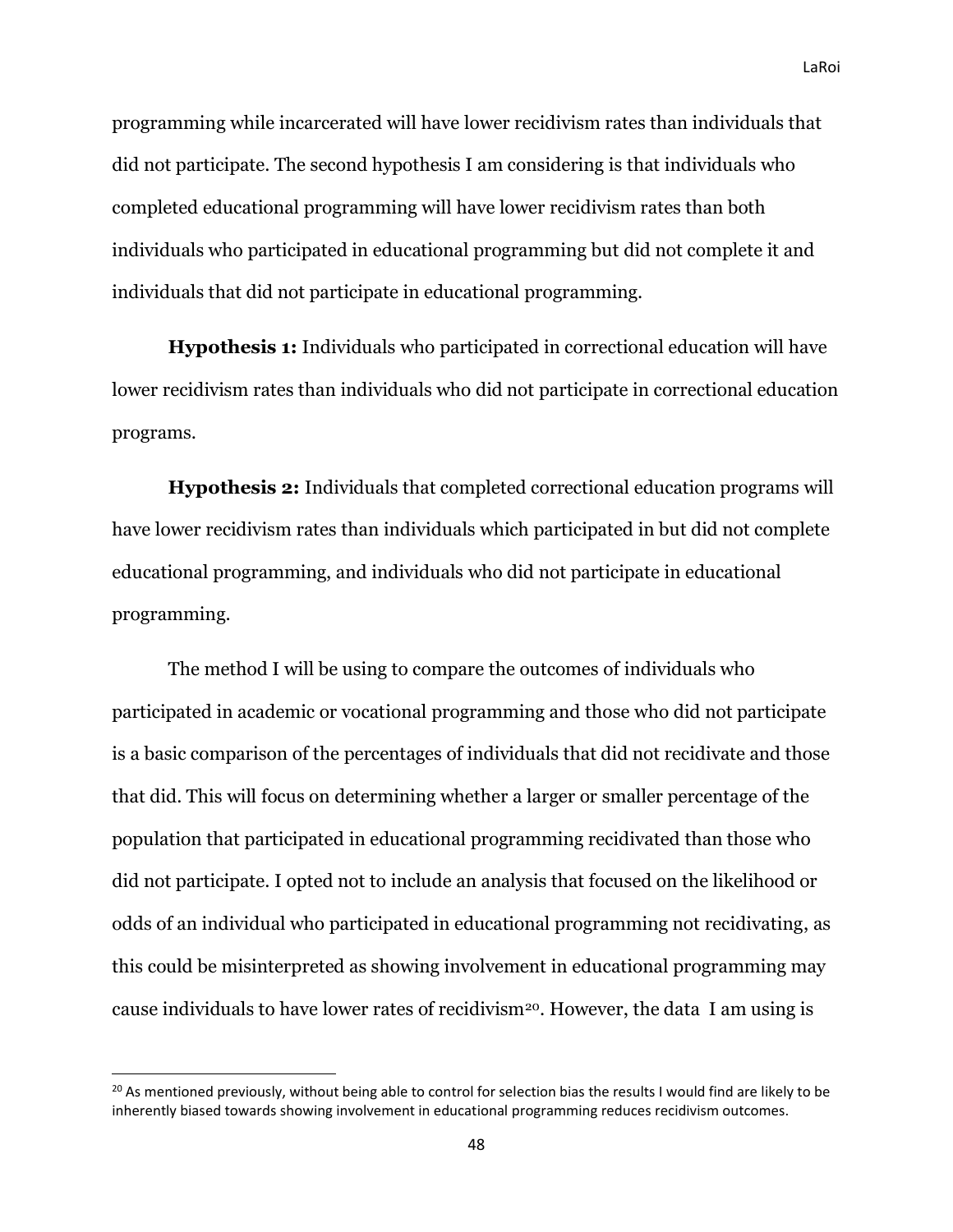unable to account for selection bias, and therefore cannot establish any correlation between involvement in educational programming and recidivism rates.

#### **Rearrest**

The first definition of recidivism that I will be examining is rearrest, as it is the beginning of the process of recidivating. Before an individual can be either reconvicted or reincarcerated they must be rearrested for a new criminal offense. This category will therefore be examining the largest number of individuals, as not every rearrest will result in reconviction or reincarceration. As mentioned previously, the primary limiting factor in this category is that the rearrest numbers for 2017 were not available, so therefore my analysis will be based solely off data from 2010 and 2015.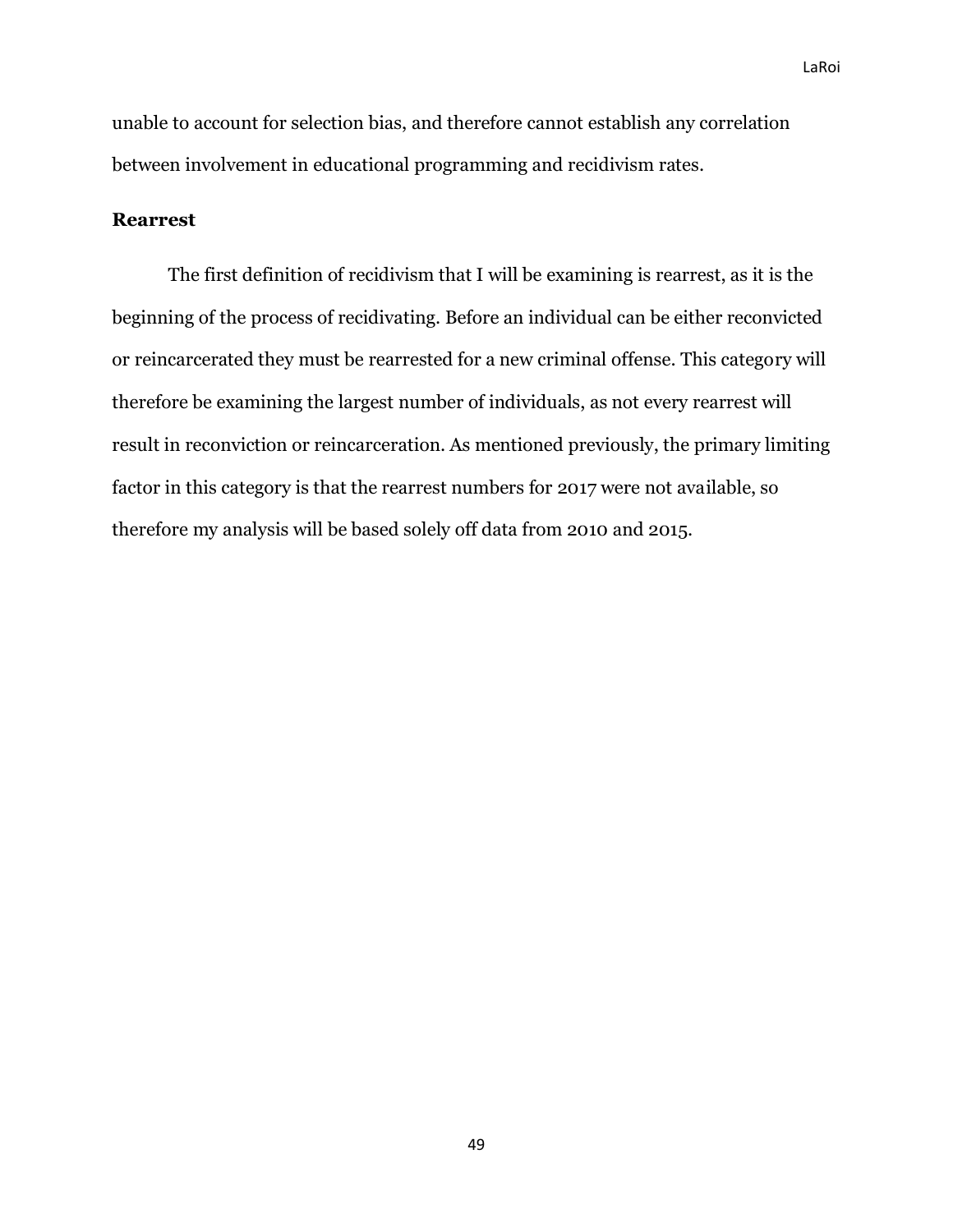| (Figure 9) Number + Percentage of Individuals That Were Rearrested Within 3 yrs. of |                   |                                 |                     |                                 |  |  |
|-------------------------------------------------------------------------------------|-------------------|---------------------------------|---------------------|---------------------------------|--|--|
| Release                                                                             |                   |                                 |                     |                                 |  |  |
| <b>Involvement Level</b>                                                            |                   |                                 |                     |                                 |  |  |
| in Educational                                                                      |                   |                                 | <b>Release Year</b> |                                 |  |  |
| Programming                                                                         |                   |                                 |                     |                                 |  |  |
|                                                                                     |                   | $2010$ (8,386 total # released) |                     | $2015$ (7,330 total # released) |  |  |
|                                                                                     | Rearrested        | Not Rearrested                  | Rearrested          | Not Rearrested                  |  |  |
| Involved in                                                                         |                   |                                 |                     |                                 |  |  |
| Educational                                                                         | $1,332 - 49.89\%$ | $1,328 - 50.11\%$               | $1,136 - 48.39\%$   | $1,212 - 51.61\%$               |  |  |
| Programming                                                                         |                   |                                 |                     |                                 |  |  |
| Not Involved in                                                                     |                   |                                 |                     |                                 |  |  |
| Educational                                                                         | $2,944 - 51.33\%$ | $2,792 - 48.67\%$               | $2,549 - 51.17\%$   | $2,433 - 48.83\%$               |  |  |
| Programming                                                                         |                   |                                 |                     |                                 |  |  |
| Completed                                                                           |                   |                                 |                     |                                 |  |  |
| Educational                                                                         | $660 - 47.05\%$   | $743 - 52.95%$                  | $660 - 45.90\%$     | $712 - 54.10\%$                 |  |  |
| Programming                                                                         |                   |                                 |                     |                                 |  |  |
| Did Not Complete                                                                    |                   |                                 |                     |                                 |  |  |
| Educational                                                                         | $662 - 53.09\%$   | $585 - 46.91\%$                 | $532 - 51.65\%$     | $500 - 48.44\%$                 |  |  |
| Programming                                                                         |                   |                                 |                     |                                 |  |  |

*Figure 9* includes data from 2010 and 2015 on the number and percentage of individuals released from the Wisconsin correctional system who were either rearrested or were not rearrested. These numbers are broken down into four categories. Those who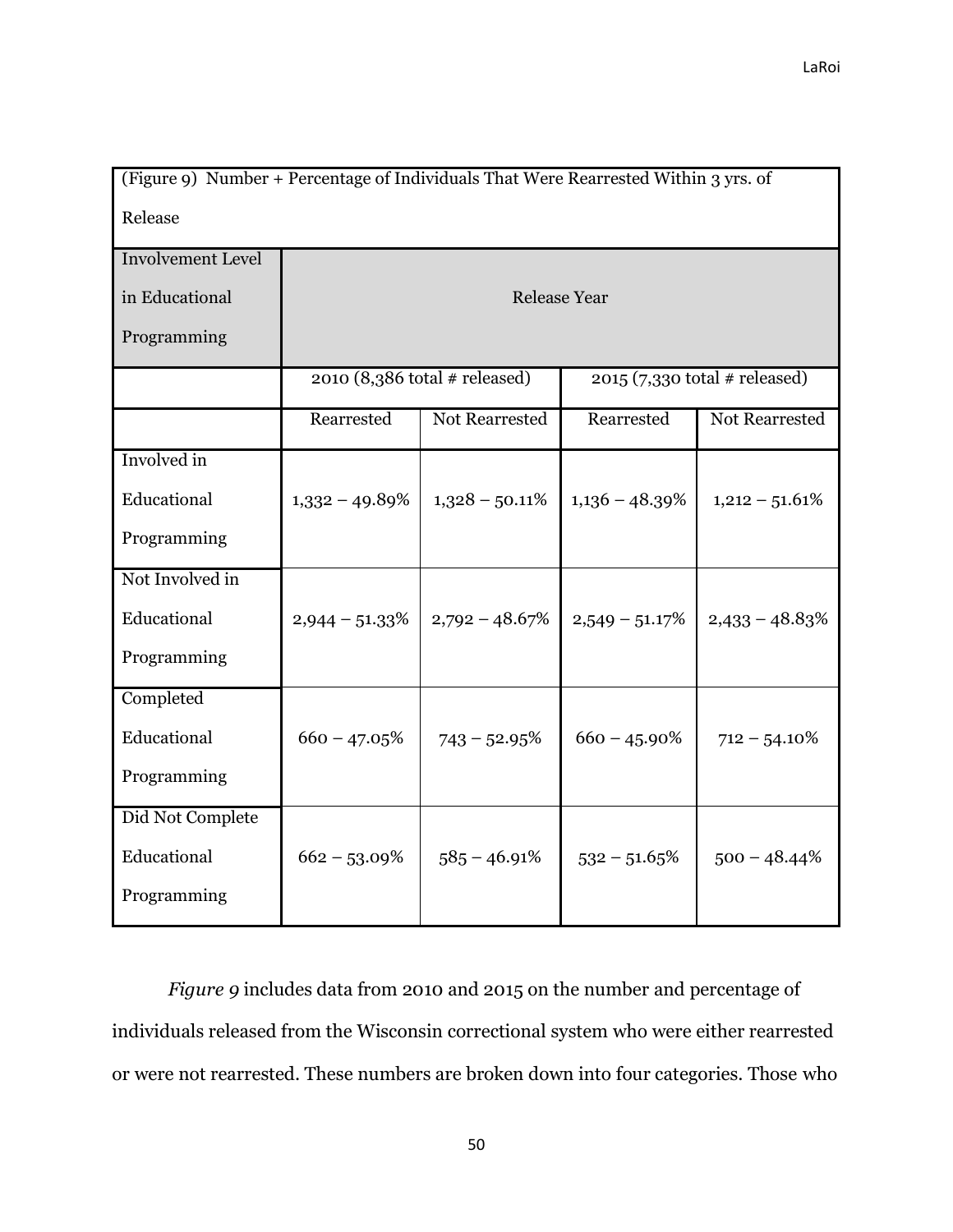were involved in correctional education serves as an umbrella term for both those that completed educational programming, and those that did not complete educational programming. Therefore, the completed educational programming category and did not complete educational programming category make up the composition of those that were involved in educational programming. The final group that was not involved in educational programming had no participation in educational programming prior to their release.

There are three interesting trends that can be viewed from this data. First, there does appear to be a slight difference between the rearrest rates for individuals who were involved in correctional education and those who were not. Individuals that were involved in educational programming had an average 2.11 percentage point lower portion of their population rearrested within the three-year follow-up period compared to those who were not involved. Although this is not a massive difference, it does suggest there may be some difference in the rates of rearrest between these two groups.

Second, for individuals who completed educational programming, there does appear to be a significant difference in outcome regarding rearrest compared to those that were not involved. Comparing these two groups shows that individuals who completed educational programming had an average 4.78 percentage point lower portion of their population rearrested compared to those who were not involved in programming. This observation in particular may be influenced by selection bias as individuals with inherent qualities that make them less likely to recidivate may also be more likely to complete educational programming.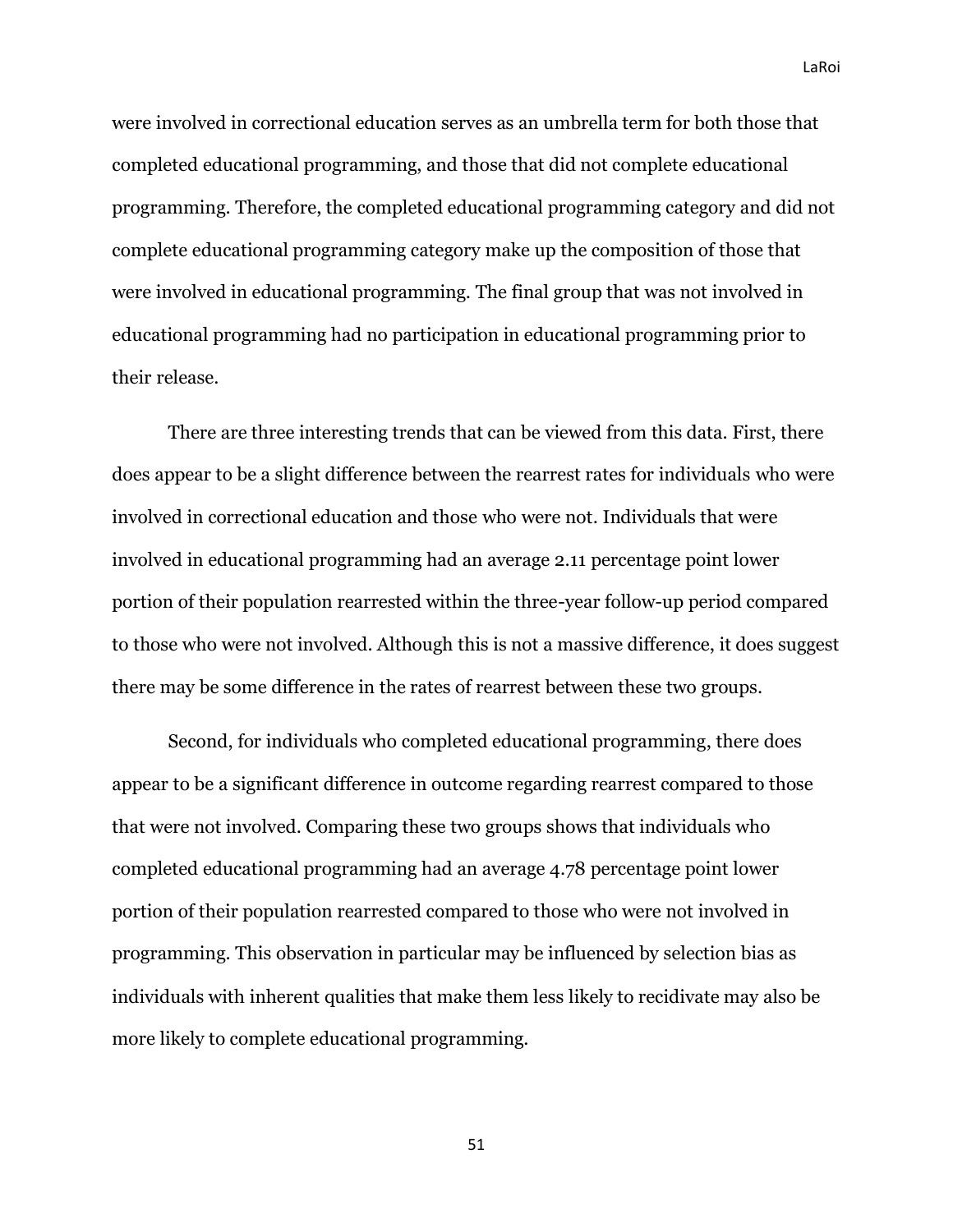The most intriguing of these three observations, however, is regarding the group of individuals that participated in but did not complete educational programming. This group had a higher average portion of their population rearrested than both individuals that completed educational programming and individuals that did not participate in programming. Individuals that participated in but did not complete educational programming had an average 1.08 percentage point higher portion of their population rearrested than those who did not participate. This difference is even more significant when compared to individuals who completed educational programming. With individuals who didn't complete educational programming having an average 5.85 percentage point higher portion of their population rearrested than those that completed programming.

This was slightly unexpected as, I had assumed that if an individual had participated in educational programming regardless of whether they completed it or not, they would at worst have approximately the same rate of rearrest as individuals that were not involved in educational programming. One possible explanation for this is that the individuals who participate in educational programming may have lower average education levels than those that do not participate as they may not have an educational need. Therefore, using the theory that individuals with higher education levels are less likely to commit crimes due to increased opportunity costs (Lochner and Moretti, 2004) it is feasible that as these individuals who did not complete educational programming would have lower education levels, and would therefore be more likely to be rearrested for a new crime.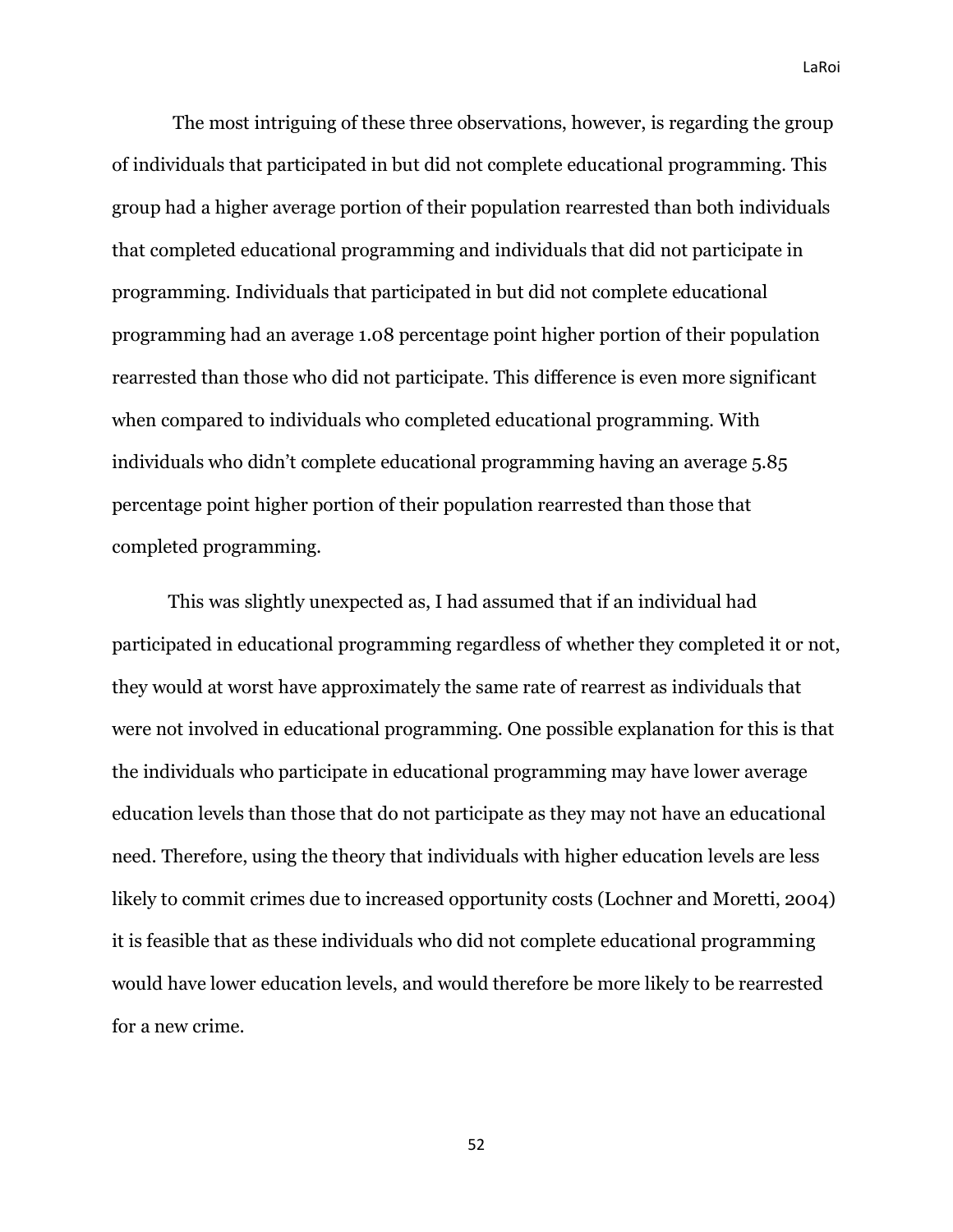## **Reconviction**

The second definition of recidivism is reconviction. Reconviction is the step that occurs following an individual's rearrest, in which they are sentenced to either a new prison sentence or probation. Prior to 2021, the Wisconsin DOC only used reconviction when they would report recidivism rates. The majority of people that are reconvicted will eventually be reincarcerated, barring being placed on probation. Therefore, the following section on reincarceration will likely have very similar outcomes. One of the advantages for this section and the following section on reincarceration is that the Wisconsin DOC was able to provide data for 2017, which it was unable to provide for rearrests.

|                                                       | (Figure 10) Number + Percentage of Individuals That Were Reconvicted Within 3 Yrs. Of Release                          |                           |                    |                           |                    |                           |  |
|-------------------------------------------------------|------------------------------------------------------------------------------------------------------------------------|---------------------------|--------------------|---------------------------|--------------------|---------------------------|--|
| Involvement<br>Level in<br>Educational<br>Programming | <b>Release Year</b>                                                                                                    |                           |                    |                           |                    |                           |  |
|                                                       | 2010 (8,402 total #<br>$2015 (7,331 \text{ total } \#$<br>$2017$ (5,796 total #<br>released)<br>released)<br>released) |                           |                    |                           |                    |                           |  |
|                                                       | Reconvicted                                                                                                            | <b>Not</b><br>Reconvicted | Reconvicted        | <b>Not</b><br>Reconvicted | Reconvicted        | <b>Not</b><br>Reconvicted |  |
| Involved in<br>Educational<br>Programming             | $793 -$<br>29.81%                                                                                                      | $1867 -$<br>70.19%        | $703 -$<br>29.94%  | $1645 -$<br>70.06%        | $551 -$<br>30.49%  | $1256 -$<br>69.51%        |  |
| Not Involved<br>in<br>Educational<br>Programming      | $1932 -$<br>33.65%                                                                                                     | $3810 -$<br>66.35%        | $1745 -$<br>35.02% | $3238 -$<br>64.98%        | $1359 -$<br>34.07% | $2630 -$<br>65.93%        |  |
| Completed<br>Educational<br>Programming               | $386 -$<br>29.33%                                                                                                      | $1022 -$<br>70.67%        | $365 -$<br>27.74%  | $951 -$<br>72.26%         | $239 -$<br>27.28%  | $637 -$<br>72.72%         |  |
| Did Not<br>Complete<br>Educational<br>Programming     | $407 -$<br>32.51%                                                                                                      | $845 -$<br>67.49%         | $338 -$<br>32.75%  | $694 -$<br>67.25%         | $312 -$<br>33.51%  | $619 -$<br>66.49%         |  |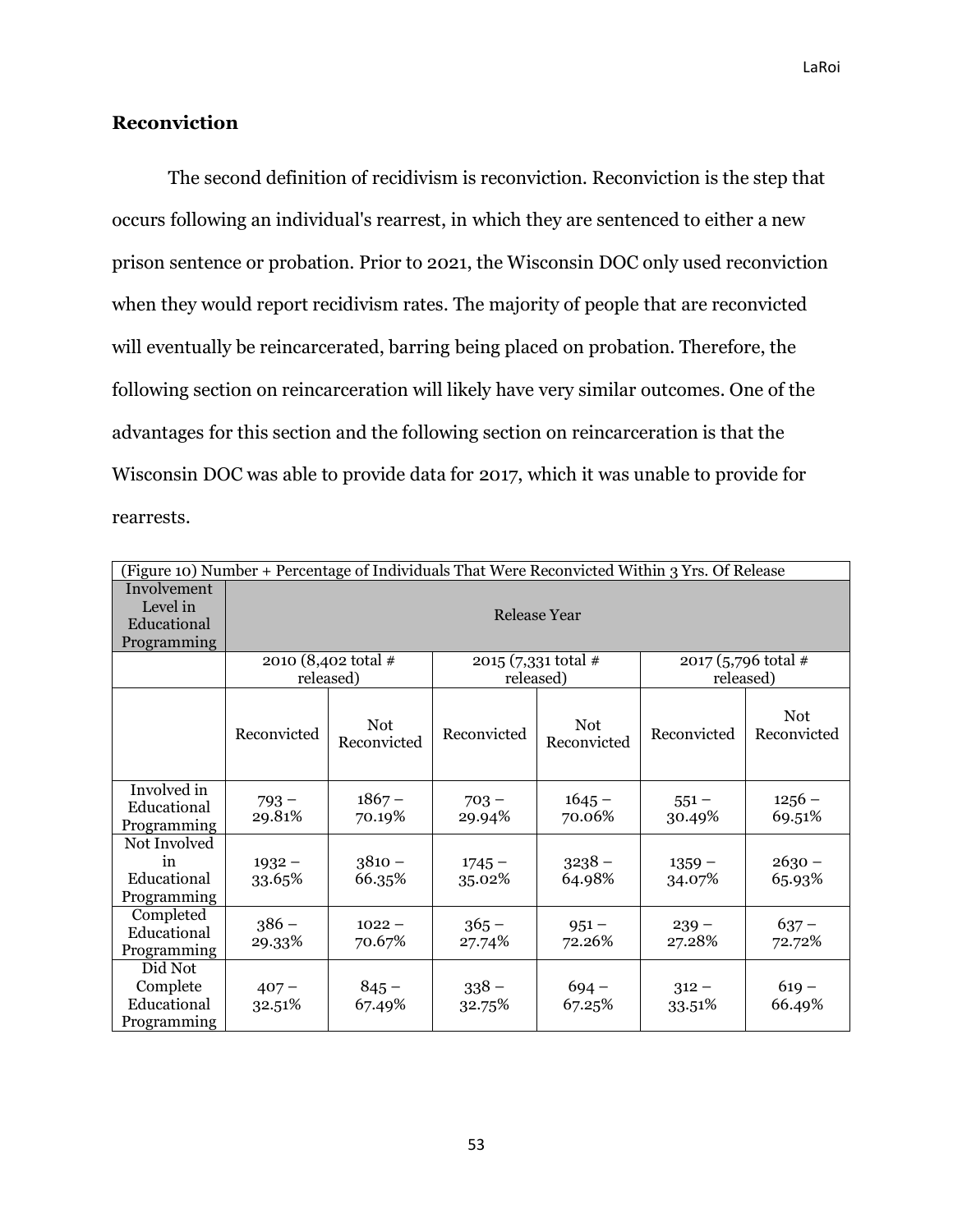*Figure 10* includes data from 2010, 2015 and 2017 on the number and percentage of individuals that were released from the WI correctional system in those years that were either reconvicted or not reconvicted in the three-year follow-up period. They also use the same categories based on involvement used in the section on rearrest. This data on reconviction outcomes points strongly to the hypothesis that individuals who are involved in educational programming tend to have lower rates of recidivism than those who are not involved.

There is a significant difference between the percentage of individuals that were reconvicted who were involved in educational programming and those that were not. For individuals that were involved in educational programming there was an average 4.17 percentage point lower portion of their population reconvicted within the threeyear follow-up period than those that were not involved in educational programming. This is almost double the difference found regarding rearrest rates between these two groups, which was a 2.11 percentage point difference. Consistent with what was found regarding rearrest is that the difference between the percentage of individuals reconvicted who completed educational programming and those who were not involved in programming is fairly large. Individuals that completed educational programming had an average 6.13 percentage point lower portion of their population reconvicted within three-years than those who were not involved in educational programming.

However, unlike what was found in regard to rearrests, there does appear to be a positive effect for individuals that were involved in but did not complete educational programming in reducing reconviction rates. For individuals who were involved in but did not complete educational programs, there was an average 1.33 percentage point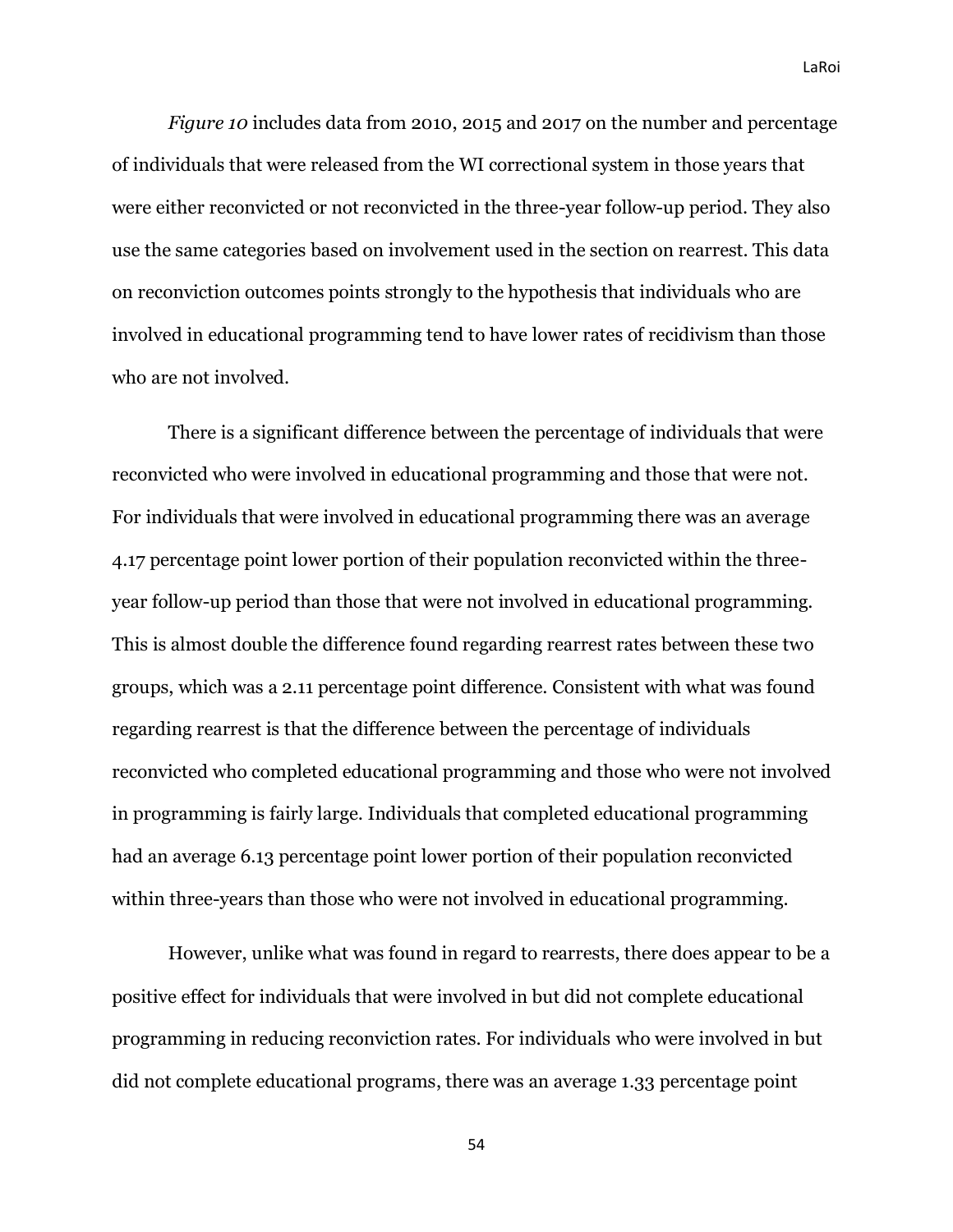lower portion of the population reconvicted compared to individuals that were not involved in programming. It is to be expected the individuals who were involved in but did not complete educational programming would have outcomes more similar to those that were not involved in programming. This is because it is unlikely that an individual who was involved in, but did not complete educational programming would receive the full potential benefits

### **Reincarceration**

The final definition of recidivism I will be examining is reincarceration. The definitions of reincarceration and reconviction are very similar, however some individuals that have been reconvicted will not be reincarcerated and return to prison, and instead will be placed on probation. One other difference between reincarceration and rearrest or reconviction is that the Wisconsin DOC uses the date when an individual has returned to prison for the purposes of reporting recidivism information, whereas for rearrest and reconviction, the date of the original offense is used. Therefore, although an individual may have been reconvicted and will be returning to prison, they may appear as someone who was not reincarcerated in the data I am using as they did not physically return to prison within the three-year follow-up period<sup>21</sup>.

<sup>&</sup>lt;sup>21</sup> This would likely affect an extremely small number of individuals but is important to keep in mind as a possible situation.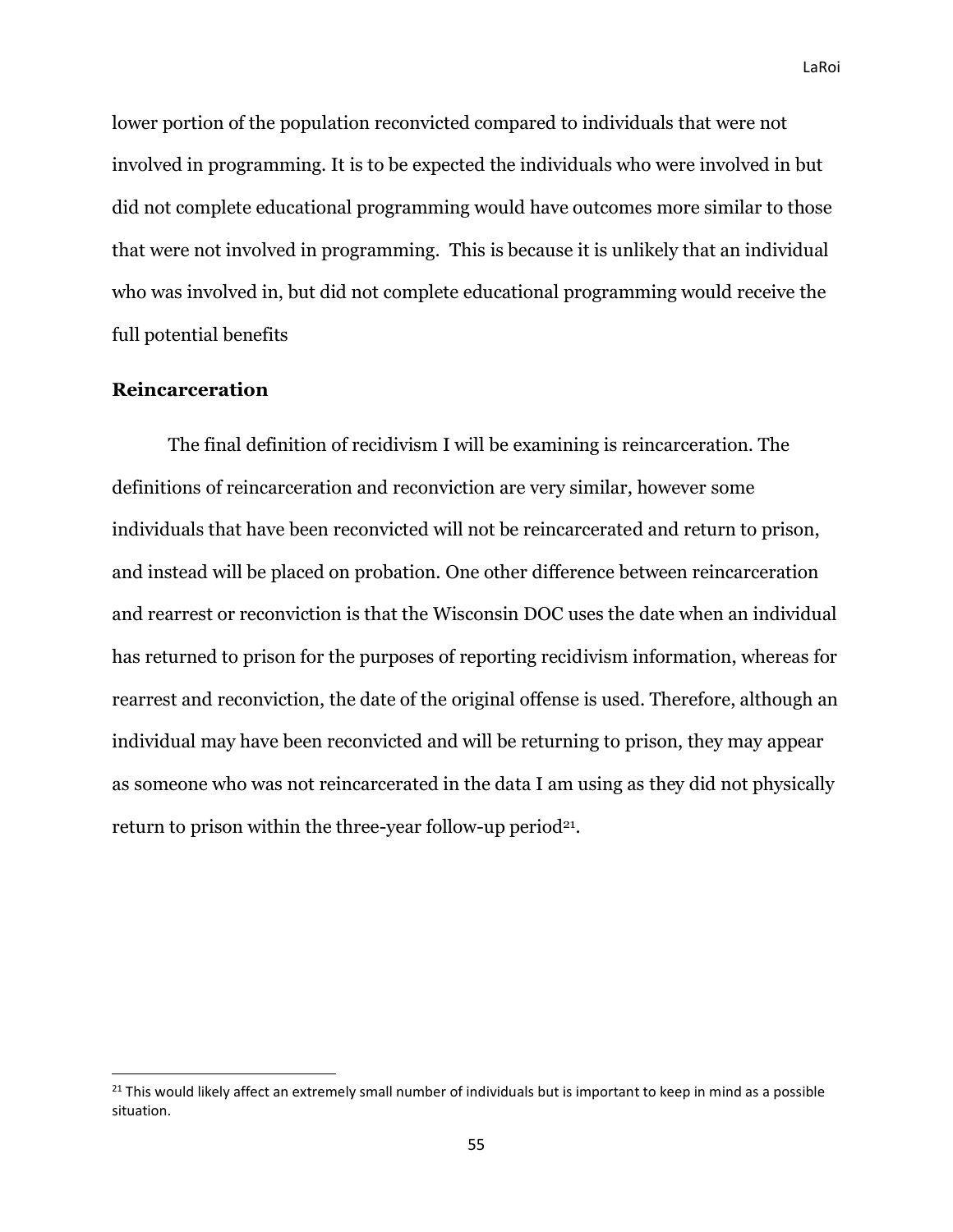| (Figure 11) Number + Percentage of Individuals That Were Reincarcerated Within 3 Yrs. Of Release |                     |                           |                    |                                |                     |                           |
|--------------------------------------------------------------------------------------------------|---------------------|---------------------------|--------------------|--------------------------------|---------------------|---------------------------|
| Involvement<br>Level in<br>Educational<br>Programming                                            | <b>Release Year</b> |                           |                    |                                |                     |                           |
|                                                                                                  |                     | 2010 (8,402 total #       |                    | $2015 (7,331 \text{ total} \#$ | 2017 (7,668 total # |                           |
|                                                                                                  |                     | released)                 | released)          |                                | released)           |                           |
|                                                                                                  | Reconvicted         | <b>Not</b><br>Reconvicted | Reconvicted        | <b>Not</b><br>Reconvicted      | Reconvicted         | <b>Not</b><br>Reconvicted |
| Involved in<br>Educational<br>Programming                                                        | $929 -$<br>34.92%   | $1731 -$<br>65.08%        | $876 -$<br>37.31%  | $1472 -$<br>62.69%             | $904 -$<br>38.26%   | $1459 -$<br>61.74%        |
| Not Involved<br>in<br>Educational<br>Programming                                                 | $2159 -$<br>37.60%  | $3593 -$<br>62.40%        | $1881 -$<br>37.75% | $3102 -$<br>62.25%             | $2098 -$<br>39.55%  | $3207 -$<br>60.45%        |
| Completed<br>Educational<br>Programming                                                          | $472 -$<br>33.52%   | $936 -$<br>66.48%         | $448 -$<br>34.04%  | $868 -$<br>65.96%              | $379 -$<br>33.10%   | $766 -$<br>66.90%         |
| Did Not<br>Complete<br>Educational<br>Programming                                                | $457 -$<br>36.50%   | $795 -$<br>63.50%         | $428 -$<br>41.47%  | $604 -$<br>58.53%              | $525 -$<br>43.10%   | $693 -$<br>56.90%         |

*Figure 11* includes data from 2010, 2015, and 2017 on the number and percentage of individuals that were released the Wisconsin correctional system during those years that were either reincarcerated or not within the three-year follow-up period. One thing to note is, as mentioned earlier, the reporting method for reincarceration is different than rearrest or reconviction, which may mean the number of individuals who were not reincarcerated could be very slightly inflated.

The observations that can be made from *Figure 11* are intriguing for multiple reasons. Generally, the data on reincarcerations continue most of the trends found for both rearrests and reconvictions. Of specific interest, however, is the reincarceration trend for individuals who were involved in but did not complete educational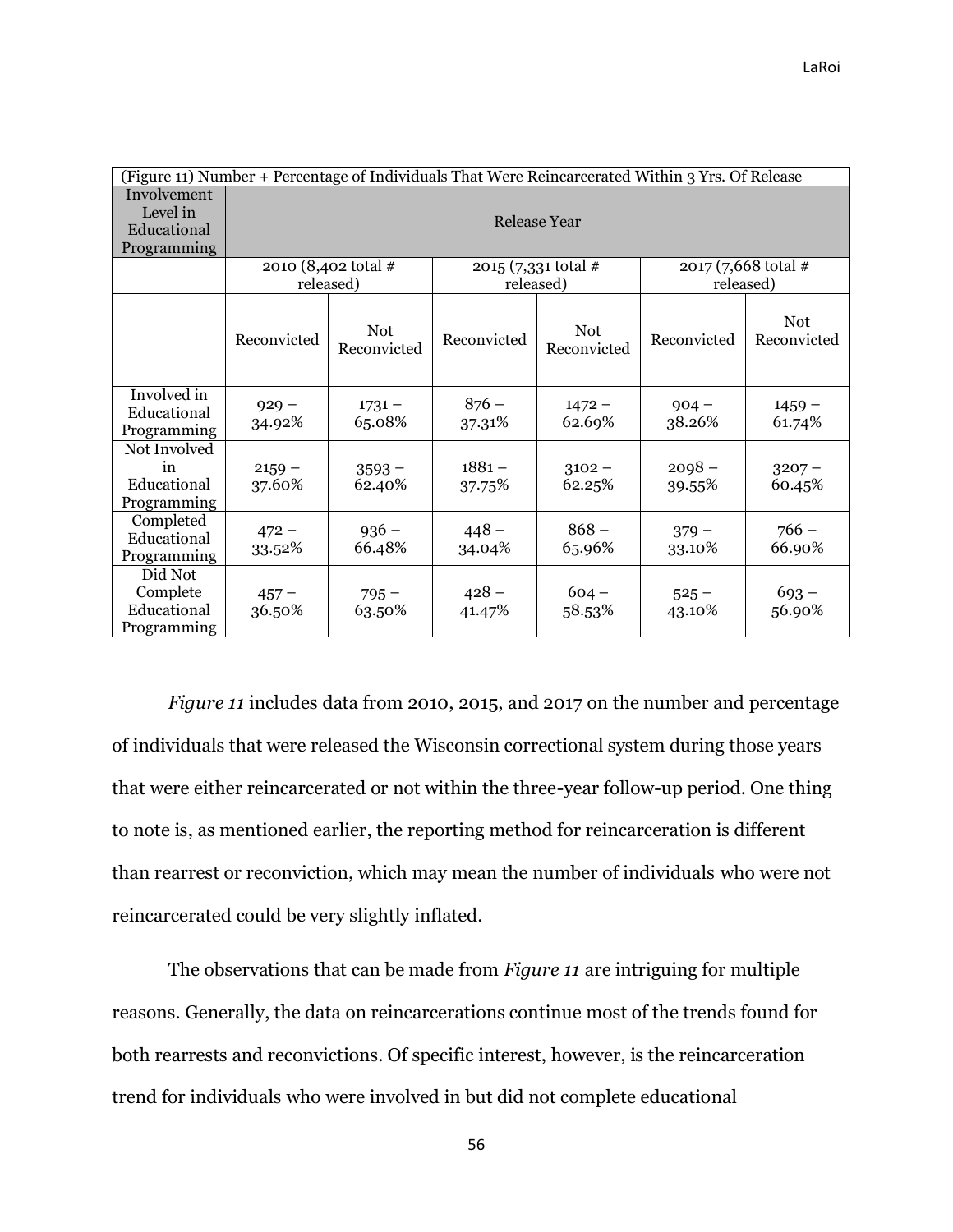programming. For these individuals, there was an average 2.06 percentage point higher portion of that population reincarcerated than the population of those that were not involved in programming. This is similar to the recidivism trends between these two groups found in the rearrest section, however, it is the opposite of what was found in the reconviction data. This is also confusing because if it is necessary for an individual to be reconvicted before they can be reincarcerated, the percentage of the population that would be reincarcerated would be equal to or less than the percentage that was reconvicted. This leads me to believe that certain individuals that are rearrested are automatically reincarcerated without having to be reconvicted. This is likely caused by individuals that break rules of their parole or other stipulations of their release that cause them to be reincarcerated without needing to be reconvicted of a new crime.

For individuals who were involved in educational programming, there was an average 1.47 percentage points smaller portion of the population that were not reincarcerated compared to individuals who were not involved. This is the smallest difference between these two groups out of all three definitions of recidivism. This is in large part the result of the group that was involved in but did not complete educational programming having a significantly higher percentage of their population reincarcerated than those that completed the programming. For the group that did complete educational programming, there was an average 4.75 percentage point smaller portion of their population reincarcerated compared to those that were not involved in any educational programming. This is very similar to what was found regarding both rearrests and reconviction between these two groups.

#### **Recidivism Summary**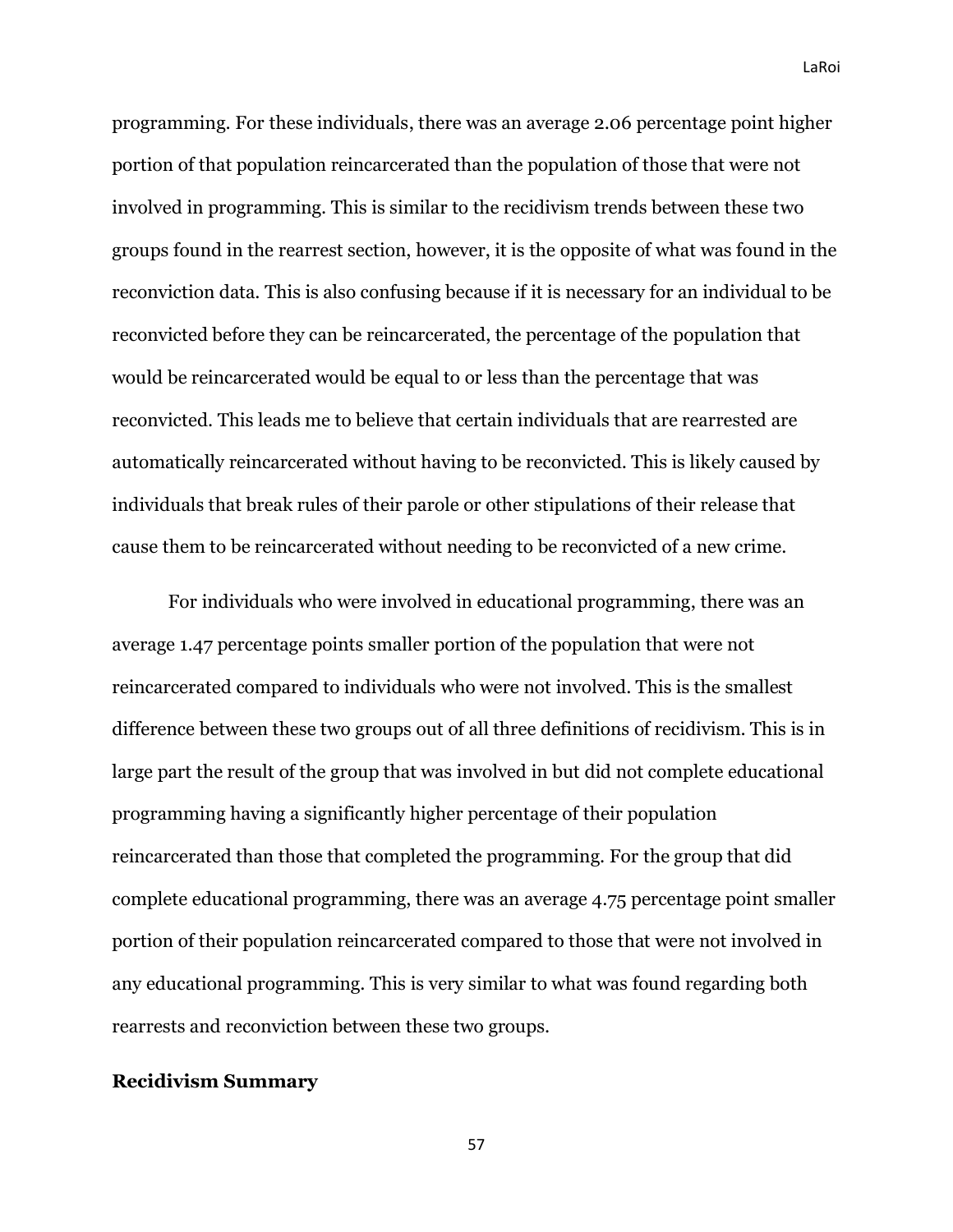All three definitions of recidivism provide different views on the effects of involvement in educational programming. The consistent finding throughout these definitions, however, is that for the group of individuals who completed educational programming, a smaller percentage of that population recidivated compared to the group that was not involved in any educational programming. The somewhat strange finding from these sections was regarding the group that was involved in but did not complete the programming. This group had a higher percentage of their population rearrested and reincarcerated, but a lower percentage of their population reconvicted than the population who had no involvement in educational programming.

| (Figure 12) Percentage Point Difference in Rearrest Outcomes Between Involved Groups & No    |         |              |      |  |  |
|----------------------------------------------------------------------------------------------|---------|--------------|------|--|--|
| Involvement Group $(+)$ = higher percentage had negative outcome, $-$ = lower percentage had |         |              |      |  |  |
| negative outcome)                                                                            |         |              |      |  |  |
| Involvement Level in                                                                         |         |              |      |  |  |
| Educational                                                                                  |         | Release Year |      |  |  |
| Programming                                                                                  |         |              |      |  |  |
|                                                                                              | 2010    | 2015         | 2017 |  |  |
| Total Involved in                                                                            |         |              |      |  |  |
| Educational                                                                                  | $-1.44$ | $-2.78$      | N/A  |  |  |
| Programming                                                                                  |         |              |      |  |  |
| Completed                                                                                    |         |              |      |  |  |
| Educational                                                                                  | $-4.28$ | $-5.27$      | N/A  |  |  |
| Programming                                                                                  |         |              |      |  |  |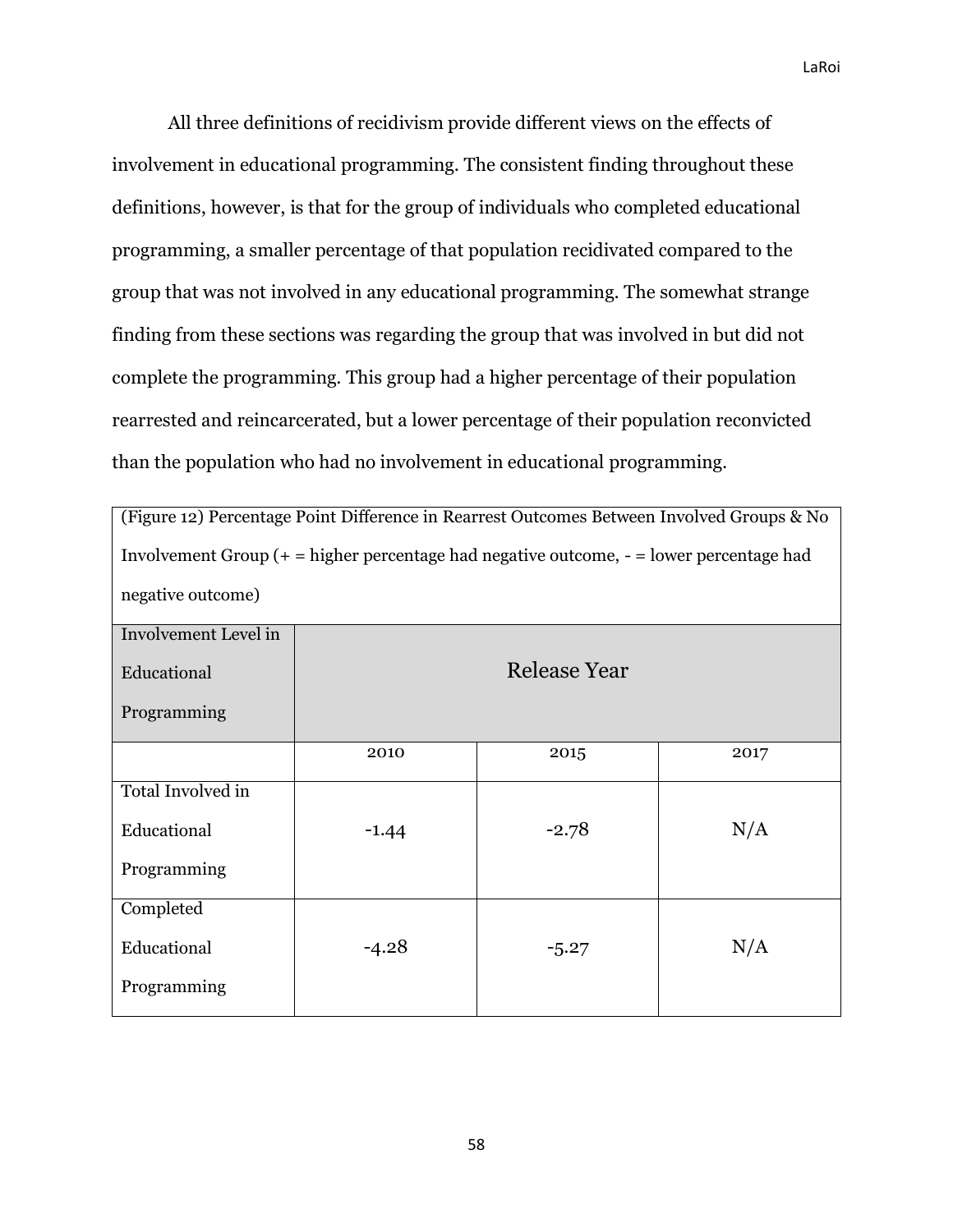| (Figure 13) Percentage Point Difference in Reconviction Outcomes Between Involved Groups      |                       |                     |         |  |  |  |
|-----------------------------------------------------------------------------------------------|-----------------------|---------------------|---------|--|--|--|
| & No Involvement Group $(+)$ = higher percentage had negative outcome, $-$ = lower percentage |                       |                     |         |  |  |  |
|                                                                                               | had negative outcome) |                     |         |  |  |  |
| <b>Involvement Level in</b>                                                                   |                       |                     |         |  |  |  |
| Educational                                                                                   |                       | <b>Release Year</b> |         |  |  |  |
| Programming                                                                                   |                       |                     |         |  |  |  |
|                                                                                               | 2010                  | 2015                | 2017    |  |  |  |
| Total Involved in                                                                             |                       |                     |         |  |  |  |
| Educational                                                                                   | $-3.84$               | $-5.08$             | $-3.58$ |  |  |  |
| Programming                                                                                   |                       |                     |         |  |  |  |
| Completed                                                                                     |                       |                     |         |  |  |  |
| Educational                                                                                   | $-4.32$               | $-7.28$             | $-6.79$ |  |  |  |
| Programming                                                                                   |                       |                     |         |  |  |  |
| Did Not Complete                                                                              |                       |                     |         |  |  |  |
| Educational                                                                                   | $-1.14$               | $-2.27$             | $-0.56$ |  |  |  |
| Programming                                                                                   |                       |                     |         |  |  |  |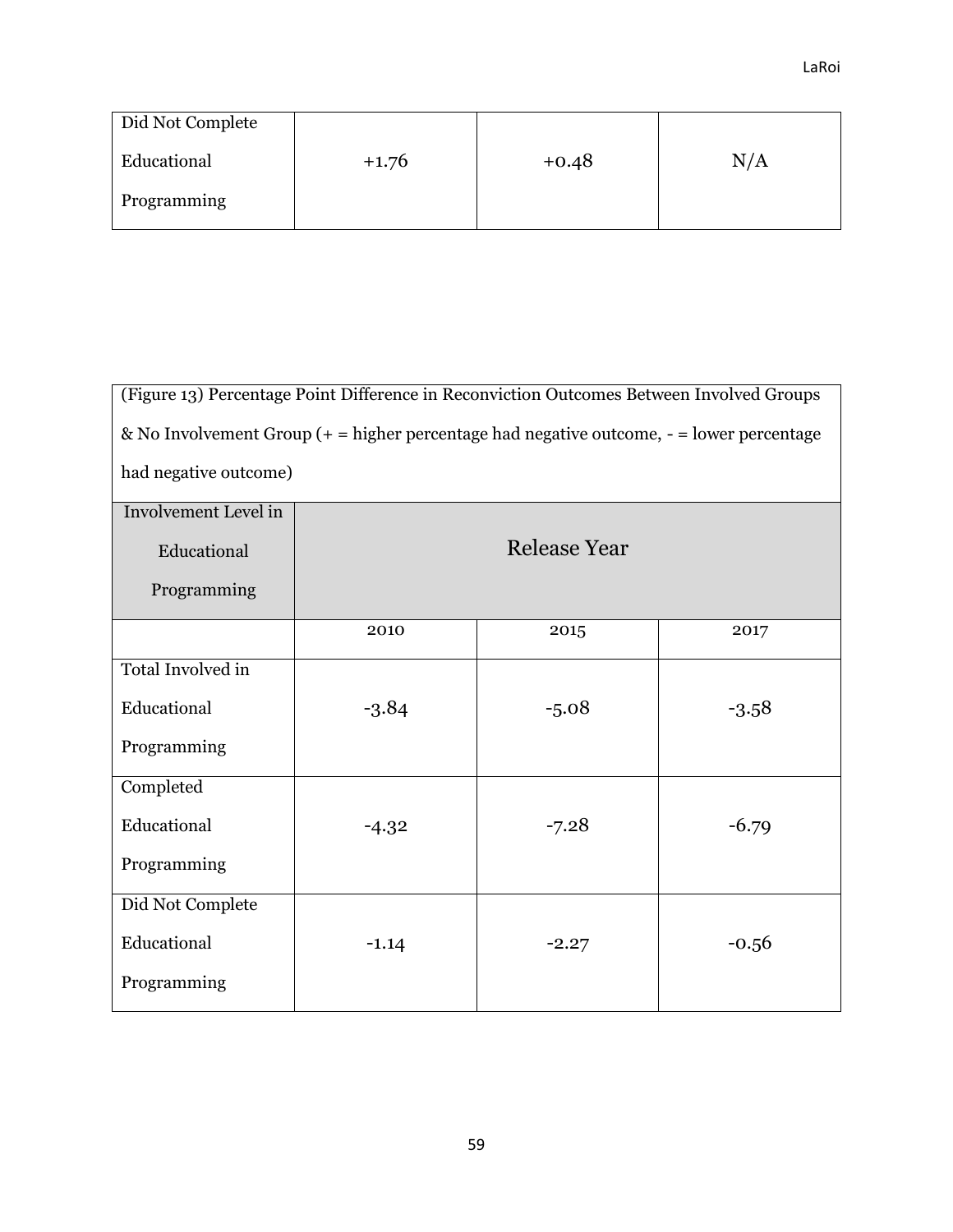٦

| (Figure 14) Percentage Point Difference in Reincarceration Outcomes Between Involved      |                                  |                     |         |  |  |  |
|-------------------------------------------------------------------------------------------|----------------------------------|---------------------|---------|--|--|--|
| Groups & No Involvement Group $(+)$ = higher percentage had negative outcome, $-$ = lower |                                  |                     |         |  |  |  |
|                                                                                           | percentage had negative outcome) |                     |         |  |  |  |
| <b>Involvement Level in</b>                                                               |                                  |                     |         |  |  |  |
| Educational                                                                               |                                  | <b>Release Year</b> |         |  |  |  |
| Programming                                                                               |                                  |                     |         |  |  |  |
|                                                                                           | 2010                             | 2015                | 2017    |  |  |  |
| Total Involved in                                                                         |                                  |                     |         |  |  |  |
| Educational                                                                               | $-2.68$                          | $-0.44$             | $-1.29$ |  |  |  |
| Programming                                                                               |                                  |                     |         |  |  |  |
| Completed                                                                                 |                                  |                     |         |  |  |  |
| Educational                                                                               | $-4.08$                          | $-3.71$             | $-6.45$ |  |  |  |
| Programming                                                                               |                                  |                     |         |  |  |  |
| Did Not Complete                                                                          |                                  |                     |         |  |  |  |
| Educational                                                                               | $-1.10$<br>$+3.72$<br>$+3.55$    |                     |         |  |  |  |
| Programming                                                                               |                                  |                     |         |  |  |  |

*Figures 12, 13* and *14* show the percentage point difference between the three different involvement groups compared with the group that was not involved in educational programming regarding experiencing a negative recidivism outcome. A negative outcome is considered either being rearrested, reconvicted, or reincarcerated. For years with "+", this indicates that there was an X percentage point larger portion of the involvement group that was rearrested, reconvicted, or reincarcerated. Years with "-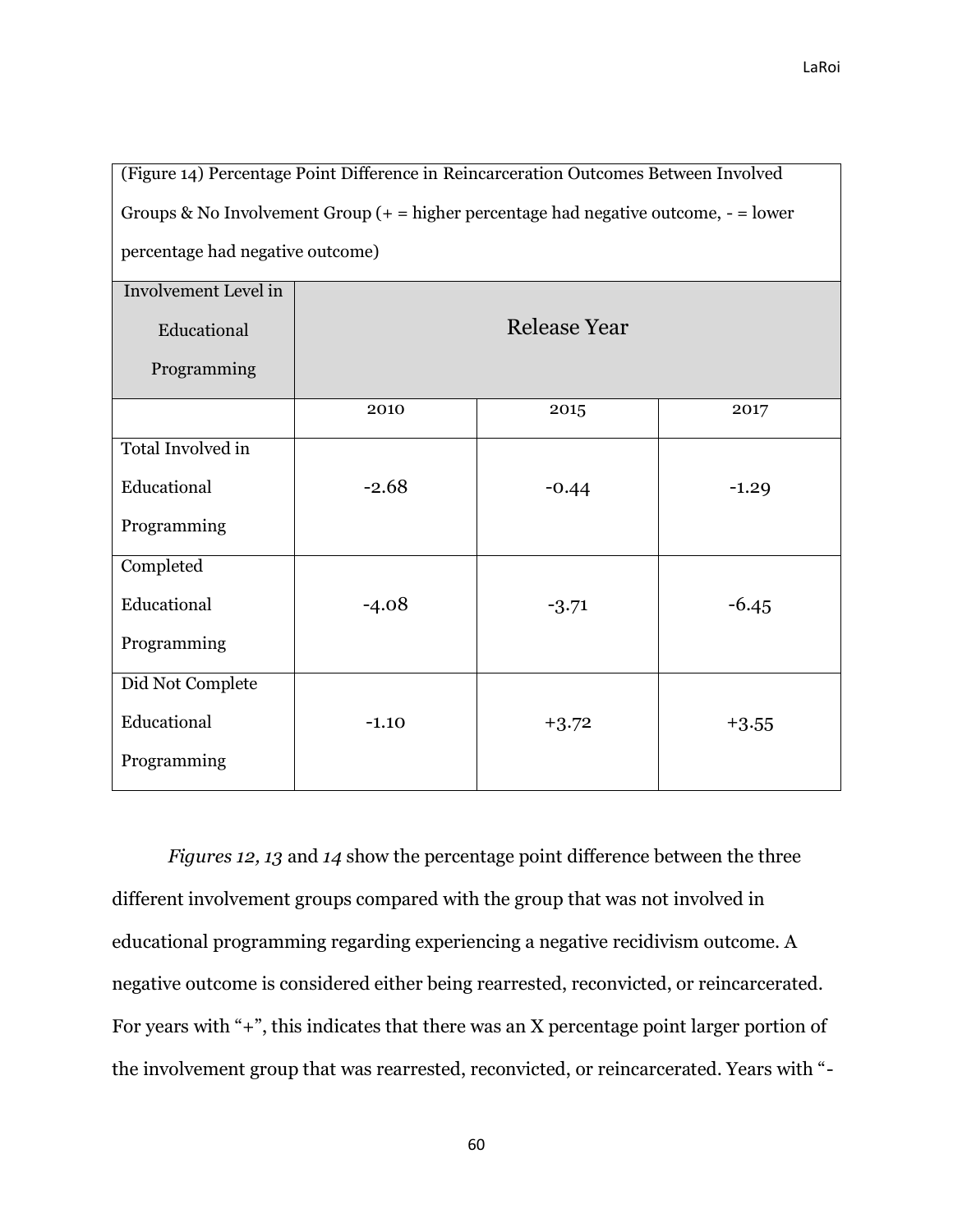" indicate that there was an X percentage point smaller portion of the involvement group that was rearrested, reconvicted, or reincarcerated.

Regarding **Hypothesis 1**22, we can see this was true. For all three definitions of recidivism, the group that was involved in educational programming had a smaller percentage of their population result in a negative outcome. However, the size of that percentage which had a negative outcome was not consistent across all three definitions of recidivism. Reincarceration rates appear to be the least impacted by involvement in educational programming as an average 1.47 percentage point smaller portion of the population reincarcerated compared to the group that was not involved in programming. Rearrest rates were in the middle with an average 2.11 percentage point smaller portion of the population being rearrested than the population that was not involved in programming. Reconviction rates appear to be the most impacted by involvement in educational programming, with an average 4.17 percentage point smaller portion of the population that was involved in educational programming being reconvicted than the group that was not involved in programming. This indicates that although there may be positive effects for involvement in educational programming, the type of recidivism being examined will impact the degree to which it is effective.

<sup>&</sup>lt;sup>22</sup> Hypothesis 1: Individuals who participated in correctional education will have lower recidivism rates than individuals who did not participate in correctional education programs.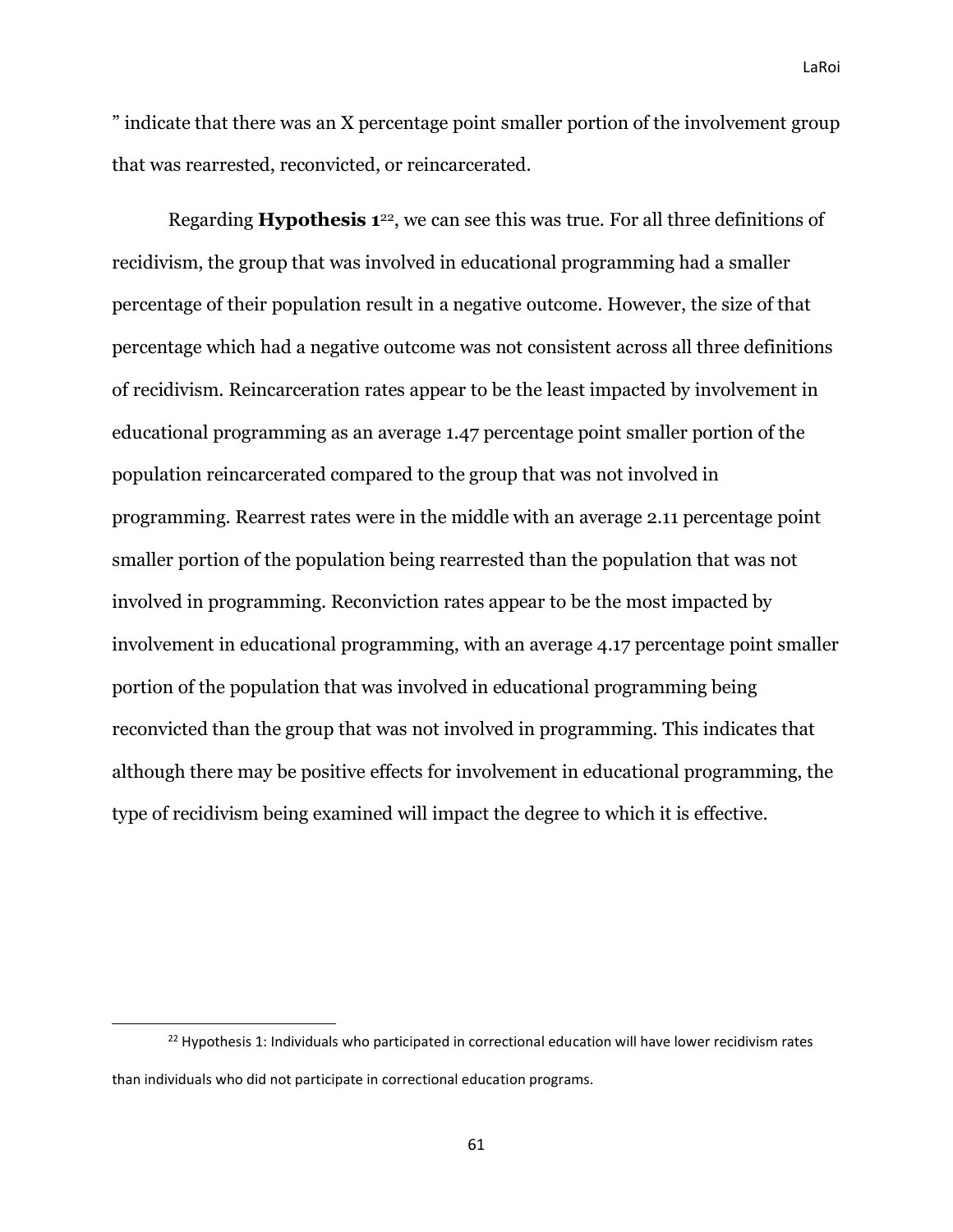**Hypothesis 2**<sup>23</sup> was also found to be true. The group that completed educational programming had a lower percentage of their population experience a negative outcome regarding recidivism when compared to the group that was not involved in programming, and the group that was involved in but did not complete the programming. Similar to what was found for **Hypothesis 1**, although there was a lower percentage of the population that had a negative outcome across all three definitions of recidivism, that percentage was varied depending on the definition. The differences between rearrest and reincarceration rates were minimal, while completion of educational programming appears to have a larger effect in reducing reconvictions. For the population that completed educational programming, there was an average 4.78 percentage point and 4.75 percentage point smaller portion of the population that was rearrested and reincarcerated respectively, when compared to the population that was not involved in educational programming. Reconviction rates had the largest difference between the population that completed programming and the group that was not involved with an average 6.13 percentage point smaller portion of the population being reconvicted.

The most interesting and frankly unexpected observation from this data was regarding the group of individuals that was involved in but did not complete educational programming. For both years examined based on rearrests, this group had a larger

<sup>&</sup>lt;sup>23</sup> Hypothesis 2: Individuals who completed correctional education programs will have lower recidivism rates than individuals which participated in but did not complete educational programming, and individuals who did not participate in educational programming.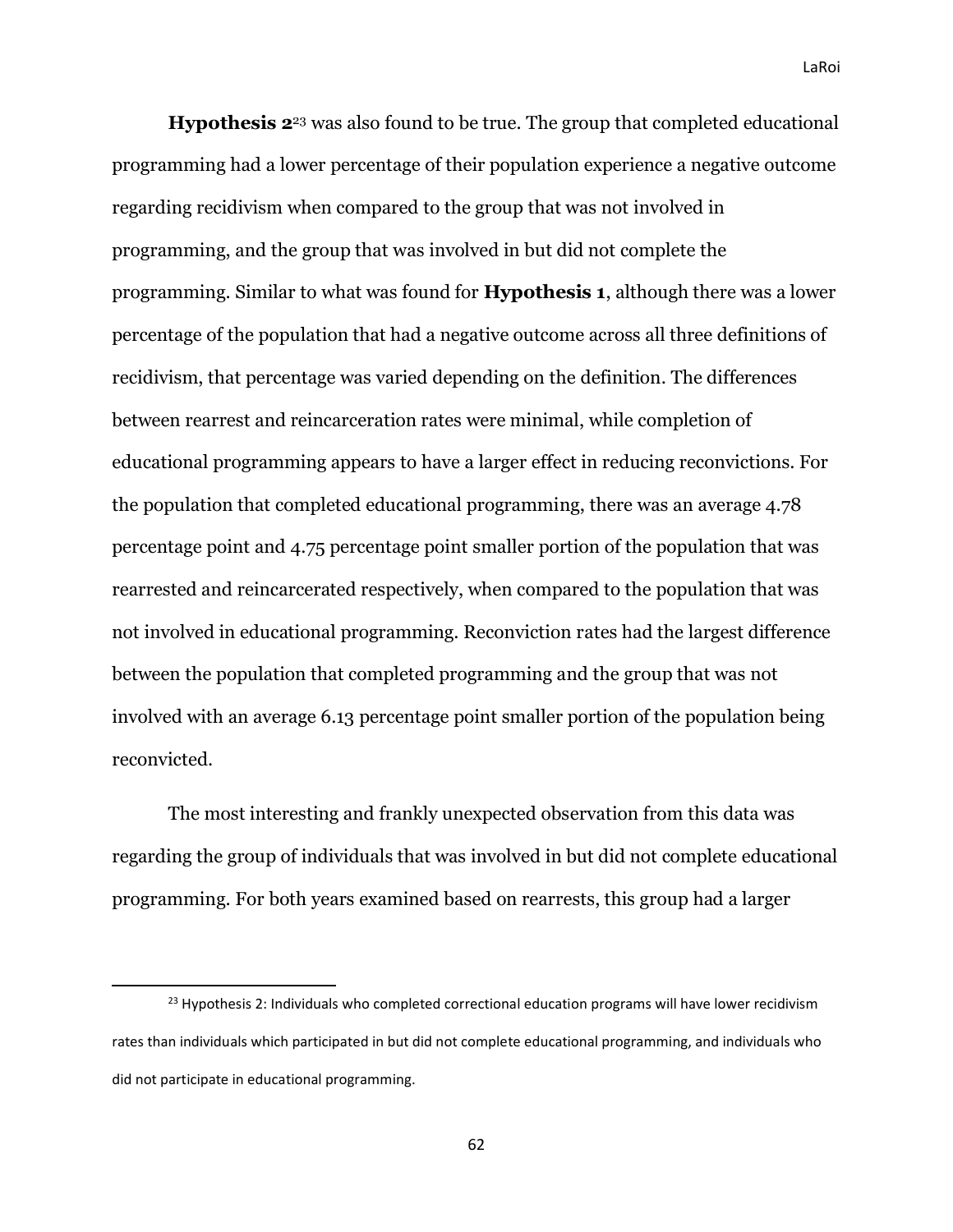percentage of their population rearrested than the group that was not involved in educational programming. Additionally, this group also had a larger percentage of their population reincarcerated than the group that was not involved in programming for two of the three years examined. This indicates there is likely some difference between the individuals who completed educational programming and those who were involved but did not complete it. This may simply be that the skills an individual received while completing their educational programming assisted them in not recidivating. However, it is also plausible that this is displaying selection bias. The individuals that completed these programs may simply be more motivated to make a positive impact on their lives by completing these programs and are therefore, inherently less likely to recidivate than the group that did not complete this programming.

These findings present us with evidence that suggests involvement in educational programming may lower recidivism rates. However, especially when considering the mixed outcomes for individuals who were involved in but did not complete educational programming compared to those that completed educational programming, it is clear that without controlling for selection bias it is not possible to establish a causal relationship between involvement in programming and lower recidivism rates.

# **Overall Summary of Findings**

As Wisconsin and the United States continues to grapple with an exceedingly large incarcerated population and high recidivism rates, identifying treatments and tools that are effective in combating of issues is a critical issue for states across the country to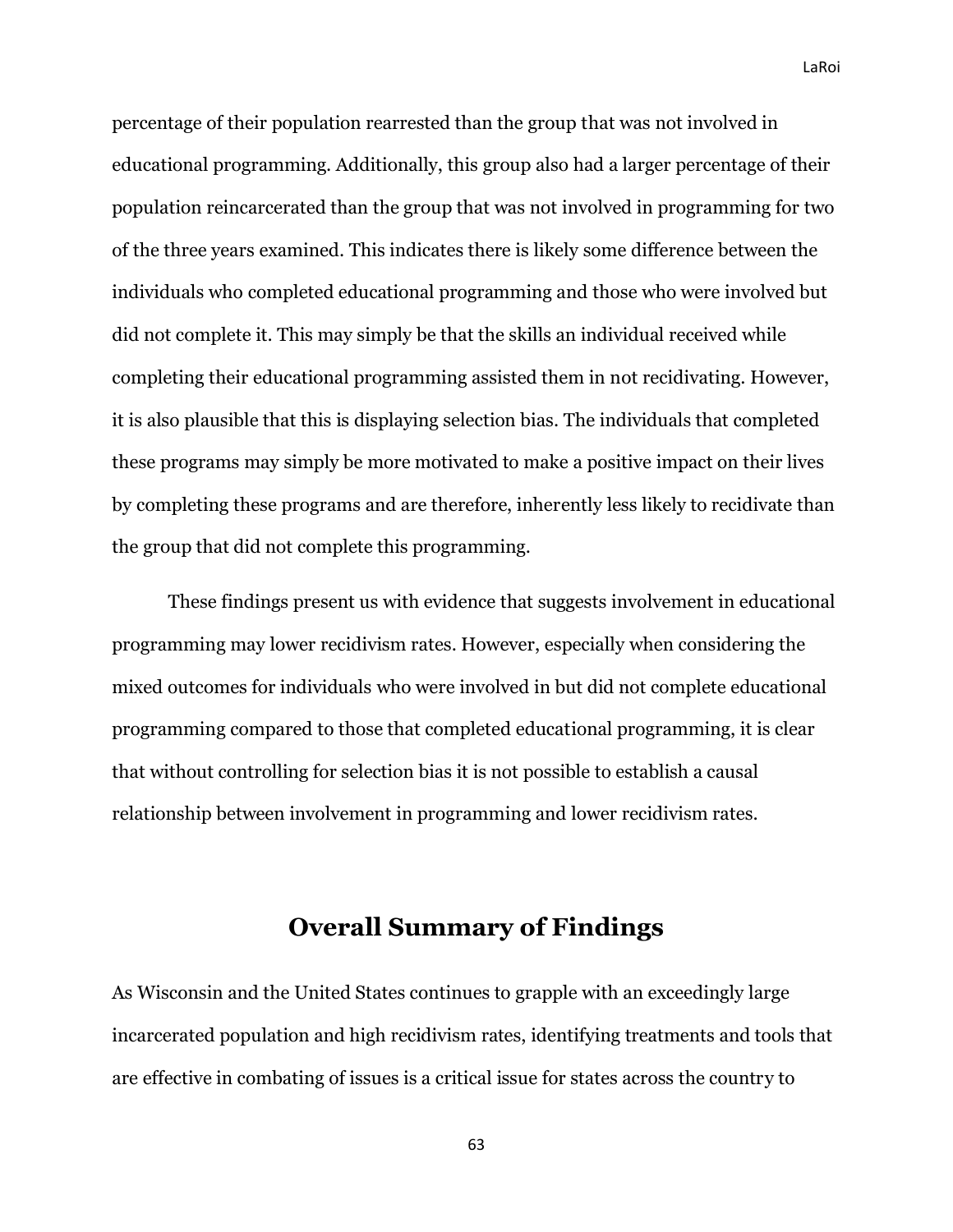address. These issues informed the purpose of this paper, as I have sought to examine the correctional education programs offered in Wisconsin and provide an analysis on the potential benefits for involvement in educational programming. To achieve this, I focused on three areas that I believe are critical to understanding the recent state of correctional education in Wisconsin. This included examinations on how enrollment in educational programming has shifted, the educational attainment rates for HSEDs and GEDs, and finally a basic analysis of how involvement in educational programming may reduce the likelihood of individuals recidivating.

Much of my research was based upon the findings of previous studies, particularly the 2013 RAND Corporation meta-analysis which found that individuals who were involved in correctional education had 43% lower odds of recidivating than individuals who did not participate in educational programming. Unlike these studies, however, I did not attempt to establish a causal relationship between involvement in correctional education and lower recidivism rates. In the following sections I will be reviewing the findings of my research as well as explaining the areas which are in need of further research.

#### **Summary of Correctional Education Enrollment**

The focus of the section regarding enrollment in correctional education was to observe how the number of individuals who have been able to potentially benefit from educational programming has changed from 2010 to 2021. Gaining an understanding of how enrollment numbers have shifted over time allows us to evaluate the degree to which correctional education is being used as a treatment method in Wisconsin.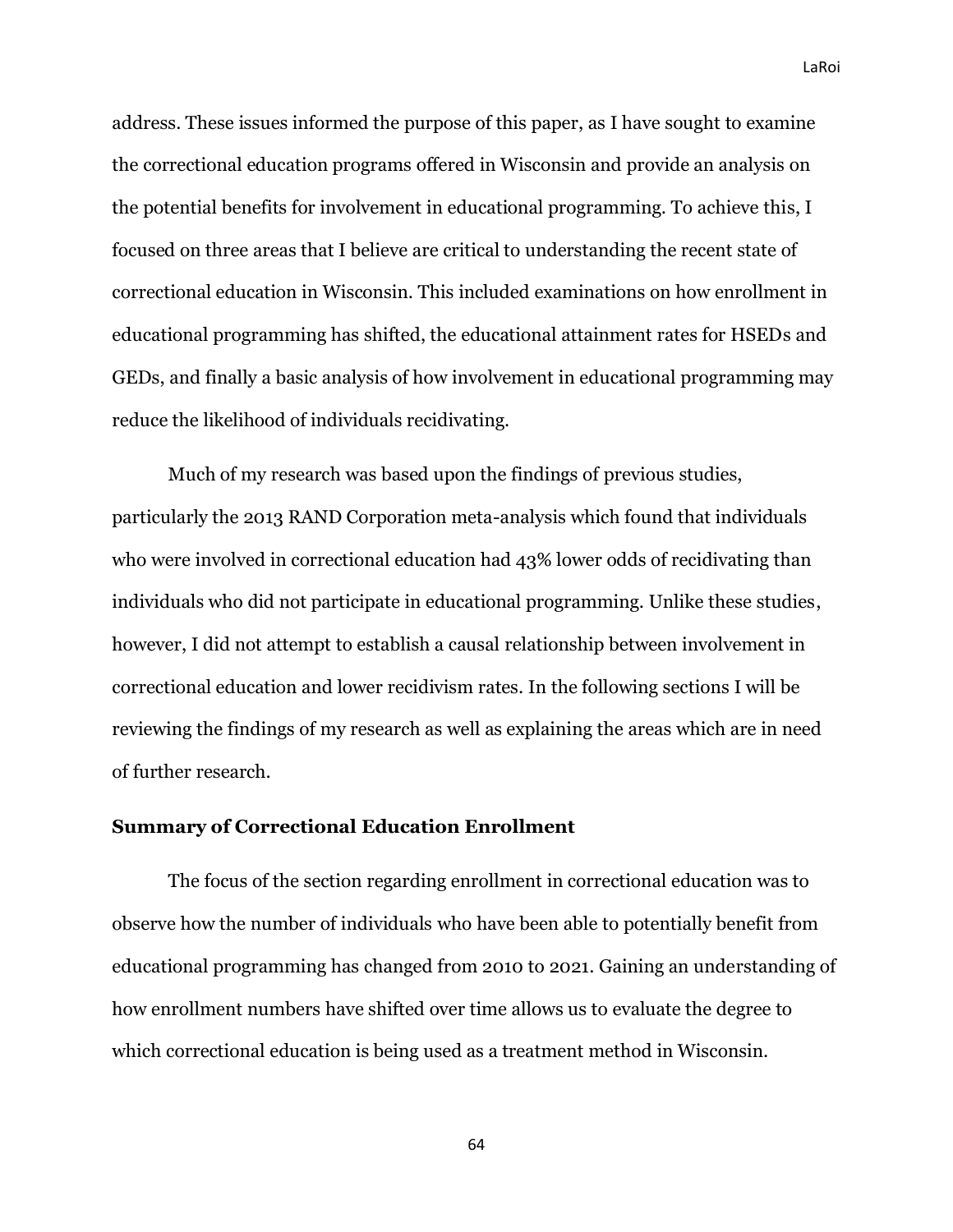Over the five years examined between 2010 and 2021, I observed that both the total number and percentage of the incarcerated population enrolled in educational programming has been declining since 2010. This is most clearly demonstrated by comparing enrollment rates in 2010 to the following four years examined. In 2010, 41.57% of the total incarcerated population was enrolled in educational programs, however out of all other years examined the next highest level of enrollment was 32.97% of the population in 2017. In 2019, the percentage of the incarcerated population enrolled in programming had been nearly halved since 2010, at 22.63%. This indicates that correctional education has potentially been used less as a treatment method in the Wisconsin correctional system from 2010 to 2021. To be able to state this conclusively, however, requires additional research in two specific areas.

First, I was unable to account for changes in the educational demographics of the incarcerated population across all five years examined. This potentially means that in 2010, a larger portion of the incarcerated population had an educational need that could be addressed by enrollment in ABE or vocational programming. By including educational demographic data for the years examined, it would be possible to determine if shifts in enrollment are the result of a change in educational need of the incarcerated population. Second, I did not include every year between 2010 and 2021 and therefore it is plausible that during the years not examined, enrollment in programming had reached the levels observed in 2010.

The other subject I examined regarding enrollment was the difference in enrollment between racial demographics. As noted earlier, I only had the educational demographics available for 2021. However, what I was able to discern from that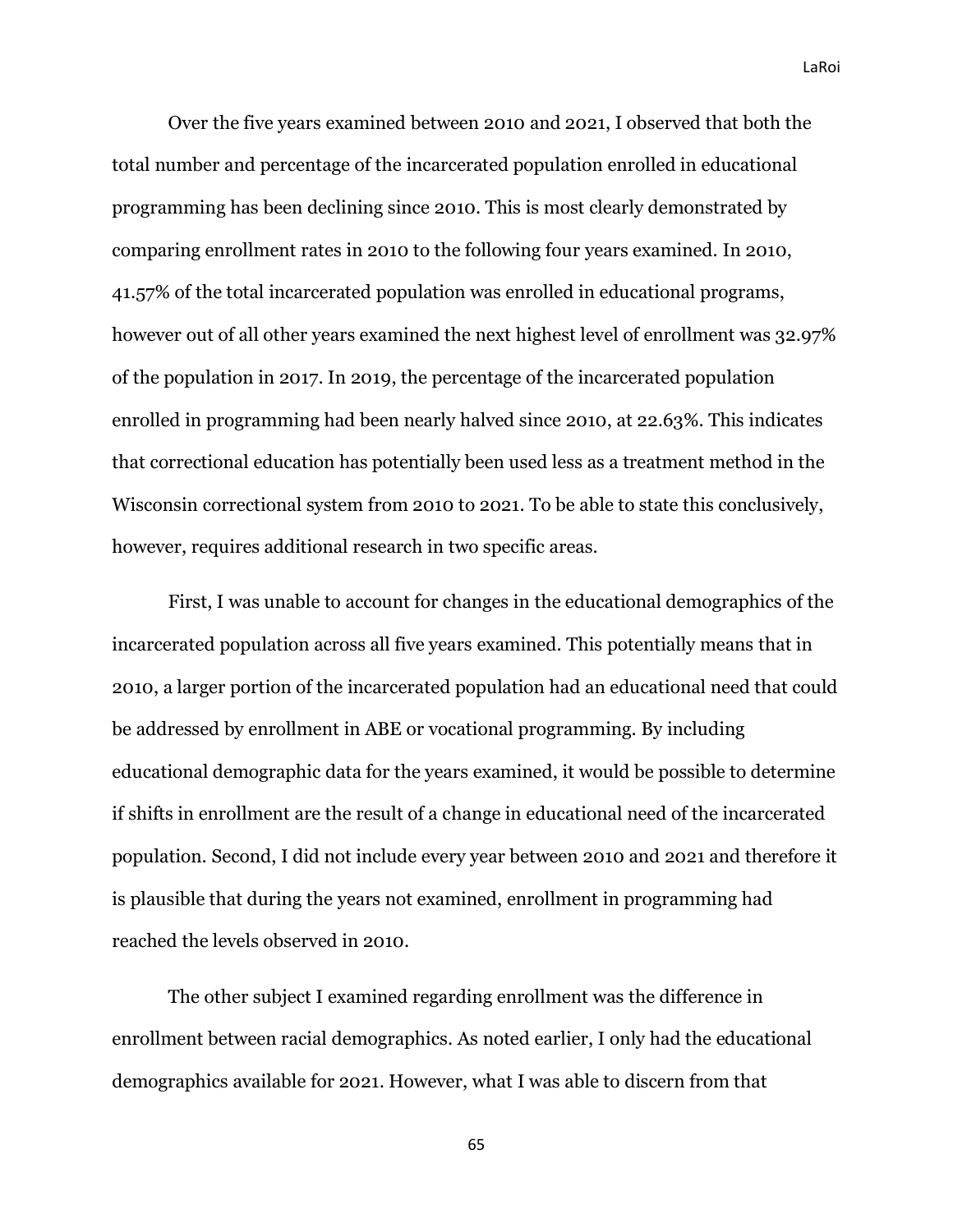information is that at least during 2021, racial demographics with higher educational needs had a larger percentage of their population enrolled in educational programming. In 2021, the Black demographic had 34.9% of their total population enrolled in educational programming compared to 23.46% of the White population. This was in line with my hypothesis that groups with lower education levels would have higher enrollment in educational programming as in 2021 36.3% of the Black population had not attained an HSED or GED, whereas that number was substantially lower for the White population at 19.5%. The primary improvement that can be made on this topic in future research would be by including additional years of educational demographic data. Although I observed that there were significant differences between racial demographics regarding enrollment in educational programming, I cannot conclusively say that for the years examined outside of 2021 that this was caused by differing educational needs for these groups.

These observations point towards a general theme of a smaller percentage and number of individuals being enrolled in educational programming in the Wisconsin correctional system. Although there are potential explanations for why this has occurred that do not mean the Wisconsin correctional system is using educational programming less, this nonetheless presents a troubling outlook for correctional education. I would strongly encourage further research on this topic in the areas I have outlined to determine the cause of this reduction in educational enrollment.

### **Summary of Educational Attainment**

Educational attainment is an important factor to consider when evaluating correctional education's impact. This is one of the areas that previous correctional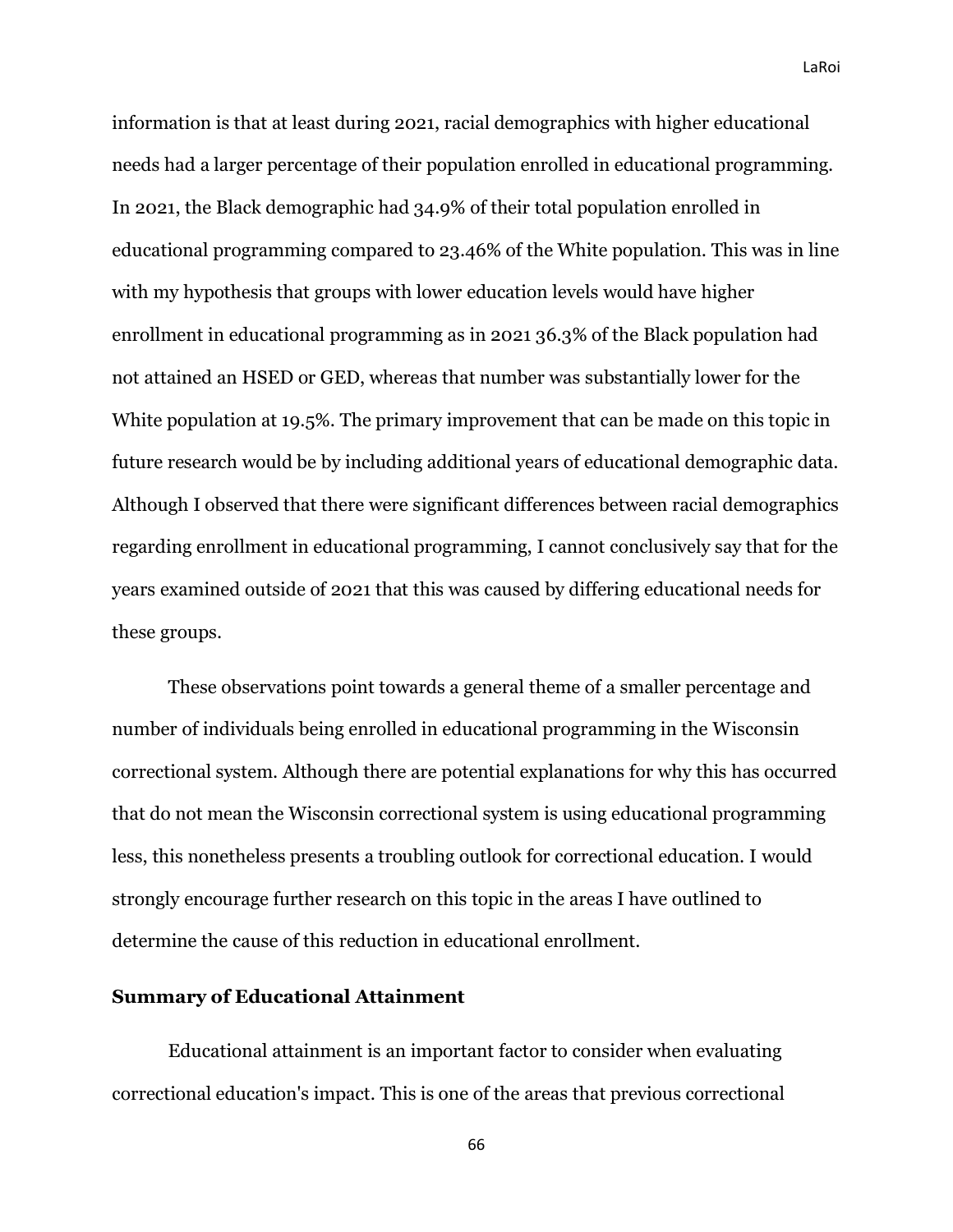education research has left relatively unexplored, with most studies focusing primarily on the correlation between involvement and recidivism outcomes. My analysis on attainment proved to be quite challenging, primarily due to the limitations on the data that was available. However, I have focused on examining the trends for attainment of HSEDs and GEDs between 2010 and 2021. This is not an in-depth analysis of educational attainment as it does not account for specific increases in educational skills. It can be assumed, however, that attainment of an HSED or GED is indicative of some increase in academic ability. Similar to what was found regarding educational enrollment, the number and percentage of individuals awarded an HSED or GED has been decreasing since 2010.

In 2010, the total number of HSEDs and GEDs awarded to the Wisconsin prison population was 1,244. This was more than double the amount awarded in every other year that I examined. Not only did the total number of degrees awarded drop sharply, the average percentage of enrollees in educational programs that achieved these degrees dropped starkly over the remaining years. In 2010, 13.56% of the enrollees in ABE and vocational programs attained an HSED or GED. In 2015, 2017 and 2021 that percentage was under 7%. 2019 was the only of the other four years examined that had a higher percentage of enrollees attain an HSED or GED at 10.31%.

These trends become even more troubling when attainment is broken down by racial demographics of the individuals attaining HSEDs and GEDs. This was particularly noticeable when comparing attainment rates for the White and Black demographics, where there was consistently an attainment gap between these two groups. In 2010, 16.56% of White enrollees attained an HSED or GED whereas for the Black population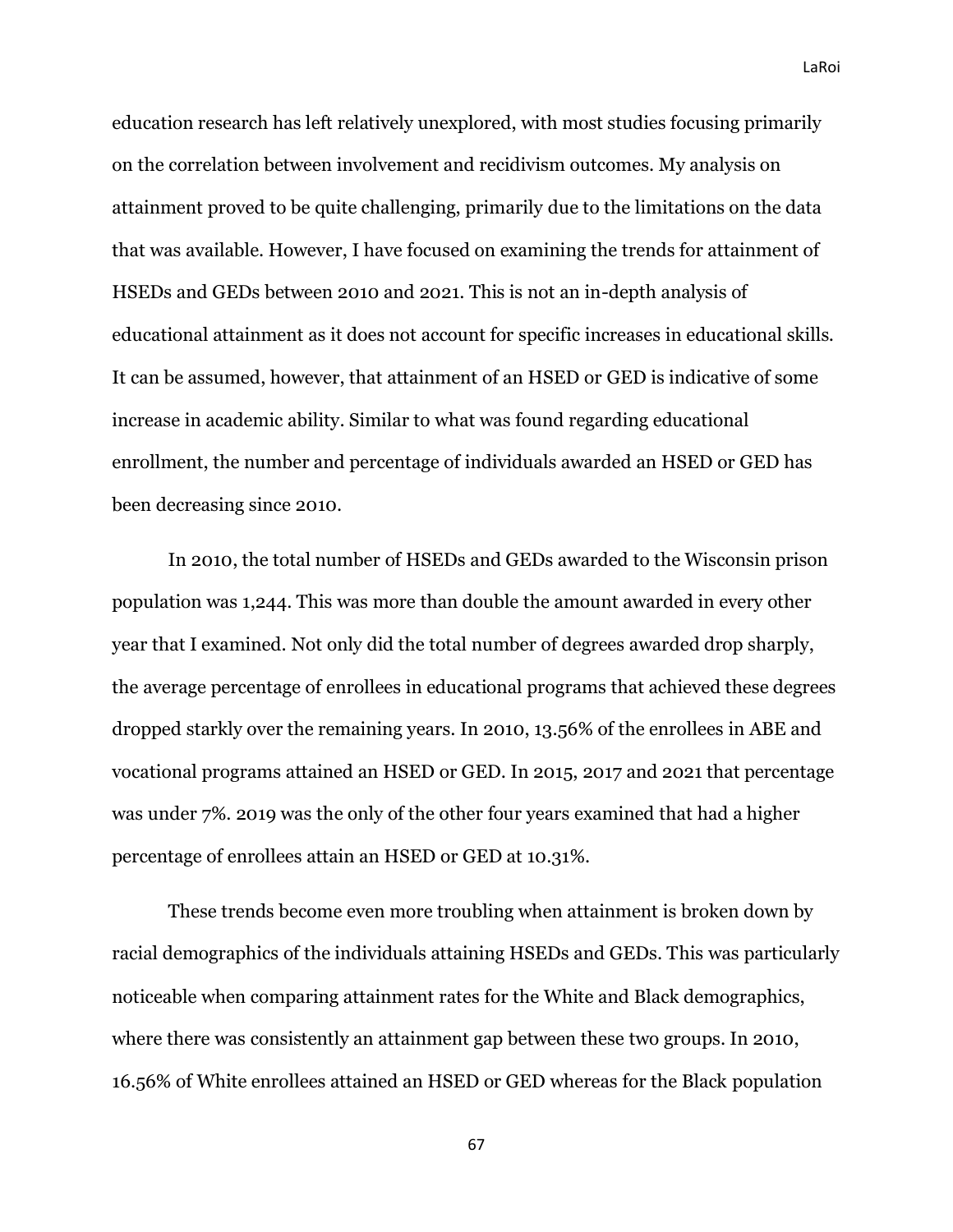that number dropped to 11.99% of enrollees. This finding does not, however, indicate that correctional education programs offered are more successful for White individuals than Black individuals. There are multiple possible explanations. What I find to be most likely is that on average the Black incarcerated population needs more education before they would be eligible to receive an HSED or GED than White individuals. Unfortunately, I was unable to determine this from the educational demographic data that the Wisconsin DOC has available, but this would be an area that would benefit from further research24.

The largest factor that limited what I was able to conclude regarding attainment trends for both the incarcerated population as a whole and racial demographics was that the data I had available combined enrollment numbers for ABE and vocational programming. To improve confidence in the results, I would recommend future research place an emphasis on using data composed of only the group of individuals that were eligible to attain an HSED or GED. Regardless of the areas that I believe need improvement for future, the trends I observed regarding reduced attainment rates for both the total incarcerated population and specific racial demographics are concerning and need additional research individually.

### **Summary of Educational Programming & Recidivism**

Determining the effects and impact of involvement in correctional education on recidivism outcomes is the core theme of the vast majority of research on correctional education. As I was not able to account for selection bias in the available data, I chose to

<sup>&</sup>lt;sup>24</sup> The Wisconsin DOC educational demographic data in this situation categorizes individuals as "< 9<sup>th</sup> Grade" and "9th through 12<sup>th</sup> grade – No HSED". This means that if an individual has a 9<sup>th</sup> grade level of education, they are equivalent to an individual with an 11<sup>th</sup> grade education in the data offered by the WI DOC.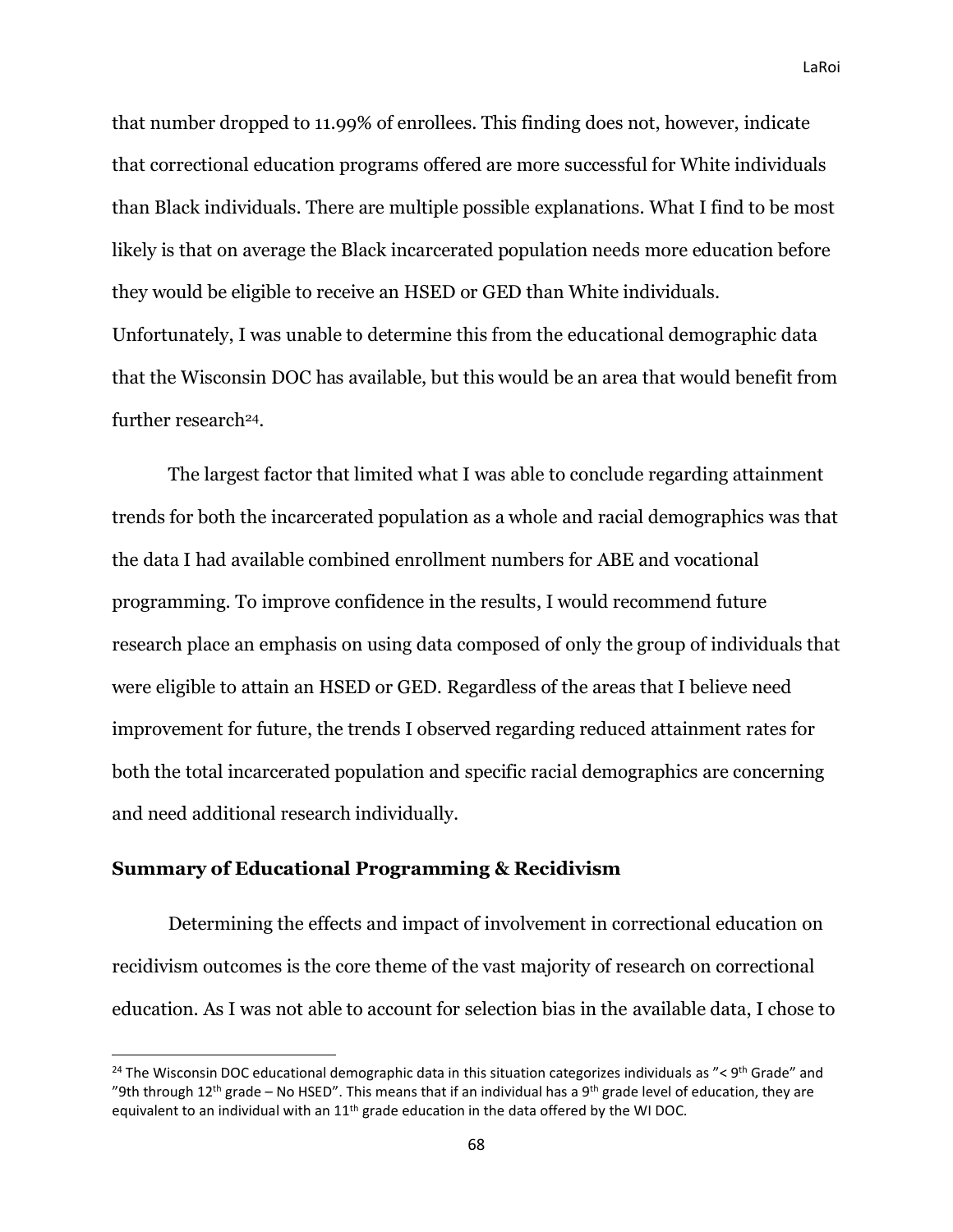focus on identifying evidence that would indicate involvement in educational programming results in lower recidivism rates. This was unfortunate in a sense because it limited my ability to evaluate the overall effectiveness of correctional education programming in Wisconsin. However, the basic analysis I performed did allow me to draw potential conclusions on the effectiveness of correctional education in Wisconsin. Additionally, I wanted to focus on determining if involvement in educational programming had varying levels of effectiveness on reducing negative recidivism outcomes depending on the definition of recidivism used.

Overall, I found that across all three definitions of recidivism, the population that was involved in educational programming had a smaller percentage of their population recidivate when compared to the population that had no educational involvement. This effect appears to be even more significant for the group that completed educational programming which had an even smaller percentage of their population recidivate. This is to be expected, as findings from thorough analyses such as the 2013 RAND Corporation's meta-analysis found that for individuals who received educational programming, they had significantly lower odds of recidivating when compared to individuals that did not receive programming.

These findings served as confirmation for **Hypothesis 1**, which stated that individuals who participated in correctional education would have lower recidivism rates than individuals who did not participate in correctional education programs. This means that although I cannot confirm the exact effects involvement has on reducing the likelihood of recidivism, it does appear that involvement in programming has a positive effect on reducing recidivism outcomes. **Hypothesis 2** also proved to be true, as the

69

LaRoi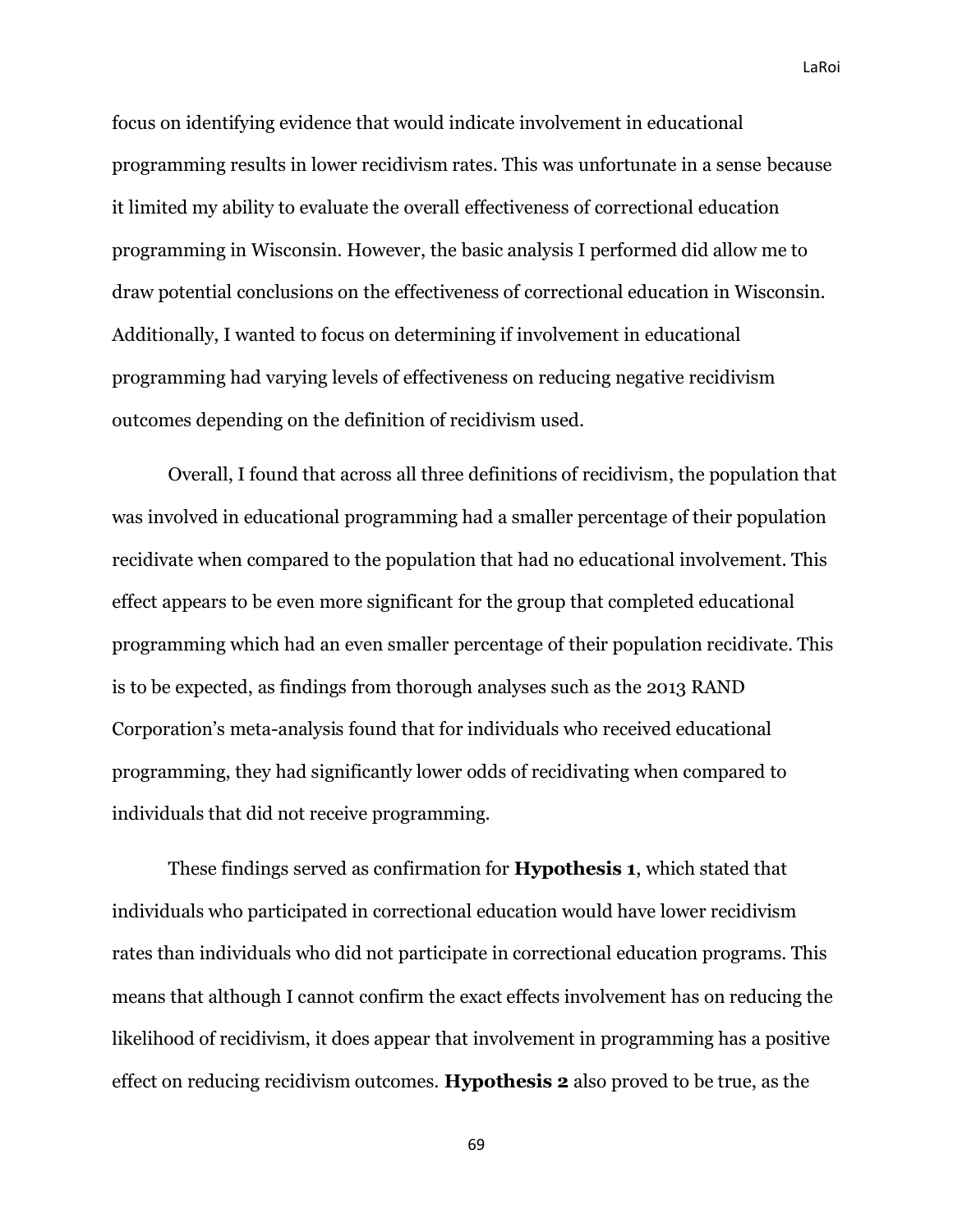individuals that completed educational programming recidivated at lower rates than the group that was involved in but did not complete programming as well as the group that had no involvement in programming. All of these findings suggest that involvement in educational programming has an effect of making an individual less likely to recidivate. Additionally, for individuals that complete educational programming, they may be even less likely to recidivate than an individual that was only involved.

One of the more interesting findings from my research was that depending on the type of recidivism being examined, the apparent effects of involvement in educational programming are varied. Reconviction rates appear to be the type of recidivism most impacted by involvement in educational programming with there being an average 4.17 percentage point smaller portion of the population that was involved in educational programming reconvicted compared to the group that received no programming25. While involvement in educational programming still appears to have an effect on reducing rearrest and reincarceration rates, the difference between the involved group and the non-involved group is somewhat smaller than it was for reconvictions. For the group that was involved in educational programming, there was an average 1.47 percentage point and 2.11 percentage point smaller portion of their population reincarcerated and rearrested respectively, when compared to the group that had no involvement in programming. These findings indicate that although involvement in educational programming appears to have a positive effect in reducing recidivism outcomes, those effects are varied across rearrest, reconviction, and reincarceration.

<sup>&</sup>lt;sup>25</sup> This is an average percentage of the population not reconvicted from the years 2010, 2015 and 2017.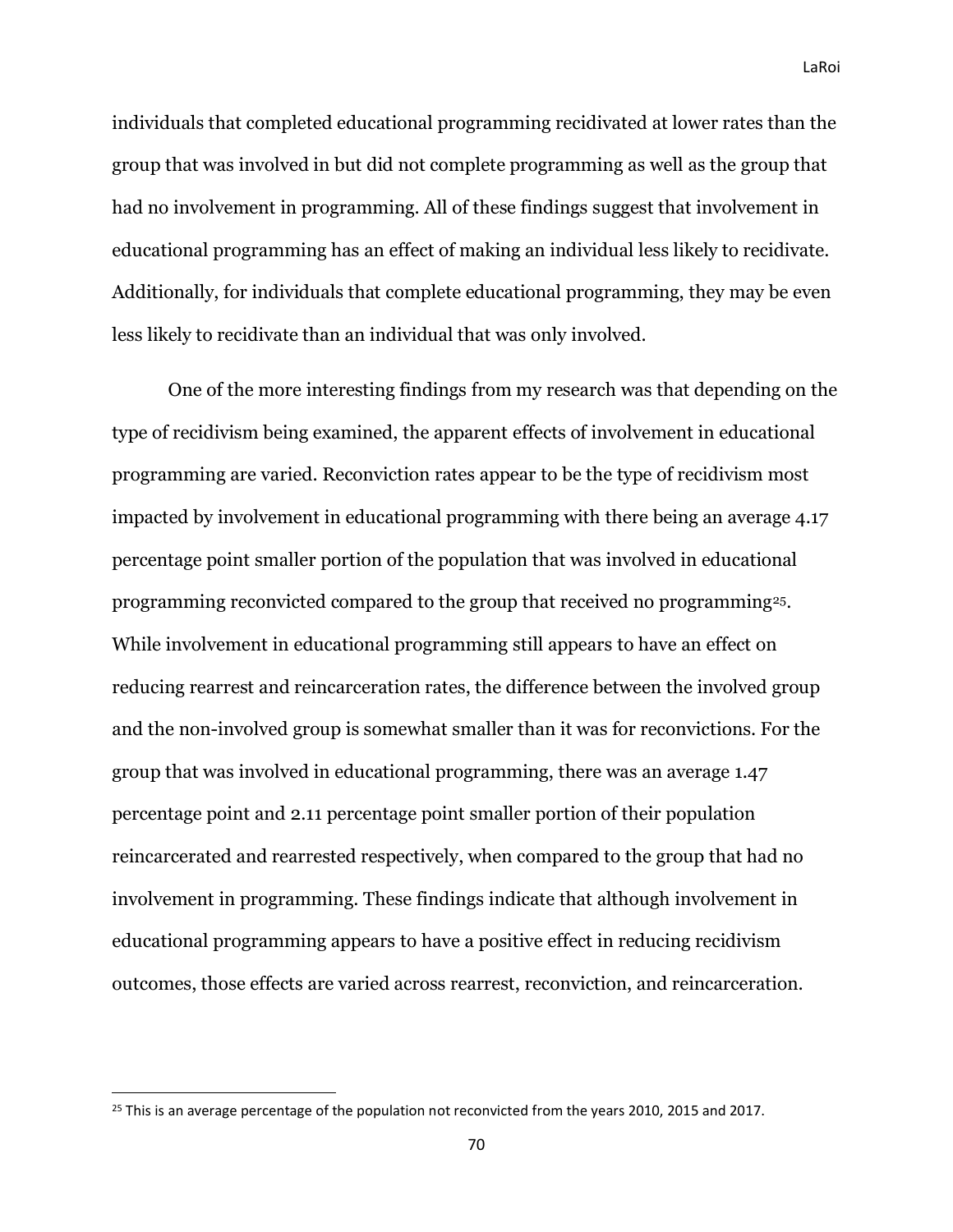The group that presented the strangest findings across all types of recidivism, however, was the group of individuals that was involved in but did not complete educational programming. These individuals appear to have been both rearrested and reincarcerated at a higher rate than the group that was not involved in educational programming. I found this to be a particularly interesting outcome, as well as one that I was not expecting. This observation also highlighted the limitations of my research, as I could not isolate the effects of involvement in correctional education and was therefore unable to determine what effect these individuals' involvement had on the outcome of recidivating. Although the group that did not complete educational programming was rearrested and reincarcerated at a higher rate than the group that was not involved, it is possible that they would have been rearrested and reincarcerated at an even higher rate if not for their involvement in educational programming.

#### **Conclusion**

Wisconsin is faced with large challenges regarding its correctional system. The rising costs of keeping people locked up is financially burdensome for the state, and the moral question of whether these individuals deserve a second chance is challenging to answer. Reducing recidivism rates of individuals, however, presents a possible solution to both of these issues. As I have outlined, there are outstanding issues with my research that must be addressed before being able to state the extent to which correctional education is beneficial in reducing recidivism. However, based on the existing evidence, data suggests that involvement in educational programming may result in lower recidivism rates. The possibility that correctional education may be a solution to both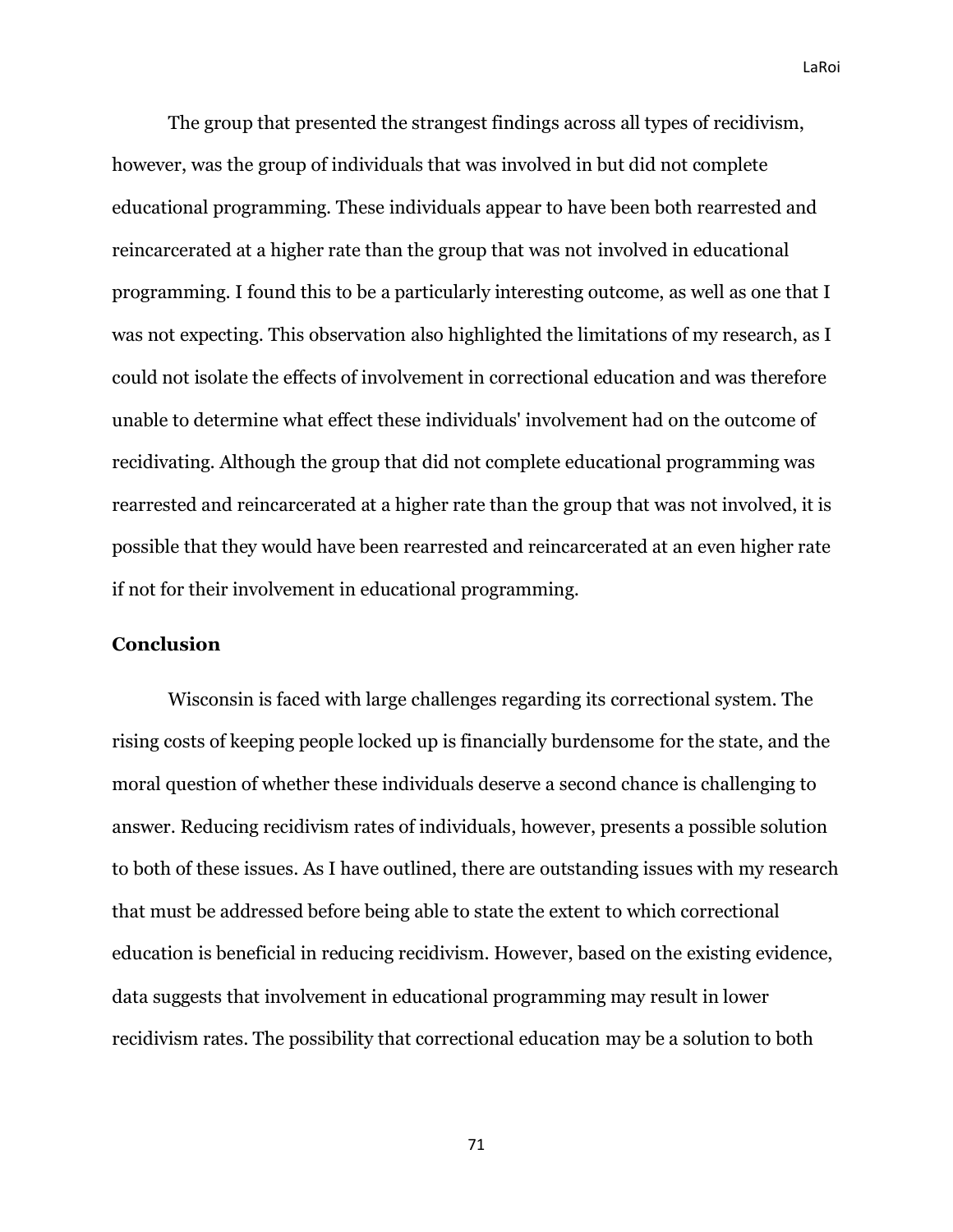the financial and moral dilemmas associated with incarceration in itself warrants the need for further research on the topic.

The massive price tag of \$2.8 billion over the next three years (2021-2023) that corrections will impose upon Wisconsin is a burden that can be alleviated. Even if involvement in correctional education may reduce the number of individuals who are incarcerated in Wisconsin by only 250 individuals, this would cut the state's corrections costs by nearly \$28 million over the next three years<sup>26</sup>. Although this clearly does not wholly resolve the challenges that Wisconsin faces regarding the size of its correctional population, the potential benefits that might be derived from providing correctional education seem to far outweigh the cost of inaction.

<sup>&</sup>lt;sup>26</sup> This is the estimated cost of 250 incarcerated individuals in Wisconsin over a three-year time period. This was calculated using the 2018 average per year cost of housing an individual in the Wisconsin correctional system, which was \$36,923.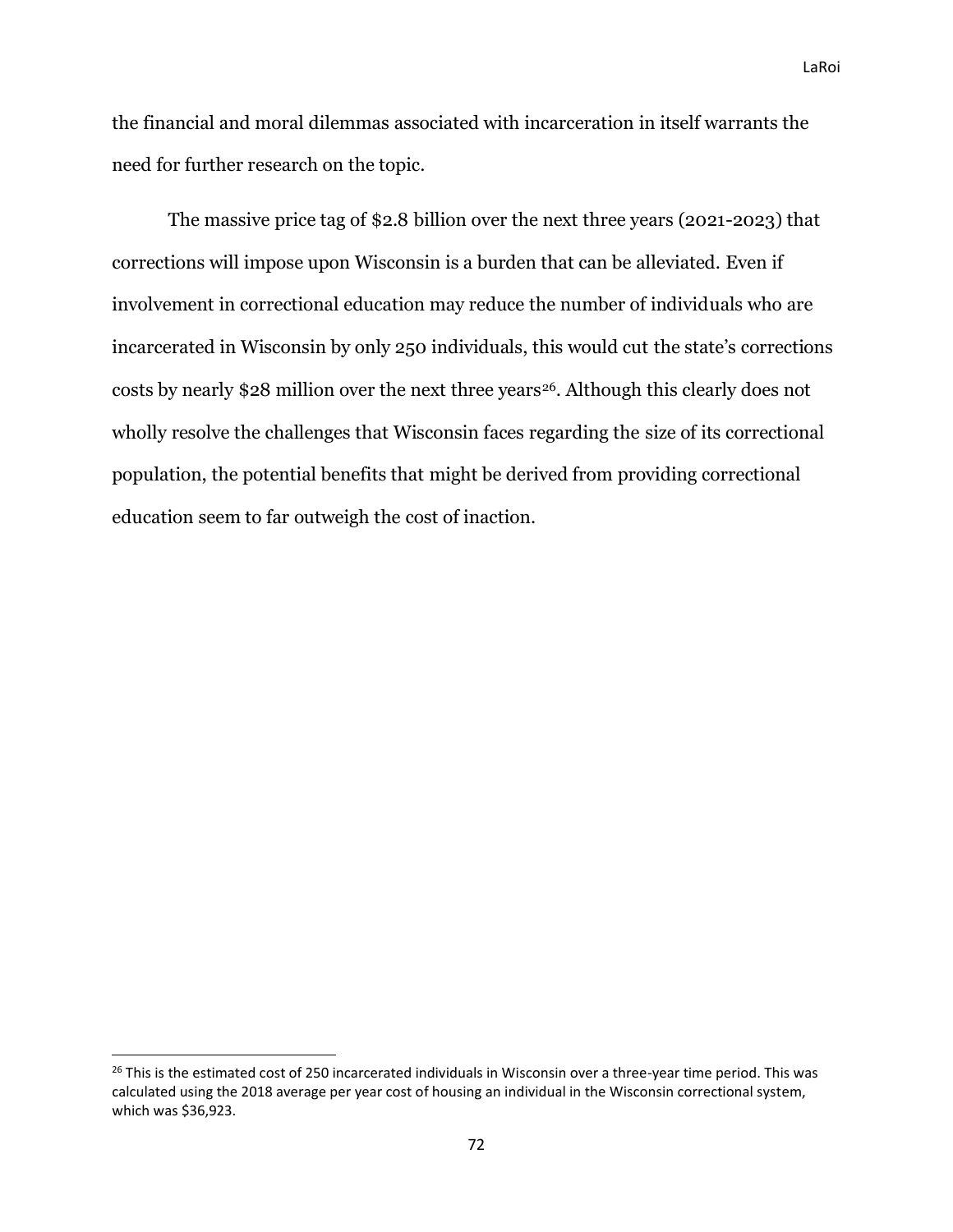## **Bibliography**

- Angle, Terry. 1982. "The Development of Educational Programs in American Adult Prisons and Juvenile Reformatories During the Nineteenth Century." *Journal of Correctional Education* 33 (3): 4-7.
- Austin, James. 2016. "Regulating California's Prison Population: The Use of Sticks and Carrots." *The Annals of the American Academy of Political and Social Science* 664 (March): 84-107.
- Blumstein, Alfred. 1988. "Prison Population: A System Out of Control?." *Crime and Justice* 10 (1988): 231-266.
- Campbell, Michael C. 2011. "Politics, Prisons, and Law Enforcement: An Examination of the Emergence of "Law and Order" Politics in Texas." *Law & Society Review* 45 (September): 631-665.
- Caplow, Theodore, and Jonathan Simon. 1999. "Understanding Prison Policy and Population Trends." *Crime and Justice* 26 (1): 63-120.
- Colorado College History Department. 2016. "Elmira Reformatory." *Past, Present, Prison.* http://sites.coloradocollege.edu/hip/elmira-reformatory/# ftnref3 (April 18, 2022).
- Colvin, Richard. 1987. "Studying the Effects of Reform." *Educational Researcher* 16 (6): 7-9.
- Couloute, Lucius, and Daniel Kopf. 2018. "Out of Prison & Out of Work: Unemployment Among Formerly Incarcerated People." *Prison Policy Initiative*[. https://www.pri](https://www.prisonpolicy.org/reports/outofwork.html) [sonpolicy.org/reports/outofwork.html](https://www.prisonpolicy.org/reports/outofwork.html) (April 28, 2022).
- Davis, Lois. 2019. "Higher Education Programs in Prison: What We Know Now and What We Should Focus on Going Forward." *RAND Corporation.* [https://www.r](https://www.rand.org/pubs/perspectives/PE342.html) [and.org/pubs/perspectives/PE342.html](https://www.rand.org/pubs/perspectives/PE342.html) (April 30, 2022)
- Davis, Lois M, Malcom V. Williams, Kathryn Pitkin Derose, Paul Steinberg, Nancy Nicosia, Adrian Overton, Lisa Miyashiro, Susan Turner, Terry Fain, and Eugene Williams. "Understanding the Public Health Implications of Prisoner Reentry in California." *RAND Corporation.* [https://www.rand.org/pubs/monographs/MG11](https://www.rand.org/pubs/monographs/MG1165.html) [65.html](https://www.rand.org/pubs/monographs/MG1165.html) (April 30, 2022).
- Delaney, Ruth, Fred Patrick, and Alex Boldin. 2019. "Unlocking Potential: Pathways from Prison to Postsecondary Education." [https://www.vera.org/downloads/publ](https://www.vera.org/downloads/publications/unlocking-potential-prison-to-postsecondary-education-report.pdf) [ications/unlocking-potential-prison-to-postsecondary-education-report.pdf](https://www.vera.org/downloads/publications/unlocking-potential-prison-to-postsecondary-education-report.pdf) (April 29, 2022).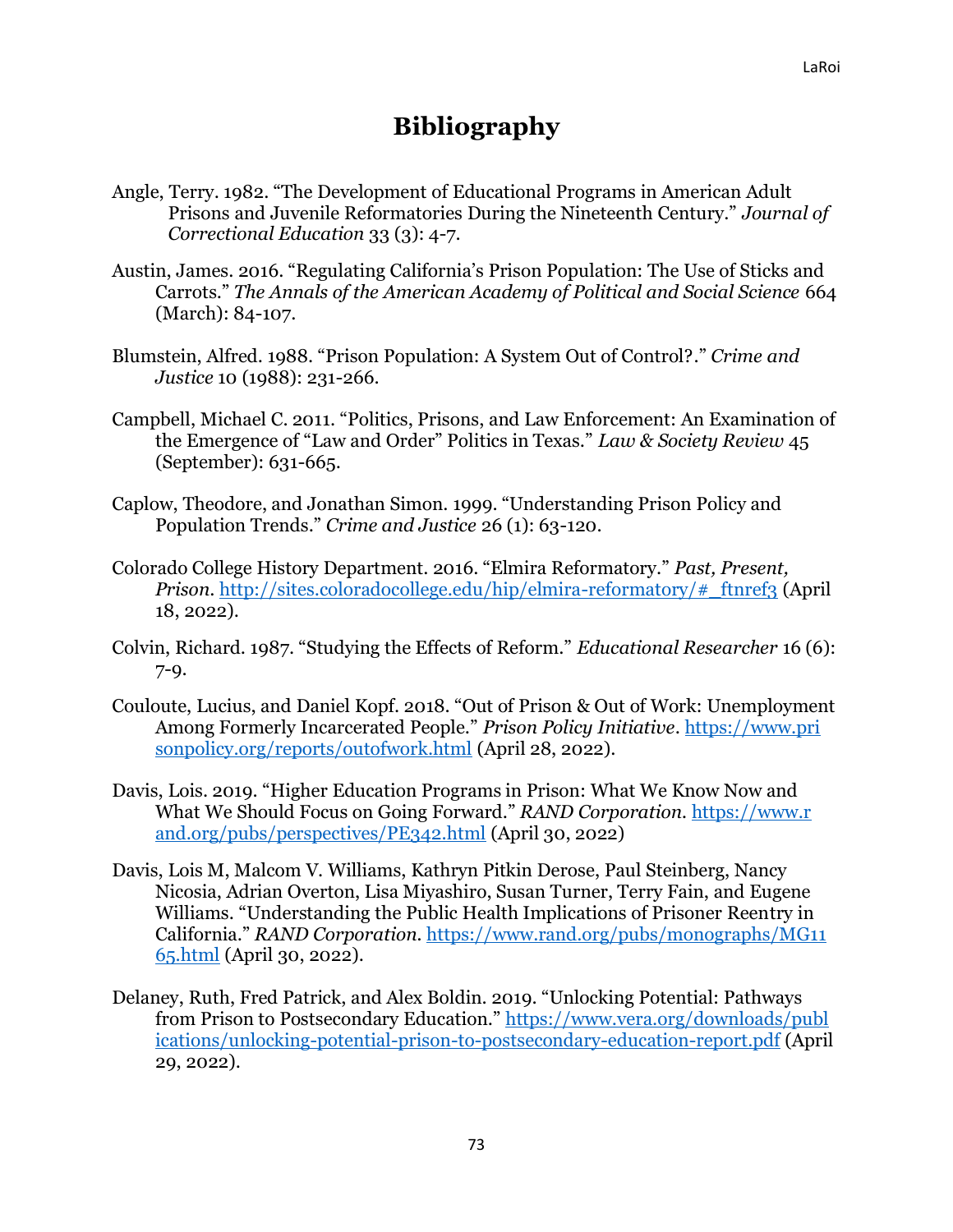- Dillon, Pat. 2020. "Writing a New Future." *Isthmus,* February 20. [https://isthmus.co](https://isthmus.com/news/cover-story/odyssey-beyond-bars/) [m/news/cover-story/odyssey-beyond-bars/](https://isthmus.com/news/cover-story/odyssey-beyond-bars/) (April 18, 2022).
- Eisen, Lauren-Brooke, and Inimai Chettiar. 2019. "Undoing the 1994 Crime Bill." *Brennan Center For Justice*.<https://www.jstor.org/stable/resrep28415.27> (April 30, 2022).
- Enns, Peter K. "The Public's Increasing Punitiveness and Its Influence on Mass Incarceration in the United States." *American Journal of Political Science* 58 (October): 857-872.
- Fella, Giulio, and Giovanni Gallipoli. 2014. "Education and Crime Over the Life Cycle." *The Review of Economic Studies* 81 (October): 1484-1517.
- Ghering, Thom. 1995. "Characteristics of Correctional Education, 1789-1875." *Journal of Correctional Education* 46 (2): 52-59.
- Ghering, Thom. 1997. "Post-Secondary Education for Inmates: An Historical Inquiry." *Journal of Correctional Education* 48 (June): 46-55.
- Grace, Julie. 2020. "Violent: A Matter of Definition." *The Badger Institute*. [https://www.badgerinstitute.org/Diggings/Fall-2020/Violent-A-Matter-of-](https://www.badgerinstitute.org/Diggings/Fall-2020/Violent-A-Matter-of-Definition.htm)[Definition.htm](https://www.badgerinstitute.org/Diggings/Fall-2020/Violent-A-Matter-of-Definition.htm) (April 28, 2022).
- Guetzkow, Joshua, and Eric Schoon. 2015. "If You Build It, They Will Fill It: Consequences of Prison Overcrowding Litigation." *Law & Society Review* 49 (June): 401-432.
- Haynes, David D. 2018. "Throw the Books At Them: How More Training for Wisconsin's Prisoners Could Help Companies." *Milwaukee Journal Sentinel,* July 26. *[https://www.jsonline.com/story/opinion/columnists/davidhaynes/2018/07/26/](https://www.jsonline.com/story/opinion/columnists/david-haynes/2018/07/26/why-training-wisconsin-prisoners-makes-economic-sense/780105002/) [why-training-wisconsin-prisoners-makes-economic-sense/780105002/](https://www.jsonline.com/story/opinion/columnists/david-haynes/2018/07/26/why-training-wisconsin-prisoners-makes-economic-sense/780105002/)* (April 29, 2022).
- Huynh, Kayla. 2021. "UW System Receives Funding for Bachelor's Degree Program in State Prisons." *The Cap Times,* December 1. [https://captimes.com/news/educa](https://captimes.com/news/education/uw-system-receives-funding-for-bachelors-degree-program-in-state-prisons/article_5dae1339-3d28-54e8-b340-a809a160c002.html) [tion/uw-system-receives-funding-for-bachelors-degree-program-in-state](https://captimes.com/news/education/uw-system-receives-funding-for-bachelors-degree-program-in-state-prisons/article_5dae1339-3d28-54e8-b340-a809a160c002.html)[prisons/article\\_5dae1339-3d28-54e8-b340-a809a160c002.html](https://captimes.com/news/education/uw-system-receives-funding-for-bachelors-degree-program-in-state-prisons/article_5dae1339-3d28-54e8-b340-a809a160c002.html) (April 30, 2022).
- Jonson, Cheryl Lero, and Francis T. Cullen. 2015. "Prisoner Reentry Programs." *Crime and Justice* 44 (September): 517-575.
- Inmate Classification, Sentence, and Release Provisions. 2018. *Wisconsin Department of Corrections Administrative Code Chapter DOC* 302. [https://docs.legis.wiscon](https://docs.legis.wiscon sin.gov/code/admin_code/doc/302/i/04)  $\sin(gov/code/admin\ code/doc/302/i/04$  (April 30, 2022).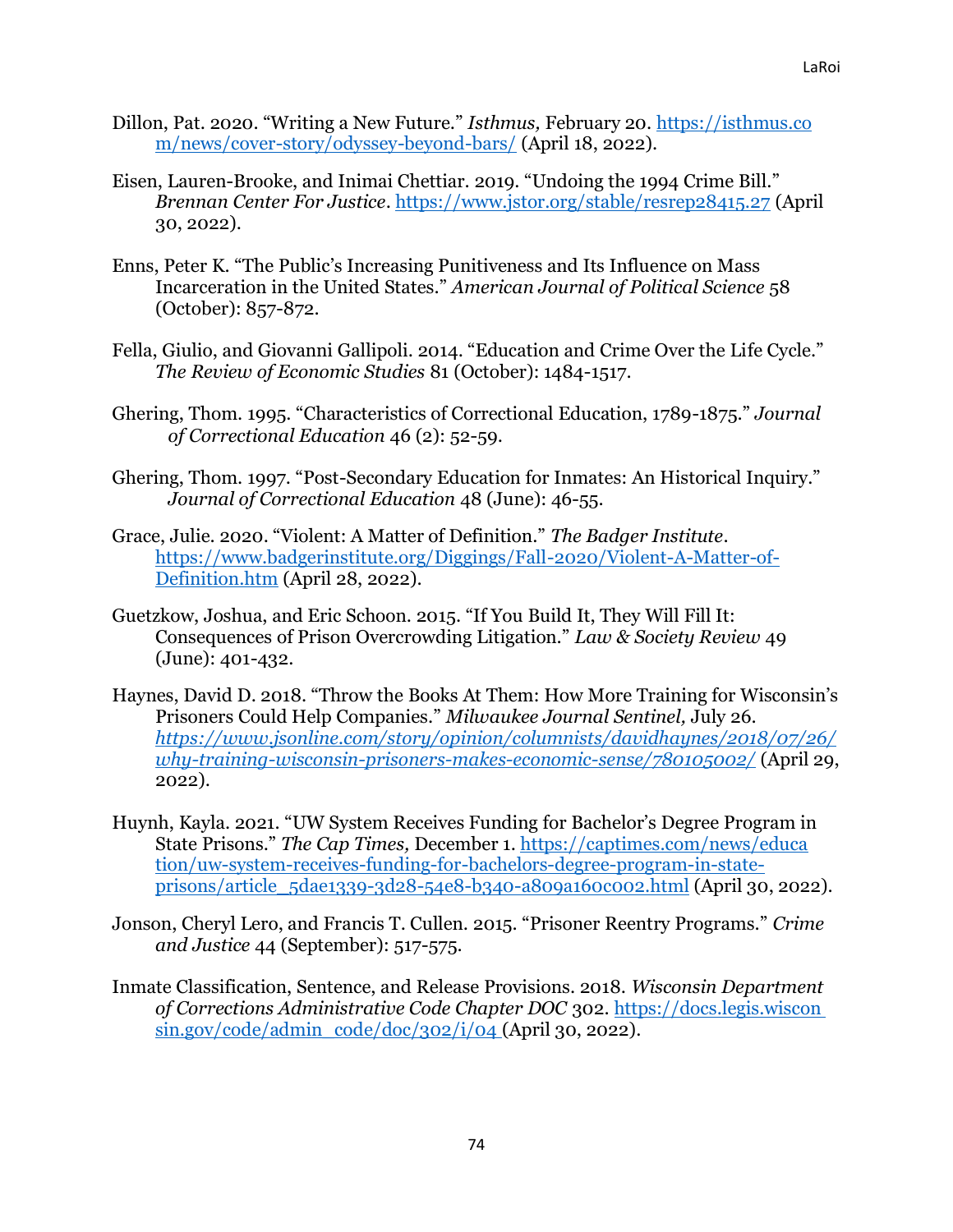- Koo, Angela. 2015. "Correctional Education Can Make a Greater Impact on Recidivism by Supporting Adult Inmates with Learning Disabilities." *The Journal of Criminal Law and Criminology* 105 (1): 233-269.
- Langan, Patrick A. 1991. "America's Soaring Prison Population." *Science* 251 (March): 1568-1573.
- Lagemann, Ellen C. 2015. "2015 AERA Distinguished Lecture: College in Prison: A Cause in Need of Advocacy and Research." *Educational Researcher* 44 (November): 415-420.
- Lochner, Lance. 2004. "Education, Work, and Crime: A Human Capital Approach." *International Economic Review* 45 (August): 811-843.
- Lochner, Lance, and Enrico Moretti. 2004. "The Effect of Education on Crime: Evidence from Prison Inmates, Arrests, and Self-Reports." *The American Economic Review*  94 (March): 155-189.
- Loury, Glenn C, and Bruce Western. 2010. "The Challenge of Mass Incarceration in America." *Daedalus* 139 (3): 5-7.
- Manchin, Stephen, Olivier Marie, and Sunčica Vujić. 2011. "The Crime Reducing Effect of Education." *The Economic Journal* 121 (May): 463-484.
- Martinson, Robert. 1974. "What Works? Questions and Answers About Prison Reform." *The Public Interest* 35: 22-54.
- Moreno, Peter S. 2022. Interview by Samuel G. LaRoi. January 15. Tape Recording.
- Nevzer, Stacey. 1998. "Social Benefits of Education." *The Annals of the American Academy of Political and Social Science* 559 (September): 54-63.
- Phelps, Michelle S. 2011. "Rehabilitation in the Punitive Era: The Gap Between Rhetoric and Reality in U.S. Prison Programs." *Law & Society Review* 45 (March): 33-68.
- Phelps, Michelle S, and Devah Pager. 2016. "Inequality and Punishment: A Turning Point for Mass Incarceration?." *The Annals of the American Academy of Political and Social Science* 663 (January): 185-203.
- Prison Fellowship. 2019. "Higher Education in Prison." [https://www.prisonfellowshi](https://www.prisonfellowship.org/resources/advocacy/conditions/higher-education-in-prison/) [p.org/resources/advocacy/conditions/higher-education-in-prison/#](https://www.prisonfellowship.org/resources/advocacy/conditions/higher-education-in-prison/) (April 30, 2022).
- Prosser, Mary M, and Shannon Toole. 2018. "How Did We Get Here? Wisconsin's Mass & Disparate Incarceration." *State Bar of Wisconsin*. [https://www.wisbar.org/news](https://www.wisbar.org/newspublications/wisconsinlawyer/pages/article.aspx?Volume=91&Issue=4&ArticleID=26275) [publications/wisconsinlawyer/pages/article.aspx?Volume=91&Issue=4&ArticleID](https://www.wisbar.org/newspublications/wisconsinlawyer/pages/article.aspx?Volume=91&Issue=4&ArticleID=26275)  $= 26275$  (April 21, 2022).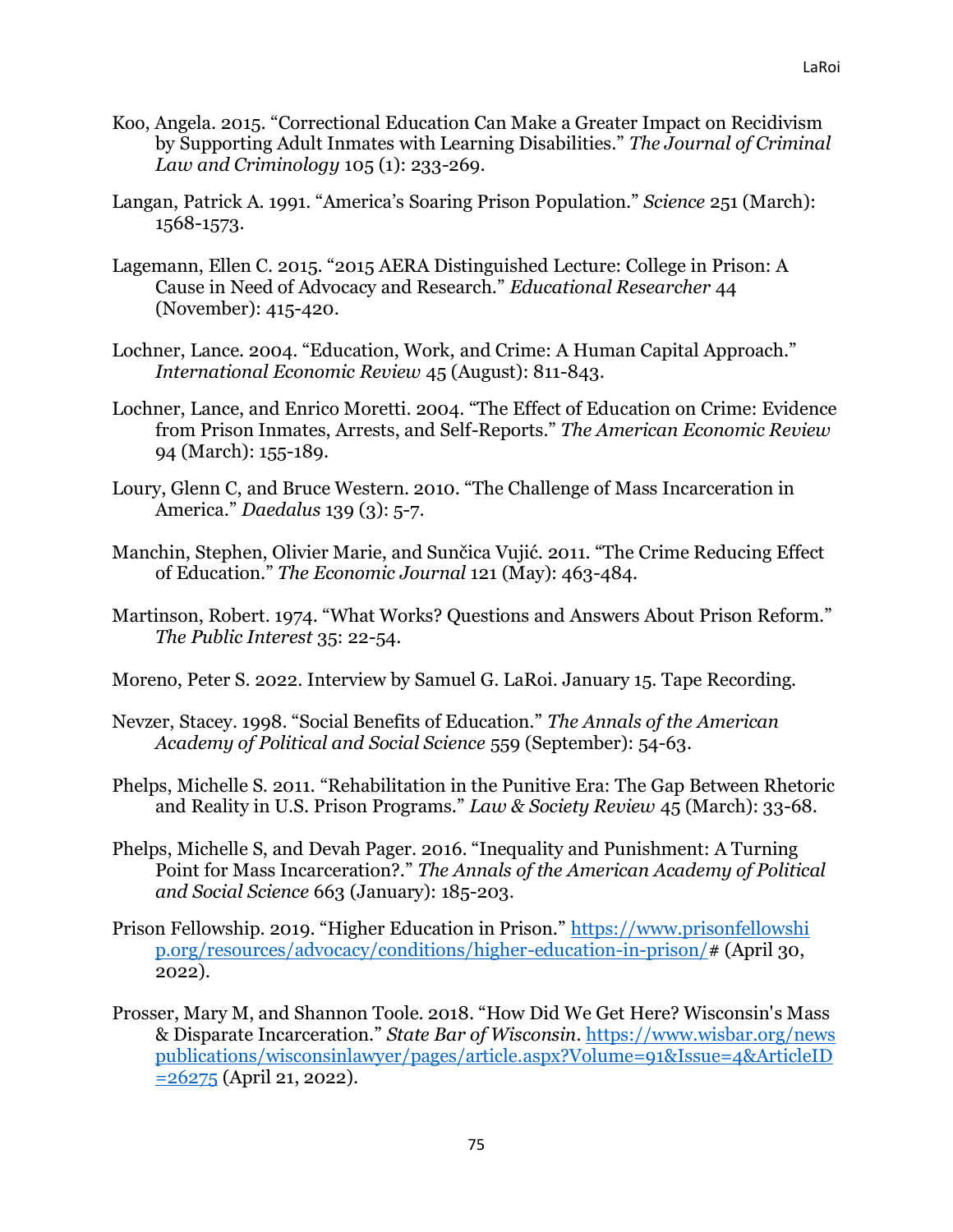- Resources For Inmates. 2020. *Wisconsin Department of Corrections Administrative Code Chapter DOC 309.* [https://docs.legis.wisconsin.gov/code/admin\\_code/](https://docs.legis.wisconsin.gov/code/admin_code/doc/309) [doc/309](https://docs.legis.wisconsin.gov/code/admin_code/doc/309) (April 30, 2022).
- Robinson, Gerard, and Elizabeth English. 2017. "The Second Chance Pell Pilot Program: A Historical Overview." *American Enterprise Institute.* [https://www.aei.org/wp](https://www.aei.org/wp-content/uploads/2017/09/The-Second-Chance-Pell-Pilot-Program.pdf)[content/uploads/2017/09/The-Second-Chance-Pell-Pilot-Program.pdf](https://www.aei.org/wp-content/uploads/2017/09/The-Second-Chance-Pell-Pilot-Program.pdf) (April 30, 2022).
- Ross, Catherine E, and Marieke Van Willigen. 1997. "Education and the Subjective Quality of Life." *Journal of Health and Social Behavior* 38 (September): 275-297.
- Sakala, Leah. 2014. "Breaking Down Mass Incarceration in the Census: State-by-State Incarceration Rates by Race/Ethnicity." *Prison Policy Initiative.* [https://www.pris](https://www.prisonpolicy.org/reports/rates.html) [onpolicy.org/reports/rates.html](https://www.prisonpolicy.org/reports/rates.html) (April 28, 2022).
- Sampson, Robert J, and Charles Loeffler. 2010. "Punishment's Place: The Local Concentration." *Daedalus* 139 (3): 20-31.
- Sedgley, Norman H., Charles E. Scott, Nancy A. Williams, and Frederick W. Derrick. 2010. "Prison's Dilemma: Do Education and Jobs Programmes Affect Recidivism?." *Economica*. 77: 497-517.
- Shields, John M. 1923. "Education and Crime." *The High School Journal* 6 (October): 160-163.
- State of Wisconsin. Legislative Fiscal Bureau. 2021. *2021-2023 Wisconsin State Budget Summary of Provisions 2021 Act 58*. [https://docs.legis.wisconsin.gov/misc/lfb/b](https://docs.legis.wisconsin.gov/misc/lfb/budget/2021_23_biennial_budget/101_summary_of_provisions_2021_act_58_august_2021.pdf) [udget/2021\\_23\\_biennial\\_budget/101\\_summary\\_of\\_provisions\\_2021\\_act\\_58\\_au](https://docs.legis.wisconsin.gov/misc/lfb/budget/2021_23_biennial_budget/101_summary_of_provisions_2021_act_58_august_2021.pdf) [gust\\_2021.pdf](https://docs.legis.wisconsin.gov/misc/lfb/budget/2021_23_biennial_budget/101_summary_of_provisions_2021_act_58_august_2021.pdf) (March 23, 2022).
- State of Wisconsin. Legislative Audit Bureau. 2019. *Adult Corrections Expenditures.*  <https://legis.wisconsin.gov/lab/media/2845/19-4full.pdf> (April 30, 2022).
- The Sentencing Project. 2020. "State-by-State Data." [https://www.sentencingproject.or](https://www.sentencingproject.org/the-facts/#rankings?dataset-option=BWR) [g/the-facts/#rankings?dataset-option=BWR](https://www.sentencingproject.org/the-facts/#rankings?dataset-option=BWR) (January 16, 2022).
- Thompson, Tommy. 2021. Interview by Samuel G. LaRoi. December 21. University of Wisconsin System, Madison. Tape Recording.
- Tonry, Michael. 2015. "Federal Sentencing "Reform" Since 1984: The Awful as Enemy of the Good." *Crime and Justice* 44 (September): 99-164.
- Trinity International University. 2021. "Building a Culture of Second Chances." <https://www.tiu.edu/news/archive/building-a-culture-of-second-chances/> (April 30, 2022).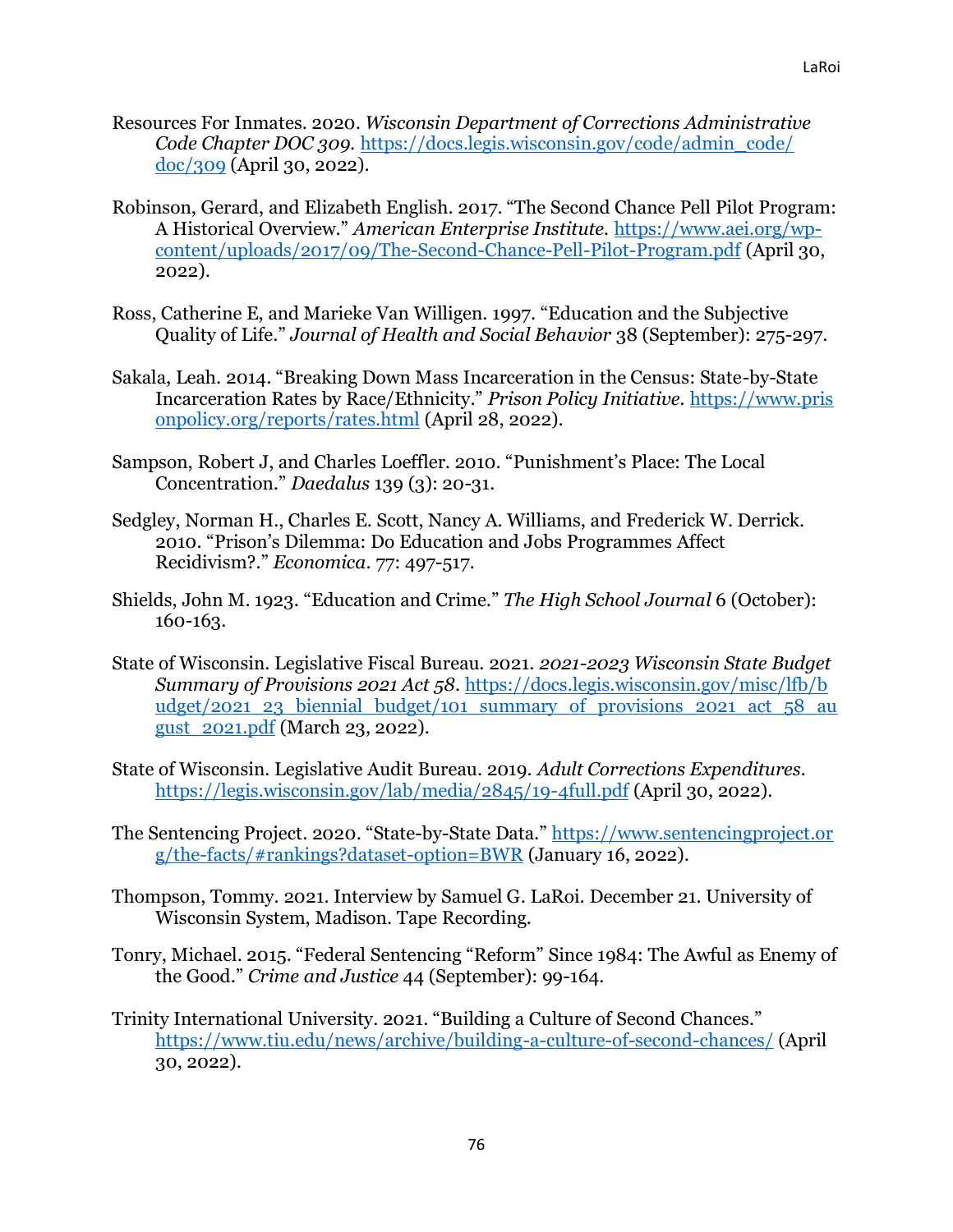- Trinity International University. 2021. "Trinity Celebrates First Graduating Class from Waupun Prison." [https://www.tiu.edu/news/archive/trinity-celebrates-the-first](https://www.tiu.edu/news/archive/trinity-celebrates-the-first-graduating-class-from-waupun-prison/)[graduating-class-from-waupun-prison/](https://www.tiu.edu/news/archive/trinity-celebrates-the-first-graduating-class-from-waupun-prison/) (April 30, 2022).
- University of Wisconsin-Madison. 2021. "UW Odyssey Beyond Bars Program Receives Grant to Teach College Courses in Wisconsin Prisons." [https://conti](https://continuingstudies.wisc.edu/blog/uw-odyssey-beyond-bars-program-receives-grant-to-teach-college-courses-in-wisconsin-prisons/) [nuingstudies.wisc.edu/blog/uw-odyssey-beyond-bars-program-receives-grant-to](https://continuingstudies.wisc.edu/blog/uw-odyssey-beyond-bars-program-receives-grant-to-teach-college-courses-in-wisconsin-prisons/)[teach-college-courses-in-wisconsin-prisons/](https://continuingstudies.wisc.edu/blog/uw-odyssey-beyond-bars-program-receives-grant-to-teach-college-courses-in-wisconsin-prisons/) (April 30, 2022).
- U.S. Department of Education. Office of Federal Student Aid. 2013. *Federal Pell Grants.*  <https://studentaid.gov/understand-aid/types/grants/pell> (April 30, 2022).
- U.S. Department of Education. 2021. "U.S. Department of Education Announces It Will Expand the Second Chance Pell Experiment for the 2022-2023 Award Year." [https://www.ed.gov/news/press-releases/us-department-education-announces-it](https://www.ed.gov/news/press-releases/us-department-education-announces-it-will-expand-second-chance-pell-experiment-2022-2023-award-year#:~:text=The%20Obama-Biden%20Administration%20launched,67%20additional%20programs%20to%20participate)[will-expand-second-chance-pell-experiment-2022-2023-award-year#:~:text=The](https://www.ed.gov/news/press-releases/us-department-education-announces-it-will-expand-second-chance-pell-experiment-2022-2023-award-year#:~:text=The%20Obama-Biden%20Administration%20launched,67%20additional%20programs%20to%20participate) [%20Obama-Biden%20Administration%20launched,67%20additional%20progra](https://www.ed.gov/news/press-releases/us-department-education-announces-it-will-expand-second-chance-pell-experiment-2022-2023-award-year#:~:text=The%20Obama-Biden%20Administration%20launched,67%20additional%20programs%20to%20participate) [ms%20to%20participate](https://www.ed.gov/news/press-releases/us-department-education-announces-it-will-expand-second-chance-pell-experiment-2022-2023-award-year#:~:text=The%20Obama-Biden%20Administration%20launched,67%20additional%20programs%20to%20participate) (April 30, 2022).
- U.S. Department of Education. 2021. "Correctional Education." [https://www2.e](https://www2.ed.gov/about/offices/list/ovae/pi/AdultEd/correctional-education.html) [d.gov/about/offices/list/ovae/pi/AdultEd/correctional-education.html](https://www2.ed.gov/about/offices/list/ovae/pi/AdultEd/correctional-education.html) (April 17, 2022).
- Visher, Christy A, and Pamela K. Lattimore. 2007. "Major Study Examines Prisoners and Their Reentry Needs." [https://nij.ojp.gov/topics/articles/major-study](https://nij.ojp.gov/topics/articles/major-study-examines-prisoners-and-their-reentry-needs)[examines-prisoners-and-their-reentry-needs](https://nij.ojp.gov/topics/articles/major-study-examines-prisoners-and-their-reentry-needs) (April 30, 2022).
- Visher, Christy A, and Jeremy Travis. 2003. "Transitions from Prison to Community: Understanding Individual Pathways." *Annual Review of Sociology* 29: 89-113.
- Wagner, Peter, and Daniel Kopf. "The Racial Geography of Mass Incarceration." *Prison Policy Initiative.* <https://www.prisonpolicy.org/racialgeography/report.html> (April 30, 2022).
- Westervelt, Eric, and Lois Davis. 2015. "Measuring The Power of a Prison Education." *National Public Radio*. [https://www.npr.org/sections/ed/2015/07/31/4277419](https://www.npr.org/sections/ed/2015/07/31/427741914/measuring-the-power-of-a-prison-education) [14/measuring-the-power-of-a-prison-education](https://www.npr.org/sections/ed/2015/07/31/427741914/measuring-the-power-of-a-prison-education) (April 29, 2022).
- Whissemore, Tabitha. 2021. "Expanding Educational Access to People in Prison." *Community College Daily,* March 3. [https://www.ccdaily.com/2021/03/exp](https://www.ccdaily.com/2021/03/expanding-educational-access-to-people-in-prison/) [anding-educational-access-to-people-in-prison/](https://www.ccdaily.com/2021/03/expanding-educational-access-to-people-in-prison/) (April 30, 2022).
- Wisconsin Department of Corrections. Division of Adult Institutions. 2009. *DAI Policy #309.55.03, Adult Basic Education.* [https://doc.wi.gov/GuidanceDocumentsV](https://doc.wi.gov/GuidanceDocumentsV2/DAI/DAI%20309.55.03%20WCCS%20Adult%20Basic%20Education%2009-14-20.pdf) [2/DAI/DAI%20309.55.03%20WCCS%20Adult%20Basic%20Education%2009-14-](https://doc.wi.gov/GuidanceDocumentsV2/DAI/DAI%20309.55.03%20WCCS%20Adult%20Basic%20Education%2009-14-20.pdf) [20.pdf](https://doc.wi.gov/GuidanceDocumentsV2/DAI/DAI%20309.55.03%20WCCS%20Adult%20Basic%20Education%2009-14-20.pdf) (April 30, 2022)
- Wisconsin Department of Corrections. Division of Adult Institutions. 2009. *DAI Policy #309.55.04, Mandatory Education*[. https://doc.wi.gov/GuidanceDocumentsV](https://doc.wi.gov/GuidanceDocumentsV2/DAI/certDAI%20309.55.04%20RGCI%20Mandatory%20Education%2003-25-19,%2006-22-20.pdf)